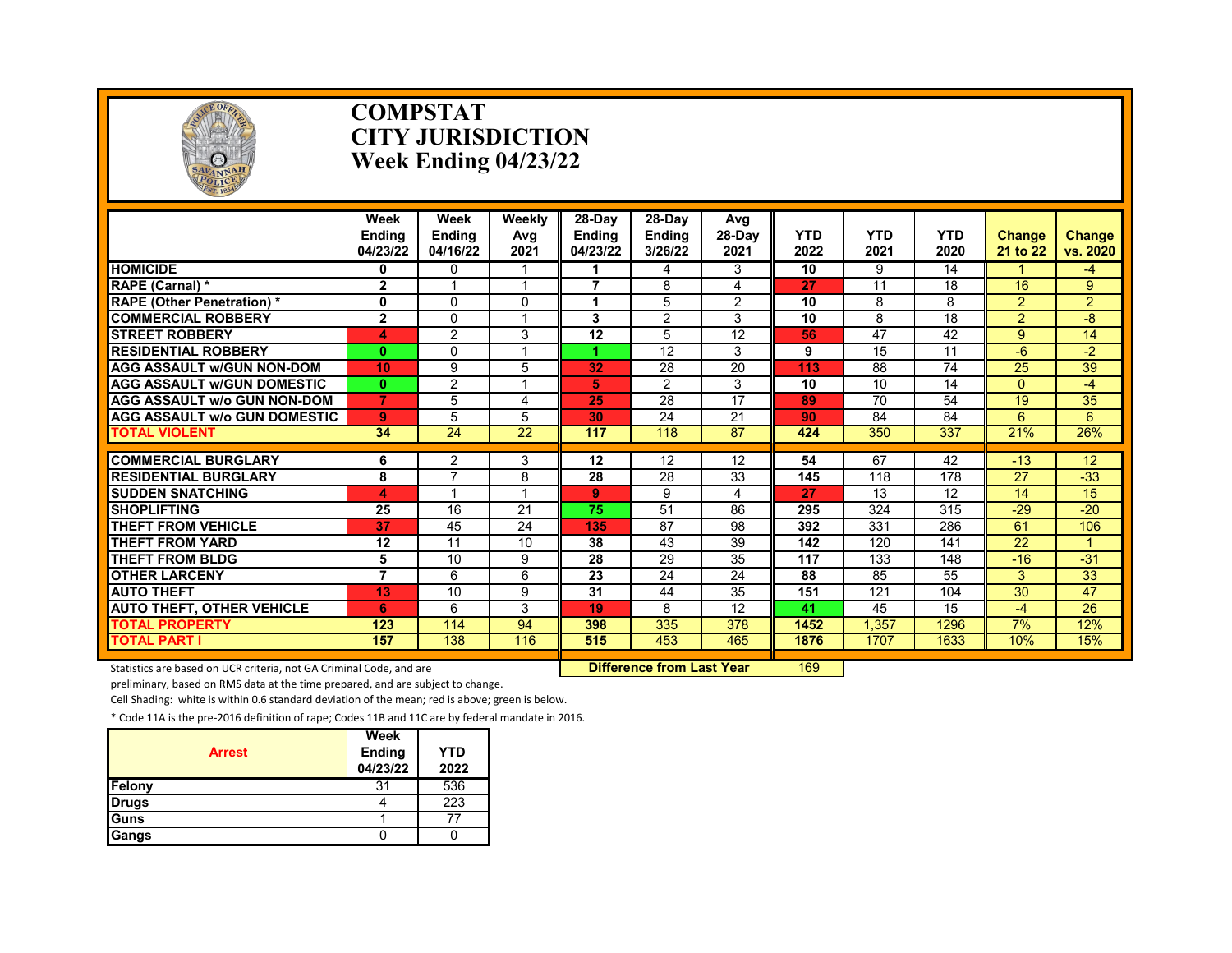

#### **COMPSTAT PRECINCT COMMANDER: NORTH PRECINCT CAPT. SHAMONICA BADIE Week Ending 04/23/22**



|                                     | Week           | Week                     | Weekly   | 28-Day         | 28-Dav          | Avg                      |                    |            |                    |                      |                    |
|-------------------------------------|----------------|--------------------------|----------|----------------|-----------------|--------------------------|--------------------|------------|--------------------|----------------------|--------------------|
|                                     | <b>Ending</b>  | <b>Ending</b>            | Avg      | <b>Endina</b>  | <b>Ending</b>   | 28-Day                   | <b>YTD</b><br>2022 | <b>YTD</b> | <b>YTD</b><br>2021 | <b>Change</b>        | <b>Change</b>      |
|                                     | 04/23/22       | 04/16/22                 | 2021     | 04/23/22       | 3/26/22         | 2021                     |                    | 2021       |                    | 21 to 22             | vs. 2020           |
| <b>HOMICIDE</b>                     | 0              | $\Omega$                 | 0        | 0              | $\Omega$        |                          | 3                  |            | 3                  | $\overline{2}$       | 0                  |
| RAPE (Carnal) *                     | 0              | $\Omega$                 | $\Omega$ |                | 3               |                          | 6                  | 2          | ⇁                  | 4                    | $\blacktriangle$ 1 |
| <b>RAPE (Other Penetration)*</b>    | $\bf{0}$       | $\Omega$                 | $\Omega$ | $\bf{0}$       |                 |                          | $\overline{2}$     |            |                    |                      | 1                  |
| <b>COMMERCIAL ROBBERY</b>           | 1              | $\Omega$                 | $\Omega$ | 1              | $\Omega$        | $\overline{A}$           | 1                  | $\Omega$   | $\overline{2}$     | $\overline{A}$       | $-1$               |
| <b>STREET ROBBERY</b>               | 3              |                          |          | 5              | $\Omega$        | 5                        | 23                 | 18         | 12                 | 5                    | 11                 |
| <b>RESIDENTIAL ROBBERY</b>          | 0              | $\Omega$                 | 0        | 0              | 10              |                          | 1                  | 2          | 3                  | $-1$                 | $-2$               |
| <b>AGG ASSAULT W/GUN NON-DOM</b>    | $\overline{2}$ |                          |          | 7              | 6               | 5                        | 27                 | 14         | $\overline{22}$    | 13                   | 5                  |
| <b>AGG ASSAULT W/GUN DOMESTIC</b>   | $\bf{0}$       |                          | $\Omega$ |                | $\Omega$        |                          | $\overline{2}$     | 3          | 4                  | $-1$                 | $-2$               |
| <b>AGG ASSAULT w/o GUN NON-DOM</b>  | 3              | 3                        |          | 10             | 10              | 6                        | 35                 | 24         | 17                 | 11                   | 18                 |
| <b>AGG ASSAULT W/o GUN DOMESTIC</b> |                | 3                        |          | 7              | 5               | 4                        | 16                 | 15         | 12                 |                      | 4                  |
| <b>TOTAL VIOLENT</b>                | 10             | 9                        | 6        | 32             | $\overline{35}$ | $\overline{23}$          | 116                | 80         | 83                 | 45%                  | 40%                |
| <b>COMMERCIAL BURGLARY</b>          | $\mathbf{2}$   | $\mathbf{0}$             |          | 3              |                 | 3                        | 11                 | 20         | 11                 | $-9$                 | $\Omega$           |
| <b>RESIDENTIAL BURGLARY</b>         | $\mathbf{2}$   | 3                        | 2        | 5              | 3               | $\overline{\phantom{a}}$ | 24                 | 19         | 39                 | 5                    | $-15$              |
| <b>SUDDEN SNATCHING</b>             | 3              | $\Omega$                 |          | 5              | 5               | $\overline{2}$           | 13                 | 10         | $\overline{ }$     | 3                    | $6\phantom{1}$     |
| <b>SHOPLIFTING</b>                  | 3              | $\overline{\phantom{a}}$ | 3        | 8              | 3               | 11                       | 34                 | 33         | 41                 | $\blacktriangleleft$ | $-7$               |
| <b>THEFT FROM VEHICLE</b>           | 13             | 9                        | 8        | 32             | 17              | 31                       | 97                 | 125        | 38                 | $-28$                | 59                 |
| <b>THEFT FROM YARD</b>              | 1              | 5                        | 3        | 13             | 11              | 11                       | 36                 | 34         | 36                 | $\overline{2}$       | $\overline{0}$     |
| <b>THEFT FROM BLDG</b>              | $\bf{0}$       | $\Omega$                 | 3        | 3.             | 12              | 10                       | 28                 | 33         | 28                 | $-5$                 | $\Omega$           |
| <b>OTHER LARCENY</b>                | 1              | 2                        |          | 4              | 12              | 5                        | 21                 | 14         | 11                 | $\overline{7}$       | 10                 |
| <b>AUTO THEFT</b>                   | 3              | 2                        | 2        | $\overline{7}$ | 10              | 10                       | 31                 | 40         | 23                 | $-9$                 | 8                  |
| <b>AUTO THEFT, OTHER VEHICLE</b>    | и              | 2                        |          | 6              | 3               | 3                        | 9                  | 14         | 5                  | $-5$                 | $\overline{4}$     |
| <b>TOTAL PROPERTY</b>               | 29             | $\overline{24}$          | 23       | 86             | $\overline{77}$ | 93                       | 304                | 342        | 239                | $-11%$               | 27%                |
| <b>TOTAL PART I</b>                 | 39             | $\overline{33}$          | 29       | 118            | 112             | 116                      | 420                | 422        | 322                | 0%                   | 30%                |

Statistics are based on UCR criteria, not GA Criminal Code, and are **Difference from Last Year** -2

preliminary, based on RMS data at the time prepared, and are subject to change.

Cell Shading: white is within 0.6 standard deviation of the mean; red is above; green is below.

| <b>Arrests</b> | <b>Week</b><br><b>Ending</b><br>04/23/22 | <b>YTD</b><br>2021 |
|----------------|------------------------------------------|--------------------|
| Felony         | 13                                       | 115                |
| <b>Drugs</b>   |                                          | 57                 |
| Guns           |                                          | 28                 |
| Gangs          |                                          |                    |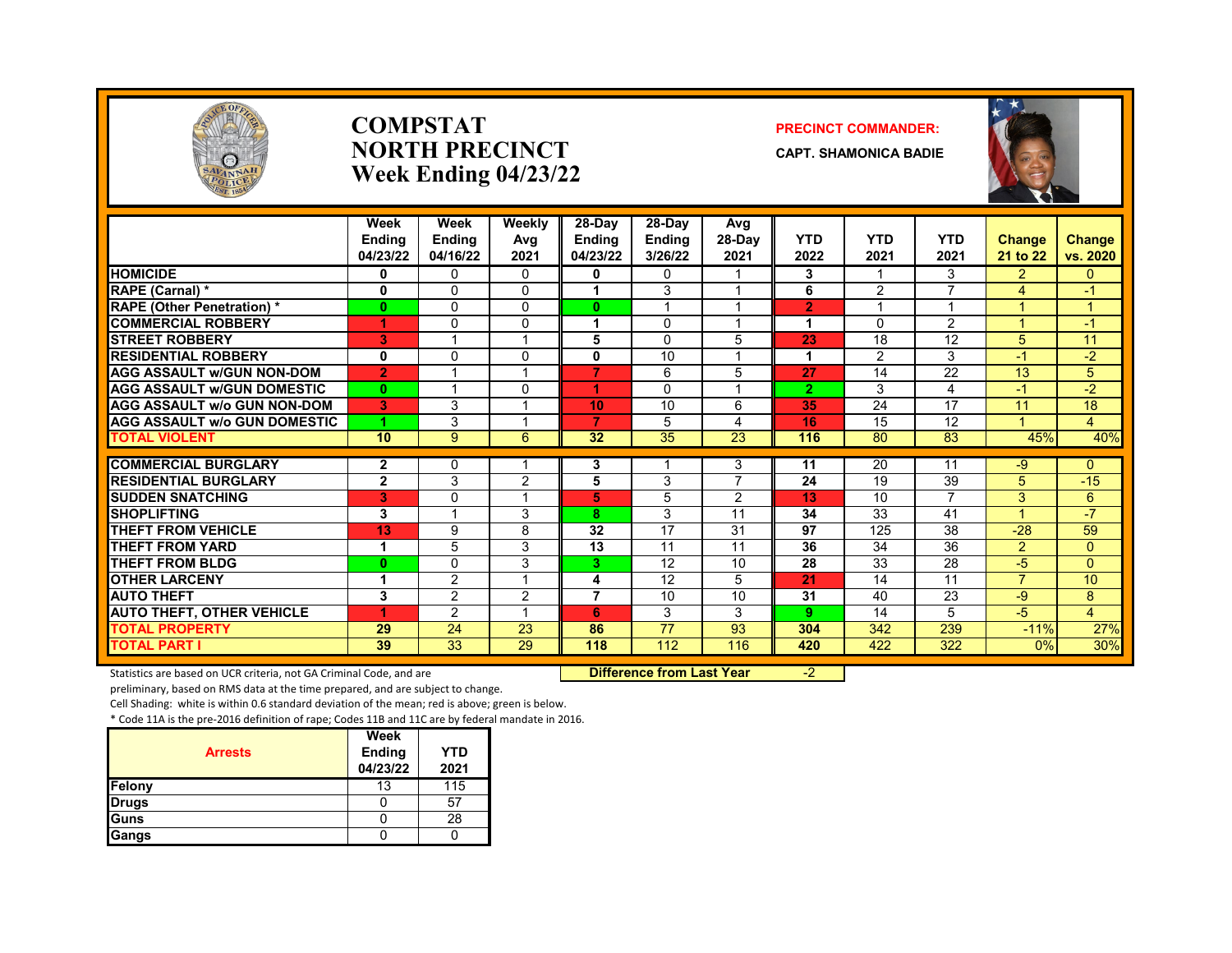

#### **COMPSTAT PRECINCT COMMANDER: CENTRAL PRECINCT** CAPT. TONYA REID **Week Ending 04/23/22**





|                                     | Week<br><b>Ending</b><br>04/23/22 | Week<br><b>Endina</b><br>04/16/22 | Weekly<br>Avg<br>2021   | 28-Day<br><b>Ending</b><br>04/23/22 | $28-Dav$<br><b>Ending</b><br>3/26/22 | Avg<br>28-Day<br>2021   | <b>YTD</b><br>2022 | <b>YTD</b><br>2021 | <b>YTD</b><br>2020 | Change<br>21 to 22      | Change<br>vs. 2020 |
|-------------------------------------|-----------------------------------|-----------------------------------|-------------------------|-------------------------------------|--------------------------------------|-------------------------|--------------------|--------------------|--------------------|-------------------------|--------------------|
| <b>HOMICIDE</b>                     | 0                                 | $\Omega$                          | 0                       | 0                                   | 3                                    |                         | 3                  | 3                  | 8                  | $\mathbf{0}$            | $-5$               |
| RAPE (Carnal) *                     | $\overline{2}$                    | $\Omega$                          | 0                       | 3                                   | $\overline{\mathbf{A}}$              | $\overline{\mathbf{A}}$ | $\overline{7}$     | 4                  | 6                  | 3                       | 1                  |
| <b>RAPE (Other Penetration) *</b>   | 0                                 | $\Omega$                          | 0                       | $\mathbf{0}$                        | $\overline{2}$                       | $\Omega$                | 3                  | 3                  |                    | $\Omega$                | 2                  |
| <b>COMMERCIAL ROBBERY</b>           | 1                                 | $\Omega$                          | 0                       | $\mathbf{2}$                        | 1                                    | 4                       | 3                  | 3                  | 2                  | $\Omega$                | $\overline{1}$     |
| <b>STREET ROBBERY</b>               | $\blacktriangleleft$              | $\Omega$                          | $\overline{\mathbf{A}}$ |                                     | 4                                    | 3                       | 14                 | 13                 | 13                 | $\overline{\mathbf{A}}$ | $\mathbf{1}$       |
| <b>RESIDENTIAL ROBBERY</b>          | 0                                 | $\Omega$                          | 0                       | 1                                   | 2                                    | $\mathbf{0}$            | 8                  | 3                  | 4                  | 5                       | $\overline{4}$     |
| <b>AGG ASSAULT w/GUN NON-DOM</b>    | 3                                 | 4                                 | $\overline{2}$          | 11                                  | 8                                    | $\overline{ }$          | 34                 | 31                 | 22                 | 3                       | 12                 |
| <b>AGG ASSAULT w/GUN DOMESTIC</b>   | $\mathbf{0}$                      |                                   | 0                       | 1                                   | $\Omega$                             | и                       | 3                  | 2                  | 3                  |                         | $\mathbf{0}$       |
| <b>AGG ASSAULT w/o GUN NON-DOM</b>  | $\blacktriangleleft$              |                                   | и                       | $\overline{7}$                      | $\overline{7}$                       | 4                       | 24                 | 9                  | 11                 | 15                      | 13                 |
| <b>AGG ASSAULT w/o GUN DOMESTIC</b> | $\mathbf{0}$                      |                                   |                         | 6                                   | 3                                    | 5                       | 20                 | 18                 | 27                 | 2                       | $-7$               |
| <b>TOTAL VIOLENT</b>                | 8                                 | 7                                 | 6                       | 32                                  | $\overline{31}$                      | 24                      | 119                | 89                 | 97                 | 34%                     | 23%                |
| <b>COMMERCIAL BURGLARY</b>          | $\mathbf{2}$                      |                                   |                         | 3                                   | 1                                    | 4                       | 17                 | 15                 | 13                 | 2                       | 4                  |
| <b>RESIDENTIAL BURGLARY</b>         | $\overline{2}$                    |                                   | 3                       | 5                                   | 11                                   | 10                      | 47                 | 45                 | 63                 | $\overline{2}$          | $-16$              |
| <b>SUDDEN SNATCHING</b>             | 1                                 |                                   | 0                       | 4                                   | $\overline{\mathbf{A}}$              | 4                       | 5                  |                    | 2                  | 4                       | 3                  |
| <b>SHOPLIFTING</b>                  | 8                                 | 3                                 | 3                       | 14                                  | 11                                   | 13                      | 47                 | 51                 | 55                 | -4                      | -8                 |
| <b>THEFT FROM VEHICLE</b>           | 9                                 | 12                                | 5                       | 31                                  | 14                                   | 21                      | 67                 | 67                 | 58                 | $\Omega$                | 9                  |
| <b>THEFT FROM YARD</b>              | $\mathbf{2}$                      | 3                                 | 3                       | 6                                   | 13                                   | 11                      | 48                 | 34                 | 49                 | 14                      | $-1$               |
| <b>THEFT FROM BLDG</b>              | $\mathbf{2}$                      | 6                                 | 2                       | 11                                  | $\overline{7}$                       | $\overline{7}$          | 33                 | 23                 | $\overline{28}$    | 10                      | 5                  |
| <b>OTHER LARCENY</b>                | $\mathbf{2}$                      |                                   | 2                       | 10                                  | 5                                    | $\overline{7}$          | 23                 | 28                 | 18                 | -5                      | 5                  |
| <b>AUTO THEFT</b>                   | 3                                 | 3                                 | $\overline{2}$          | 9                                   | 18                                   | 9                       | 45                 | 27                 | 39                 | 18                      | 6                  |
| <b>AUTO THEFT, OTHER VEHICLE</b>    | в                                 | 2                                 |                         | $\overline{7}$                      | 4                                    | 3                       | 14                 | 10                 | 3                  | $\overline{4}$          | 11                 |
| <b>TOTAL PROPERTY</b>               | 34                                | 33                                | 22                      | 100                                 | 85                                   | 87                      | 346                | 301                | 328                | 15%                     | 5%                 |
| <b>TOTAL PART I</b>                 | 42                                | 40                                | 28                      | 132                                 | 116                                  | 111                     | 465                | 390                | 425                | 19%                     | 9%                 |

Statistics are based on UCR criteria, not GA Criminal Code, and are **Difference from Last Year** 75

preliminary, based on RMS data at the time prepared, and are subject to change.

Cell Shading: white is within 0.6 standard deviation of the mean; red is above; green is below.

| <b>Arrests</b> | Week<br><b>Ending</b><br>04/23/22 | <b>YTD</b><br>2021 |
|----------------|-----------------------------------|--------------------|
| Felony         | b                                 | 157                |
| Drugs          |                                   | 61                 |
| Guns           |                                   | 18                 |
| Gangs          |                                   |                    |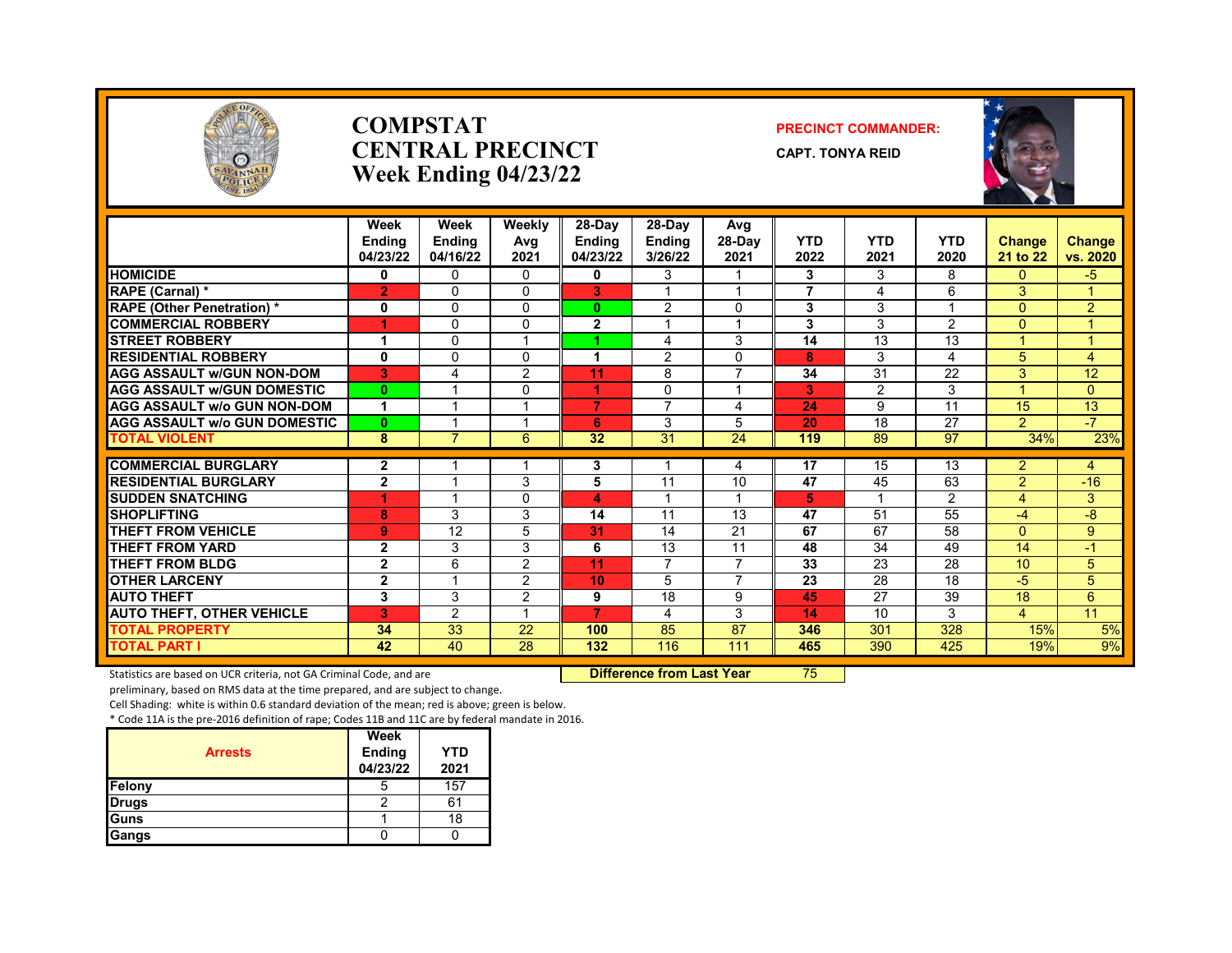

#### **COMPSTAT PRECINCT COMMANDER: SOUTH PRECINCT** CAPT. DAVID GAY **Week Ending 04/23/22**



|                                    | Week<br><b>Endina</b><br>04/23/22 | Week<br><b>Endina</b><br>04/16/22 | Weekly<br>Avg<br>2021 | 28-Day<br><b>Endina</b><br>04/23/22 | 28-Day<br><b>Endina</b><br>3/26/22 | Avg<br>$28-Dav$<br>2021 | <b>YTD</b><br>2022 | <b>YTD</b><br>2021 | <b>YTD</b><br>2020 | <b>Change</b><br>21 to 22 | <b>Change</b><br>vs. 2020 |
|------------------------------------|-----------------------------------|-----------------------------------|-----------------------|-------------------------------------|------------------------------------|-------------------------|--------------------|--------------------|--------------------|---------------------------|---------------------------|
| <b>HOMICIDE</b>                    | 0                                 | $\Omega$                          | $\Omega$              | 0                                   | $\mathbf{0}$                       |                         | 0                  | 3                  | $\overline{2}$     | $-3$                      | $-2$                      |
| RAPE (Carnal) *                    | 0                                 |                                   | 0                     | 1                                   |                                    | 1                       | 6                  | 3                  | 5                  | 3                         | 1                         |
| <b>RAPE (Other Penetration)*</b>   | 0                                 | $\Omega$                          | 0                     |                                     | 2                                  | 0                       | 5                  | 3                  | 4                  | $\overline{2}$            | 4                         |
| <b>COMMERCIAL ROBBERY</b>          | $\mathbf{0}$                      | $\Omega$                          | $\Omega$              | 0                                   |                                    | $\overline{ }$          | 1                  | 2                  | 10                 | $\cdot$                   | -9                        |
| <b>STREET ROBBERY</b>              | $\bf{0}$                          | $\Omega$                          | 0                     |                                     |                                    | 2                       | 8                  | 9                  | 10                 | $-1$                      | $-2$                      |
| <b>RESIDENTIAL ROBBERY</b>         | 0                                 | $\mathbf{0}$                      | 0                     | $\mathbf{0}$                        | 0                                  | 1                       | $\bf{0}$           | 6                  | 3                  | $-6$                      | $-3$                      |
| <b>AGG ASSAULT W/GUN NON-DOM</b>   | $\overline{2}$                    | $\Omega$                          |                       | 3                                   | $\overline{2}$                     | 3                       | 12                 | 18                 | 16                 | $-6$                      | -4                        |
| <b>AGG ASSAULT W/GUN DOMESTIC</b>  | $\bf{0}$                          | $\Omega$                          | 0                     |                                     |                                    | 1                       | $\mathbf{2}$       | $\overline{2}$     | 3                  | $\Omega$                  | $-1$                      |
| <b>AGG ASSAULT w/o GUN NON-DOM</b> | $\overline{2}$                    | $\Omega$                          |                       | 4                                   |                                    | 3                       | 12                 | 16                 | 8                  | -4                        | $\overline{4}$            |
| AGG ASSAULT w/o GUN DOMESTIC       | 5                                 |                                   | 2                     | 10                                  | $\overline{7}$                     | 6                       | 27                 | 29                 | 17                 | $-2$                      | 10 <sup>10</sup>          |
| <b>TOTAL VIOLENT</b>               | 9                                 | 2                                 | 5                     | 21                                  | 16                                 | $\overline{20}$         | 73                 | 91                 | $\overline{78}$    | $-20%$                    | $-6%$                     |
| <b>COMMERCIAL BURGLARY</b>         | 0                                 |                                   |                       | 3                                   | 5                                  | 3                       | 12                 | 25                 | 8                  | $-13$                     | 4                         |
| <b>RESIDENTIAL BURGLARY</b>        | 1                                 | $\Omega$                          |                       | 5                                   | 8                                  | 5                       | 26                 | 12                 | 30                 | 14                        | $-4$                      |
| <b>SUDDEN SNATCHING</b>            | $\bf{0}$                          | $\Omega$                          | $\Omega$              | $\mathbf{0}$                        | 2                                  | $\overline{\mathbf{A}}$ | 6                  | 2                  |                    | 4                         | 5                         |
| <b>SHOPLIFTING</b>                 | 6                                 | 5                                 | 9                     | 21                                  | 27                                 | 37                      | 129                | 152                | 115                | $-23$                     | 14                        |
| <b>THEFT FROM VEHICLE</b>          | 3                                 | 7                                 | 6                     | 22                                  | 21                                 | 23                      | 100                | 85                 | 96                 | 15                        | 4                         |
| <b>THEFT FROM YARD</b>             | $\overline{2}$                    | $\Omega$                          | 2                     | 4                                   | 11                                 | 9                       | 24                 | 26                 | 21                 | $-2$                      | 3                         |
| THEFT FROM BLDG                    | 1                                 |                                   | $\overline{2}$        | 6                                   | 4                                  | 9                       | 25                 | 43                 | 39                 | $-18$                     | $-14$                     |
| <b>OTHER LARCENY</b>               | $\mathbf{2}$                      |                                   | 2                     | 5.                                  | 4                                  | $\overline{7}$          | 25                 | 23                 | 9                  | $\overline{2}$            | 16                        |
| <b>AUTO THEFT</b>                  | $\overline{2}$                    | 2                                 | $\overline{2}$        | 5                                   | $\overline{\phantom{a}}$           | 8                       | 34                 | 28                 | 17                 | 6                         | 17                        |
| <b>AUTO THEFT, OTHER VEHICLE</b>   | $\overline{2}$                    | $\Omega$                          |                       | 3                                   |                                    | $\overline{2}$          | 7                  | 9                  | 5                  | $-2$                      | $\overline{2}$            |
| <b>TOTAL PROPERTY</b>              | 19                                | $\overline{17}$                   | 26                    | 74                                  | 90                                 | 104                     | 388                | 405                | 341                | $-4%$                     | 14%                       |
| <b>TOTAL PART I</b>                | 28                                | 19                                | 31                    | 95                                  | 106                                | 123                     | 461                | 496                | 419                | $-7%$                     | 10%                       |

Statistics are based on UCR criteria, not GA Criminal Code, and are **Difference from Last Year** -35

preliminary, based on RMS data at the time prepared, and are subject to change.

Cell Shading: white is within 0.6 standard deviation of the mean; red is above; green is below. \* Code 11A is the pre-2016 definition of rape; Codes 11B and 11C are by federal mandate in 2016.

| <b>Arrests</b> | Week<br><b>Ending</b><br>04/23/22 | YTD<br>2021 |
|----------------|-----------------------------------|-------------|
| Felony         | y                                 | 121         |
| <b>Drugs</b>   |                                   | 52          |
| <b>Guns</b>    |                                   | 8           |
| Gangs          |                                   |             |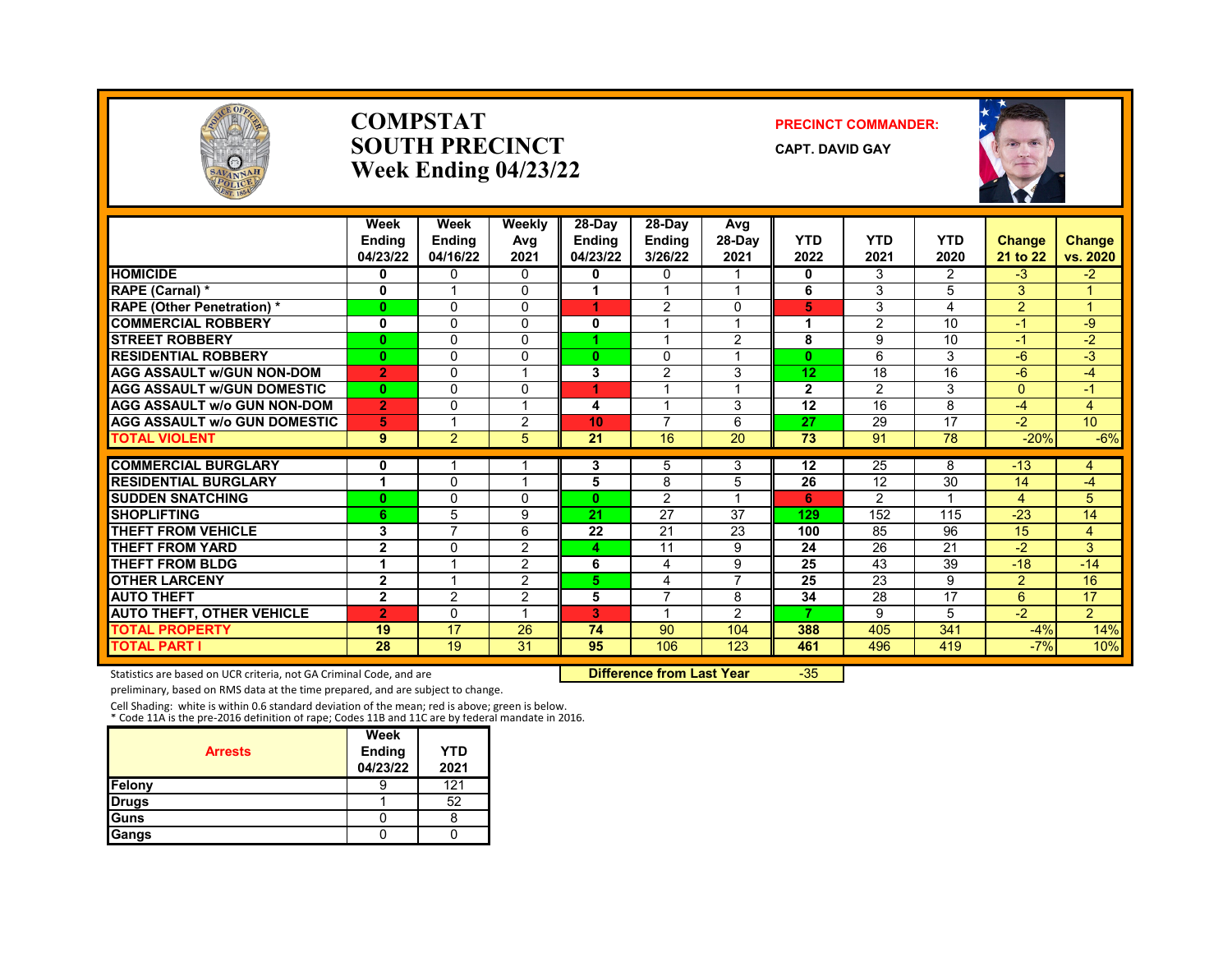

#### **COMPSTAT PRECINCT COMMANDER: EAST PRECINCT CAPT.** SHINITA YOUNG **Week Ending 04/23/22**



|                                     | Week<br><b>Endina</b><br>04/23/22 | Week<br><b>Endina</b><br>04/16/22 | Weekly<br>Avg<br>2021 | $28-Dav$<br>Endina<br>04/23/22 | 28-Dav<br><b>Endina</b><br>3/26/22 | Avg<br>$28-Dav$<br>2021 | <b>YTD</b><br>2022 | <b>YTD</b><br>2021 | <b>YTD</b><br>2020       | <b>Change</b><br>21 to 22 | <b>Change</b><br>vs. 2020 |
|-------------------------------------|-----------------------------------|-----------------------------------|-----------------------|--------------------------------|------------------------------------|-------------------------|--------------------|--------------------|--------------------------|---------------------------|---------------------------|
| <b>HOMICIDE</b>                     | 0                                 | 0                                 | $\Omega$              |                                |                                    | 1                       | 4                  | $\overline{2}$     | 1                        | $\overline{2}$            | 3                         |
| RAPE (Carnal) *                     | $\mathbf{0}$                      | $\Omega$                          | $\Omega$              | $\overline{2}$                 | 3                                  | $\overline{ }$          | 8                  | $\mathfrak{p}$     | $\Omega$                 | 6                         | 8                         |
| <b>RAPE</b> (Other Penetration) *   | $\mathbf{0}$                      | $\Omega$                          | $\Omega$              | 0                              | $\Omega$                           | 0                       | 0                  |                    | $\overline{2}$           | $-1$                      | $-2$                      |
| <b>COMMERCIAL ROBBERY</b>           | $\mathbf{0}$                      | $\Omega$                          | $\Omega$              | 0                              | $\Omega$                           | $\overline{ }$          | 5                  | 3                  | 4                        | $\overline{2}$            |                           |
| <b>STREET ROBBERY</b>               | $\bf{0}$                          |                                   |                       | 5                              | $\Omega$                           | 2                       | 11                 | $\overline{7}$     | $\overline{\phantom{a}}$ | 4                         | 4                         |
| <b>RESIDENTIAL ROBBERY</b>          | 0                                 | $\Omega$                          | $\Omega$              | 0                              | $\Omega$                           | 1                       | $\mathbf{0}$       | 4                  | -1                       | $-4$                      | $\blacktriangleleft$      |
| <b>AGG ASSAULT w/GUN NON-DOM</b>    | 3                                 | 4                                 |                       | 11                             | 12                                 | 5                       | 40                 | 25                 | 14                       | 15                        | 26                        |
| <b>AGG ASSAULT w/GUN DOMESTIC</b>   | $\mathbf{0}$                      | $\Omega$                          | $\Omega$              | $\overline{2}$                 |                                    | $\overline{ }$          | 3                  | 3                  | 4                        | $\Omega$                  | $\blacksquare$            |
| <b>AGG ASSAULT W/o GUN NON-DOM</b>  | 1                                 | $\overline{\mathbf{A}}$           | 1                     | 4                              | 10                                 | 4                       | 18                 | 21                 | 18                       | $-3$                      | 0                         |
| <b>AGG ASSAULT w/o GUN DOMESTIC</b> | 3                                 | $\Omega$                          |                       | 7                              | 9                                  | 5                       | 27                 | 22                 | 28                       | 5                         | $\blacktriangle$          |
| <b>TOTAL VIOLENT</b>                | $\overline{7}$                    | 6                                 | 5                     | 32                             | 36                                 | 20                      | 116                | 90                 | 79                       | 29%                       | 47%                       |
| <b>COMMERCIAL BURGLARY</b>          | $\overline{2}$                    | $\Omega$                          | 0                     | 3                              | 5                                  | 2                       | 14                 | 7                  | 10                       |                           | 4                         |
| <b>RESIDENTIAL BURGLARY</b>         | 3                                 | 3                                 | 3                     | 13                             | 6                                  | 11                      | 48                 | 42                 | 46                       | 6                         | $\overline{2}$            |
| <b>SUDDEN SNATCHING</b>             | $\bf{0}$                          | $\Omega$                          | $\Omega$              | 0                              | $\overline{\mathbf{A}}$            | 1                       | 3                  | $\mathbf{0}$       | $\overline{2}$           | 3                         |                           |
| <b>SHOPLIFTING</b>                  | 8                                 | $\overline{7}$                    | 6                     | 32                             | 10                                 | 25                      | 85                 | 88                 | 104                      | $-3$                      | $-19$                     |
| <b>THEFT FROM VEHICLE</b>           | 12                                | 17                                | 6                     | 50                             | 35                                 | 23                      | 128                | 54                 | 94                       | 74                        | 34                        |
| <b>THEFT FROM YARD</b>              | 7                                 | 3                                 | $\overline{2}$        | 15                             | 8                                  | 8                       | 34                 | 26                 | 35                       | 8                         | $-1$                      |
| <b>THEFT FROM BLDG</b>              | $\mathbf{2}$                      | 3                                 | 2                     | 8                              | 6                                  | 8                       | 31                 | 34                 | $\overline{53}$          | $-3$                      | $-22$                     |
| <b>OTHER LARCENY</b>                | $\overline{2}$                    | $\overline{2}$                    |                       | 4                              | 3                                  | 5                       | 19                 | 20                 | 17                       | $-1$                      | $\overline{2}$            |
| <b>AUTO THEFT</b>                   | 5                                 | 3                                 | $\overline{2}$        | 10                             | 9                                  | 9                       | 41                 | 26                 | 25                       | 15                        | 16                        |
| <b>AUTO THEFT, OTHER VEHICLE</b>    | $\mathbf{0}$                      | $\overline{2}$                    |                       | 3.                             | $\Omega$                           | 3                       | 11                 | 12                 | $\overline{2}$           | $-1$                      | $9^{\circ}$               |
| <b>TOTAL PROPERTY</b>               | 41                                | 40                                | 24                    | 138                            | 83                                 | 94                      | 414                | 309                | 388                      | 34%                       | 7%                        |
| <b>TOTAL PART I</b>                 | 48                                | 46                                | 29                    | 170                            | 119                                | 115                     | 530                | 399                | 467                      | 33%                       | 13%                       |

Statistics are based on UCR criteria, not GA Criminal Code, and are **Difference from Last Year** 131

preliminary, based on RMS data at the time prepared, and are subject to change.

Cell Shading: white is within 0.6 standard deviation of the mean; red is above; green is below.

| <b>Arrests</b> | Week<br><b>Ending</b><br>04/23/22 | YTD<br>2021 |
|----------------|-----------------------------------|-------------|
| Felony         |                                   | 143         |
| <b>Drugs</b>   |                                   | 53          |
| Guns           |                                   | 23          |
| Gangs          |                                   |             |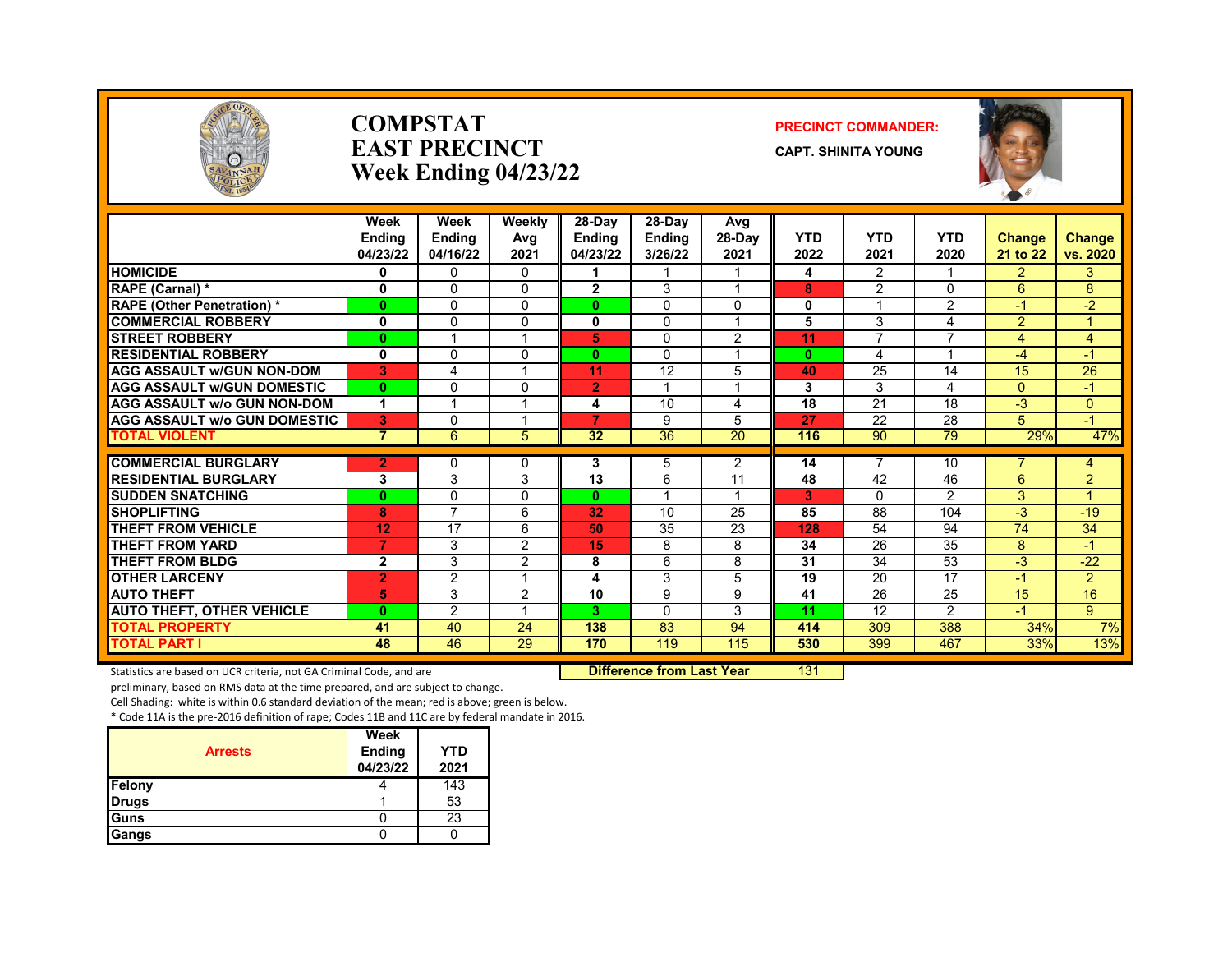# **BEAT 21 North Precinct Week Ending 04/23/22**

|                                     |                    | <b>Last 4 Weeks</b> |              |                | 28 Days        | 28 Day  |                |                |                |                |                |
|-------------------------------------|--------------------|---------------------|--------------|----------------|----------------|---------|----------------|----------------|----------------|----------------|----------------|
|                                     | <b>Endina</b>      | <b>Endina</b>       | Ending       | Ending         | <b>Endina</b>  | Average | <b>YTD</b>     | <b>YTD</b>     | <b>YTD</b>     | <b>Change</b>  | <b>Change</b>  |
|                                     | 04/02/22           | 04/09/22            | 04/16/22     | 04/23/22       | 04/23/22       | 2021    | 2022           | 2021           | 2020           | 21 to 22       | vs. 2020       |
| <b>HOMICIDE</b>                     | 0                  | 0                   | 0            | 0              | 0              | 0.0     | $\Omega$       | $\Omega$       | $\Omega$       | $\Omega$       | $\Omega$       |
| RAPE (Carnal) *                     | 0                  | $\Omega$            | $\Omega$     | $\Omega$       | $\Omega$       | 0.2     | $\Omega$       | $\mathbf{1}$   | $\mathbf{1}$   | $-1$           | $-1$           |
| RAPE (Other Penetration) *          | 0                  | $\Omega$            | $\Omega$     | $\Omega$       | $\Omega$       | 0.1     | $\Omega$       | $\Omega$       | $\Omega$       | $\Omega$       | $\Omega$       |
| <b>COMMERCIAL ROBBERY</b>           | 0                  | $\Omega$            | $\Omega$     | 0              | $\Omega$       | 0.0     | $\Omega$       | 0              | $\Omega$       | $\Omega$       | $\Omega$       |
| <b>STREET ROBBERY</b>               | 0                  | 0                   | 0            | 0              | $\Omega$       | 0.2     | $\mathbf{1}$   | 0              | $\overline{2}$ | $\mathbf{1}$   | $-1$           |
| <b>RESIDENTIAL ROBBERY</b>          | $\Omega$           | $\Omega$            | $\Omega$     | $\Omega$       | $\Omega$       | 0.0     | $\Omega$       | $\Omega$       | $\Omega$       | $\Omega$       | $\Omega$       |
| <b>AGG ASSAULT w/GUN NON-DOM</b>    | 0                  | 1                   | 0            | 0              | $\mathbf{1}$   | 0.1     | $\overline{2}$ | 0              | 2              | $\overline{2}$ | $\mathbf{0}$   |
| <b>AGG ASSAULT w/GUN DOMESTIC</b>   | 0                  | 0                   | $\mathbf{1}$ | 0              | $\mathbf{1}$   | 0.1     | $\overline{2}$ | $\Omega$       | $\Omega$       | $\overline{2}$ | $\overline{2}$ |
| <b>AGG ASSAULT w/o GUN NON-DOM</b>  | $\Omega$           | $\Omega$            | $\Omega$     | $\mathbf{1}$   | $\mathbf{1}$   | 0.2     | $\mathbf{1}$   | $\Omega$       | $\Omega$       | $\overline{1}$ | $\overline{1}$ |
| <b>AGG ASSAULT w/o GUN DOMESTIC</b> | $\Omega$           | 1                   | 0            | 0              | $\mathbf{1}$   | 0.5     | 4              | 3              | 4              | $\mathbf{1}$   | $\Omega$       |
| <b>TOTAL VIOLENT</b>                | $\Omega$           | $\overline{2}$      | $\mathbf{1}$ | $\mathbf{1}$   | $\overline{4}$ | 1.4     | 10             | 4              | $\overline{9}$ | 150%           | 11%            |
|                                     |                    |                     |              |                |                |         |                |                |                |                |                |
| <b>COMMERCIAL BURGLARY</b>          | 0                  | 0                   | 0            | 0              | 0              | 0.2     | $\mathbf{1}$   | 1              | 1              | $\Omega$       | $\mathbf{0}$   |
| <b>RESIDENTIAL BURGLARY</b>         | $\Omega$           | 0                   | $\mathbf{1}$ | $\mathbf{1}$   | $\overline{2}$ | 0.8     | 5              | 3              | 3              | $\overline{2}$ | $\overline{2}$ |
| <b>SUDDEN SNATCHING</b>             | $\Omega$           | $\Omega$            | $\Omega$     | $\Omega$       | $\Omega$       | 0.1     | $\Omega$       | $\Omega$       | $\Omega$       | $\Omega$       | $\Omega$       |
| <b>SHOPLIFTING</b>                  | 0                  | $\Omega$            | $\Omega$     | 0              | $\Omega$       | 0.2     | $\mathbf{1}$   | $\overline{2}$ | 1              | $-1$           | $\Omega$       |
| <b>THEFT FROM VEHICLE</b>           | 0                  | 0                   | $\Omega$     | $\Omega$       | $\Omega$       | 3.5     | 6              | 10             | $\mathbf{1}$   | $-4$           | 5              |
| <b>THEFT FROM YARD</b>              | 0                  | $\mathbf{1}$        | $\Omega$     | $\Omega$       | $\mathbf{1}$   | 1.0     | 3              | $\mathbf{1}$   | $\Omega$       | $\overline{2}$ | 3              |
| <b>THEFT FROM BLDG</b>              | 0                  | $\Omega$            | 0            | $\Omega$       | $\Omega$       | 1.2     | 3              | 6              | $\overline{2}$ | $-3$           | $\overline{1}$ |
| <b>OTHER LARCENY</b>                | 0                  | $\Omega$            | $\mathbf{1}$ | 0              | $\mathbf{1}$   | 0.8     | 5              | $\mathbf{1}$   | 0              | 4              | 5              |
| <b>AUTO THEFT</b>                   | $\Omega$           | $\Omega$            | $\mathbf{1}$ | $\Omega$       | $\mathbf{1}$   | 0.9     | 3              | $\overline{2}$ | $\Omega$       | $\mathbf{1}$   | 3              |
| <b>AUTO THEFT, OTHER VEHICLE</b>    | 0                  | $\Omega$            | 0            | 0              | 0              | 0.1     | $\Omega$       | $\Omega$       | 0              | $\Omega$       | $\Omega$       |
| <b>TOTAL PROPERTY</b>               | $\Omega$           | $\mathbf{1}$        | 3            | $\mathbf{1}$   | 5              | 8.8     | 27             | 26             | 8              | 4%             | 238%           |
| <b>TOTAL PART I</b>                 | $\overline{0}$     | 3                   | 4            | $\overline{2}$ | 9              | 10.2    | 37             | 30             | 17             | 23%            | 118%           |
|                                     | <b>CARLO CARDS</b> |                     |              |                |                |         |                |                |                |                |                |

**Difference from Last Year** 7

Statistics are based on UCR criteria, not GA Criminal Code.

\* Rape Code 11A is the historical definition of rape (aka Legacy Rape); Rape Codes 11B and 11C are those moved from Part II to Part I in 2017.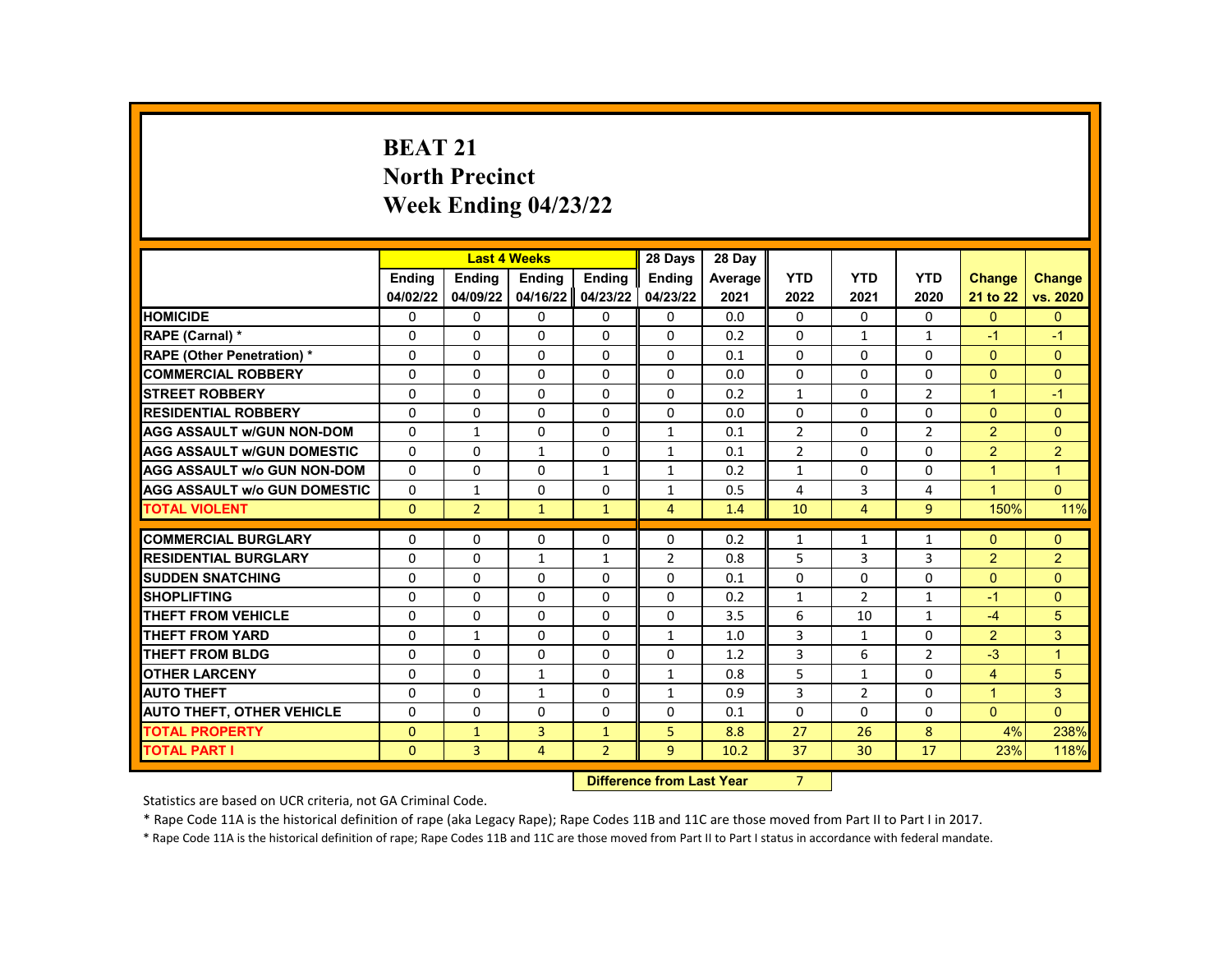# **BEAT 22 North Precinct Week Ending 04/23/22**

|                                     |                |                           | <b>Last 4 Weeks</b> |                | 28 Days        | 28 Day  |                |                |                |                |                |
|-------------------------------------|----------------|---------------------------|---------------------|----------------|----------------|---------|----------------|----------------|----------------|----------------|----------------|
|                                     | <b>Endina</b>  | <b>Ending</b>             | Ending              | Ending         | <b>Ending</b>  | Average | <b>YTD</b>     | <b>YTD</b>     | <b>YTD</b>     | <b>Change</b>  | <b>Change</b>  |
|                                     | 03/26/22       | 04/09/22                  | 04/16/22            | 04/23/22       | 04/23/22       | 2021    | 2022           | 2021           | 2020           | 21 to 22       | vs. 2020       |
| <b>HOMICIDE</b>                     | 0              | 0                         | 0                   | 0              | 0              | 0.1     | $\overline{2}$ | $\Omega$       | $\mathbf{1}$   | $\overline{2}$ | $\mathbf{1}$   |
| RAPE (Carnal) *                     | 0              | $\Omega$                  | $\Omega$            | $\Omega$       | $\Omega$       | 0.1     | $\Omega$       | $\Omega$       | $\mathbf{1}$   | $\Omega$       | $-1$           |
| RAPE (Other Penetration) *          | $\Omega$       | $\Omega$                  | $\Omega$            | $\Omega$       | $\Omega$       | 0.1     | $\Omega$       | $\Omega$       | $\mathbf{1}$   | $\Omega$       | $-1$           |
| <b>COMMERCIAL ROBBERY</b>           | $\Omega$       | $\Omega$                  | $\Omega$            | $\mathbf{1}$   | $\mathbf{1}$   | 0.1     | $\mathbf{1}$   | $\Omega$       | $\Omega$       | $\mathbf{1}$   | $\mathbf{1}$   |
| <b>STREET ROBBERY</b>               | $\Omega$       | $\Omega$                  | $\Omega$            | $\Omega$       | $\Omega$       | 0.3     | 3              | $\Omega$       | $\Omega$       | 3              | 3              |
| <b>RESIDENTIAL ROBBERY</b>          | $\Omega$       | $\Omega$                  | $\Omega$            | $\Omega$       | $\Omega$       | 0.1     | $\Omega$       | $\Omega$       | $\mathbf{1}$   | $\Omega$       | $-1$           |
| <b>AGG ASSAULT w/GUN NON-DOM</b>    | $\Omega$       | 0                         | 0                   | 0              | 0              | 1.8     | 5              | 5              | 11             | $\Omega$       | $-6$           |
| <b>AGG ASSAULT W/GUN DOMESTIC</b>   | $\Omega$       | 0                         | 0                   | $\Omega$       | $\Omega$       | 0.2     | 0              | $\overline{2}$ | $\mathbf{1}$   | $-2$           | $-1$           |
| <b>AGG ASSAULT w/o GUN NON-DOM</b>  | $\Omega$       | $\Omega$                  | $\overline{2}$      | $\Omega$       | $\overline{2}$ | 0.8     | 9              | $\overline{2}$ | $\mathbf{1}$   | $\overline{7}$ | 8              |
| <b>AGG ASSAULT W/o GUN DOMESTIC</b> | $\Omega$       | 0                         | $\mathbf{1}$        | $\mathbf{1}$   | $\overline{2}$ | 0.7     | 6              | 3              | $\overline{2}$ | 3              | $\overline{4}$ |
| <b>TOTAL VIOLENT</b>                | $\mathbf{0}$   | $\mathbf{0}$              | 3                   | $\overline{2}$ | 5              | 4.2     | 26             | 12             | 19             | 117%           | 37%            |
|                                     |                |                           |                     |                |                |         |                |                |                |                |                |
| <b>COMMERCIAL BURGLARY</b>          | 0              | 0                         | 0                   | 0              | 0              | 0.9     | $\mathbf{1}$   | 7              | 2              | $-6$           | $-1$           |
| <b>RESIDENTIAL BURGLARY</b>         | 0              | $\Omega$                  | $\Omega$            | $\Omega$       | 0              | 2.1     | $\overline{2}$ | $\overline{2}$ | 18             | $\Omega$       | $-16$          |
| <b>SUDDEN SNATCHING</b>             | 0              | $\Omega$                  | $\Omega$            | $\Omega$       | $\Omega$       | 0.0     | $\Omega$       | $\Omega$       | $\Omega$       | $\Omega$       | $\Omega$       |
| <b>SHOPLIFTING</b>                  | $\mathbf{1}$   | $\Omega$                  | 0                   | $\Omega$       | $\mathbf{1}$   | 1.0     | 4              | $\overline{2}$ | 4              | $\overline{2}$ | $\Omega$       |
| <b>THEFT FROM VEHICLE</b>           | $\mathbf{1}$   | $\Omega$                  | $\Omega$            | $\Omega$       | $\mathbf{1}$   | 3.2     | 6              | 15             | 11             | $-9$           | $-5$           |
| <b>THEFT FROM YARD</b>              | $\mathbf{1}$   | $\Omega$                  | $\mathbf{1}$        | $\mathbf{1}$   | 3              | 1.5     | 4              | 5              | 5              | $-1$           | $-1$           |
| <b>THEFT FROM BLDG</b>              | $\Omega$       | $\mathbf{1}$              | $\Omega$            | $\Omega$       | $\mathbf{1}$   | 1.4     | 3              | $\overline{7}$ | 5              | $-4$           | $-2$           |
| <b>OTHER LARCENY</b>                | $\Omega$       | $\Omega$                  | $\Omega$            | $\Omega$       | $\Omega$       | 0.3     | $\overline{2}$ | $\overline{2}$ | $\overline{2}$ | $\Omega$       | $\Omega$       |
| <b>AUTO THEFT</b>                   | 0              | $\Omega$                  | $\mathbf{1}$        | $\mathbf{1}$   | $\overline{2}$ | 1.6     | 4              | 9              | $\overline{7}$ | $-5$           | $-3$           |
| <b>AUTO THEFT, OTHER VEHICLE</b>    | 0              | $\Omega$                  | 0                   | $\Omega$       | $\Omega$       | 0.0     | $\Omega$       | 0              | 0              | $\Omega$       | $\Omega$       |
| <b>TOTAL PROPERTY</b>               | 3              | $\mathbf{1}$              | $\overline{2}$      | $\overline{2}$ | 8              | 12.0    | 26             | 49             | 54             | $-47%$         | $-52%$         |
| <b>TOTAL PART I</b>                 | $\overline{3}$ | $\mathbf{1}$              | 5                   | $\overline{4}$ | 13             | 16.3    | 52             | 61             | 73             | $-15%$         | $-29%$         |
|                                     |                | Difference from Loot Voor |                     | $\Omega$       |                |         |                |                |                |                |                |

**Difference from Last Year** 

Statistics are based on UCR criteria, not GA Criminal Code.

\* Rape Code 11A is the historical definition of rape (aka Legacy Rape); Rape Codes 11B and 11C are those moved from Part II to Part I in 2017.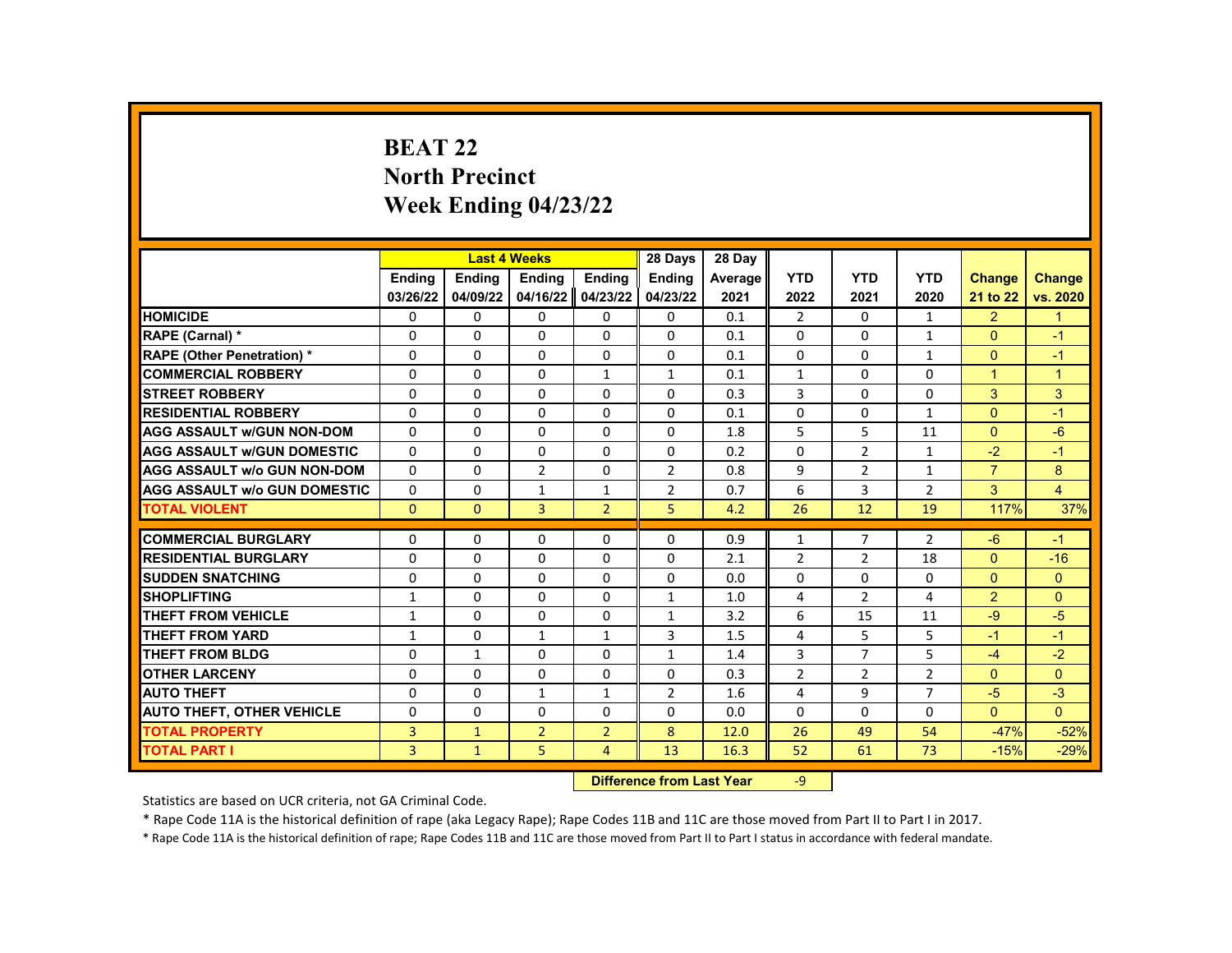# **BEAT 23 North Precinct Week Ending 04/23/22**

|                                     |                |                | <b>Last 4 Weeks</b> |               | 28 Days                   | 28 Day  |                |                |                |                |                |
|-------------------------------------|----------------|----------------|---------------------|---------------|---------------------------|---------|----------------|----------------|----------------|----------------|----------------|
|                                     | <b>Endina</b>  | <b>Endina</b>  | <b>Endina</b>       | <b>Endina</b> | <b>Endina</b>             | Average | <b>YTD</b>     | <b>YTD</b>     | <b>YTD</b>     | <b>Change</b>  | <b>Change</b>  |
|                                     | 04/02/22       | 04/09/22       | 04/16/22            | 04/23/22      | 04/23/22                  | 2021    | 2022           | 2021           | 2020           | 21 to 22       | vs. 2020       |
| <b>HOMICIDE</b>                     | 0              | 0              | 0                   | 0             | 0                         | 0.2     | 0              | 0              | $\mathbf{1}$   | $\mathbf{0}$   | $-1$           |
| RAPE (Carnal) *                     | $\mathbf{1}$   | $\Omega$       | $\Omega$            | $\Omega$      | $\mathbf{1}$              | 0.2     | $\mathbf{1}$   | $\Omega$       | $\Omega$       | $\mathbf{1}$   | $\mathbf{1}$   |
| RAPE (Other Penetration) *          | $\Omega$       | $\Omega$       | $\Omega$            | $\Omega$      | $\Omega$                  | 0.1     | $\Omega$       | $\Omega$       | $\Omega$       | $\Omega$       | $\Omega$       |
| <b>COMMERCIAL ROBBERY</b>           | 0              | 0              | 0                   | 0             | 0                         | 0.0     | 0              | 0              | 0              | $\Omega$       | $\mathbf{0}$   |
| <b>STREET ROBBERY</b>               | $\Omega$       | $\Omega$       | $\Omega$            | $\mathbf{1}$  | $\mathbf{1}$              | 0.6     | 4              | 6              | 5              | $-2$           | $-1$           |
| <b>RESIDENTIAL ROBBERY</b>          | $\Omega$       | $\Omega$       | $\Omega$            | $\Omega$      | $\Omega$                  | 0.2     | $\Omega$       | $\mathbf{1}$   | $\mathbf{1}$   | $-1$           | $-1$           |
| <b>AGG ASSAULT w/GUN NON-DOM</b>    | $\mathbf{1}$   | 0              | 0                   | 0             | 1                         | 1.2     | 9              | $\overline{2}$ | 1              | $\overline{7}$ | 8              |
| <b>AGG ASSAULT w/GUN DOMESTIC</b>   | $\Omega$       | $\Omega$       | $\Omega$            | $\Omega$      | $\Omega$                  | 0.1     | $\Omega$       | $\Omega$       | $\overline{2}$ | $\Omega$       | $-2$           |
| <b>AGG ASSAULT w/o GUN NON-DOM</b>  | $\Omega$       | $\Omega$       | $\Omega$            | $\Omega$      | $\Omega$                  | 0.9     | 5              | $\overline{2}$ | $\mathbf{1}$   | 3              | $\overline{4}$ |
| <b>AGG ASSAULT w/o GUN DOMESTIC</b> | $\Omega$       | 0              | $\mathbf{1}$        | $\Omega$      | 1                         | 1.0     | 3              | 3              | 1              | $\Omega$       | $\overline{2}$ |
| <b>TOTAL VIOLENT</b>                | $\overline{2}$ | $\mathbf{0}$   | $\mathbf{1}$        | $\mathbf{1}$  | $\overline{4}$            | 4.3     | 22             | 14             | 12             | 57%            | 83%            |
|                                     |                |                |                     |               |                           |         |                |                |                |                |                |
| <b>COMMERCIAL BURGLARY</b>          | 0              | 0              | 0                   | $\mathbf{1}$  | $\mathbf{1}$              | 0.8     | 3              | 6              | 2              | $-3$           | $\mathbf{1}$   |
| <b>RESIDENTIAL BURGLARY</b>         | $\Omega$       | $\Omega$       | $\Omega$            | $\mathbf{1}$  | $\mathbf{1}$              | 1.2     | 5              | 3              | 6              | $\overline{2}$ | $-1$           |
| <b>SUDDEN SNATCHING</b>             | $\Omega$       | $\Omega$       | $\Omega$            | $\Omega$      | $\Omega$                  | 0.2     | $\Omega$       | 3              | $\overline{2}$ | $-3$           | $-2$           |
| <b>SHOPLIFTING</b>                  | $\mathbf{1}$   | $\mathbf{1}$   | $\Omega$            | $\mathbf{1}$  | 3                         | 1.2     | 6              | $\Omega$       | 4              | 6              | $\overline{2}$ |
| <b>THEFT FROM VEHICLE</b>           | $\overline{2}$ | $\overline{2}$ | $\Omega$            | $\mathbf{1}$  | 5                         | 3.3     | 12             | 13             | 6              | $-1$           | 6              |
| <b>THEFT FROM YARD</b>              | $\Omega$       | $\mathbf{1}$   | $\overline{2}$      | $\Omega$      | 3                         | 1.4     | 6              | 4              | $\overline{7}$ | $\overline{2}$ | $-1$           |
| <b>THEFT FROM BLDG</b>              | $\Omega$       | $\Omega$       | $\Omega$            | $\Omega$      | $\Omega$                  | 1.0     | $\mathbf{1}$   | 3              | $\overline{2}$ | $-2$           | $-1$           |
| <b>OTHER LARCENY</b>                | 0              | $\Omega$       | $\mathbf{1}$        | $\Omega$      | $\mathbf{1}$              | 0.6     | 3              | $\overline{2}$ | 1              | $\mathbf{1}$   | $\overline{2}$ |
| <b>AUTO THEFT</b>                   | $\Omega$       | $\Omega$       | $\Omega$            | $\mathbf{1}$  | $\mathbf{1}$              | 1.6     | 5              | 4              | 3              | $\mathbf{1}$   | $\overline{2}$ |
| <b>AUTO THEFT, OTHER VEHICLE</b>    | $\Omega$       | $\Omega$       | $\Omega$            | $\Omega$      | $\Omega$                  | 0.3     | $\overline{2}$ | $\overline{2}$ | $\Omega$       | $\Omega$       | $\overline{2}$ |
| <b>TOTAL PROPERTY</b>               | 3              | $\overline{4}$ | $\overline{3}$      | 5             | 15                        | 11.5    | 43             | 40             | 33             | 8%             | 30%            |
| <b>TOTAL PART I</b>                 | 5              | $\overline{4}$ | $\overline{4}$      | 6             | 19                        | 15.8    | 65             | 54             | 45             | 20%            | 44%            |
|                                     |                |                |                     |               | Difference from Lost Voor |         | 11             |                |                |                |                |

**Difference from Last Year** 

Statistics are based on UCR criteria, not GA Criminal Code.

\* Rape Code 11A is the historical definition of rape (aka Legacy Rape); Rape Codes 11B and 11C are those moved from Part II to Part I in 2017.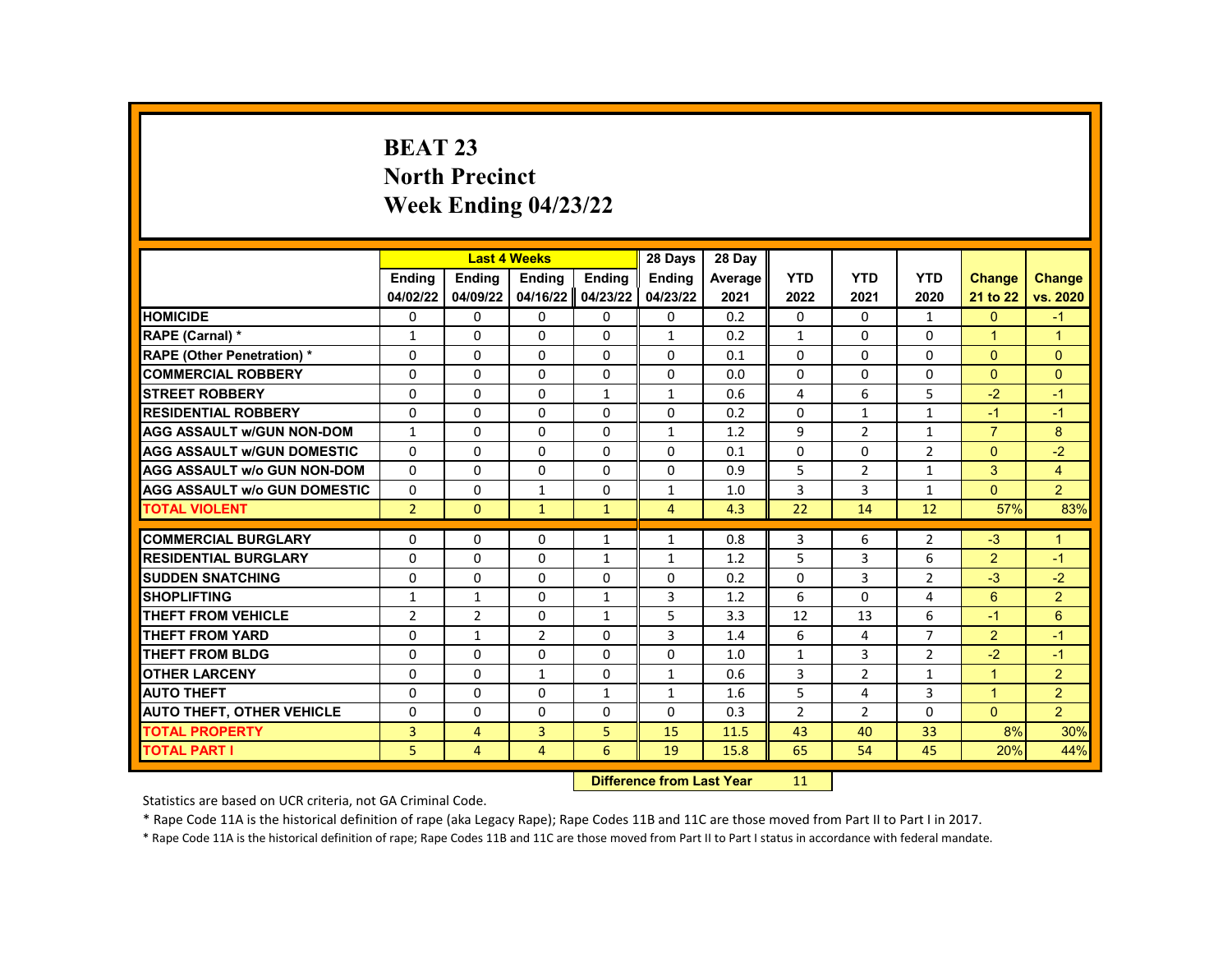# **BEAT 24 North Precinct Week Ending 04/23/22**

|                                     |                | <b>Last 4 Weeks</b> |                |                | 28 Days        | 28 Day  |                |                |                |                |                |
|-------------------------------------|----------------|---------------------|----------------|----------------|----------------|---------|----------------|----------------|----------------|----------------|----------------|
|                                     | Ending         | <b>Ending</b>       | Ending         | Ending         | <b>Ending</b>  | Average | <b>YTD</b>     | <b>YTD</b>     | <b>YTD</b>     | <b>Change</b>  | <b>Change</b>  |
|                                     | 04/02/22       | 04/09/22            | 04/16/22       | 04/23/22       | 04/23/22       | 2021    | 2022           | 2021           | 2020           | 21 to 22       | vs. 2020       |
| <b>HOMICIDE</b>                     | 0              | 0                   | 0              | 0              | 0              | 0.1     | $\mathbf{0}$   | $\Omega$       | $\mathbf{1}$   | $\mathbf{0}$   | $-1$           |
| RAPE (Carnal) *                     | $\Omega$       | $\Omega$            | 0              | $\Omega$       | $\Omega$       | 0.1     | $\Omega$       | $\Omega$       | $\mathbf{1}$   | $\Omega$       | $-1$           |
| <b>RAPE (Other Penetration) *</b>   | $\Omega$       | $\Omega$            | $\Omega$       | $\Omega$       | $\Omega$       | 0.0     | $\Omega$       | $\Omega$       | $\Omega$       | $\Omega$       | $\mathbf{0}$   |
| <b>COMMERCIAL ROBBERY</b>           | 0              | 0                   | 0              | 0              | $\Omega$       | 0.0     | $\mathbf 0$    | 0              | $\mathbf{1}$   | $\Omega$       | $-1$           |
| <b>STREET ROBBERY</b>               | $\Omega$       | $\Omega$            | $\Omega$       | $\Omega$       | $\Omega$       | 0.7     | $\Omega$       | 5              | $\mathbf{1}$   | $-5$           | $-1$           |
| <b>RESIDENTIAL ROBBERY</b>          | $\Omega$       | $\Omega$            | $\Omega$       | $\Omega$       | $\Omega$       | 0.2     | $\mathbf{1}$   | $\Omega$       | $\Omega$       | $\overline{1}$ | $\overline{1}$ |
| <b>AGG ASSAULT w/GUN NON-DOM</b>    | $\mathbf{1}$   | $\mathbf{1}$        | $\mathbf{1}$   | $\Omega$       | 3              | 0.3     | 5              | $\overline{2}$ | $\overline{2}$ | 3              | 3              |
| <b>AGG ASSAULT W/GUN DOMESTIC</b>   | $\Omega$       | $\Omega$            | 0              | $\Omega$       | $\Omega$       | 0.0     | 0              | $\Omega$       | $\Omega$       | $\Omega$       | $\mathbf{0}$   |
| <b>AGG ASSAULT w/o GUN NON-DOM</b>  | $\Omega$       | $\Omega$            | $\Omega$       | $\Omega$       | $\Omega$       | 0.5     | $\overline{2}$ | $\mathbf{1}$   | $\overline{2}$ | $\overline{1}$ | $\Omega$       |
| <b>AGG ASSAULT W/o GUN DOMESTIC</b> | $\Omega$       | $\mathbf{1}$        | 0              | 0              | 1              | 0.2     | $\mathbf{1}$   | $\mathbf{1}$   | 1              | $\Omega$       | $\overline{0}$ |
| <b>TOTAL VIOLENT</b>                | $\mathbf{1}$   | $\overline{2}$      | $\mathbf{1}$   | $\Omega$       | $\overline{4}$ | 2.1     | $\overline{9}$ | 9              | $\overline{9}$ | $0\%$          | 0%             |
|                                     |                |                     |                |                |                |         |                |                |                |                |                |
| <b>COMMERCIAL BURGLARY</b>          | 1              | 0                   | $\mathbf{0}$   | 0              | $\mathbf{1}$   | 0.2     | $\mathbf{1}$   | 0              | $\mathbf{1}$   | $\mathbf 1$    | $\mathbf{0}$   |
| <b>RESIDENTIAL BURGLARY</b>         | 0              | $\Omega$            | $\Omega$       | $\Omega$       | $\Omega$       | 1.2     | 5              | $\overline{7}$ | 4              | $-2$           | $\mathbf{1}$   |
| <b>SUDDEN SNATCHING</b>             | $\Omega$       | $\Omega$            | $\Omega$       | $\Omega$       | $\Omega$       | 0.2     | 3              | $\Omega$       | $\mathbf{1}$   | 3              | 2              |
| <b>SHOPLIFTING</b>                  | 0              | 0                   | $\mathbf{1}$   | 0              | $\mathbf{1}$   | 2.5     | 3              | $\overline{7}$ | 8              | $-4$           | $-5$           |
| <b>THEFT FROM VEHICLE</b>           | 0              | $\Omega$            | $\overline{2}$ | $\overline{2}$ | 4              | 2.5     | 9              | 11             | 6              | $-2$           | 3              |
| <b>THEFT FROM YARD</b>              | $\mathbf{1}$   | $\Omega$            | $\Omega$       | $\Omega$       | $\mathbf{1}$   | 2.0     | $\overline{7}$ | 5              | 9              | 2              | $-2$           |
| <b>THEFT FROM BLDG</b>              | 0              | $\Omega$            | 0              | $\Omega$       | $\Omega$       | 0.6     | $\overline{2}$ | $\mathbf{1}$   | 5              | $\mathbf{1}$   | $-3$           |
| <b>OTHER LARCENY</b>                | $\Omega$       | $\Omega$            | $\Omega$       | $\mathbf{1}$   | $\mathbf{1}$   | 1.4     | $\mathbf{1}$   | 5              | 5              | $-4$           | $-4$           |
| <b>AUTO THEFT</b>                   | $\Omega$       | $\Omega$            | $\Omega$       | $\Omega$       | $\Omega$       | 0.6     | $\overline{7}$ | $\mathbf{1}$   | $\overline{2}$ | 6              | 5              |
| <b>AUTO THEFT, OTHER VEHICLE</b>    | $\overline{2}$ | 0                   | $\mathbf{1}$   | 0              | 3              | 1.0     | 3              | 5              | $\overline{2}$ | $-2$           | $\mathbf{1}$   |
| <b>TOTAL PROPERTY</b>               | 4              | $\mathbf{0}$        | 4              | 3              | 11             | 12.1    | 41             | 42             | 43             | $-2%$          | $-5%$          |
| <b>TOTAL PART I</b>                 | 5              | $\overline{2}$      | 5              | 3              | 15             | 14.2    | 50             | 51             | 52             | $-2%$          | $-4%$          |
|                                     |                |                     |                |                |                |         |                |                |                |                |                |

**Difference from Last Year** -1

Statistics are based on UCR criteria, not GA Criminal Code.

\* Rape Code 11A is the historical definition of rape (aka Legacy Rape); Rape Codes 11B and 11C are those moved from Part II to Part I in 2017.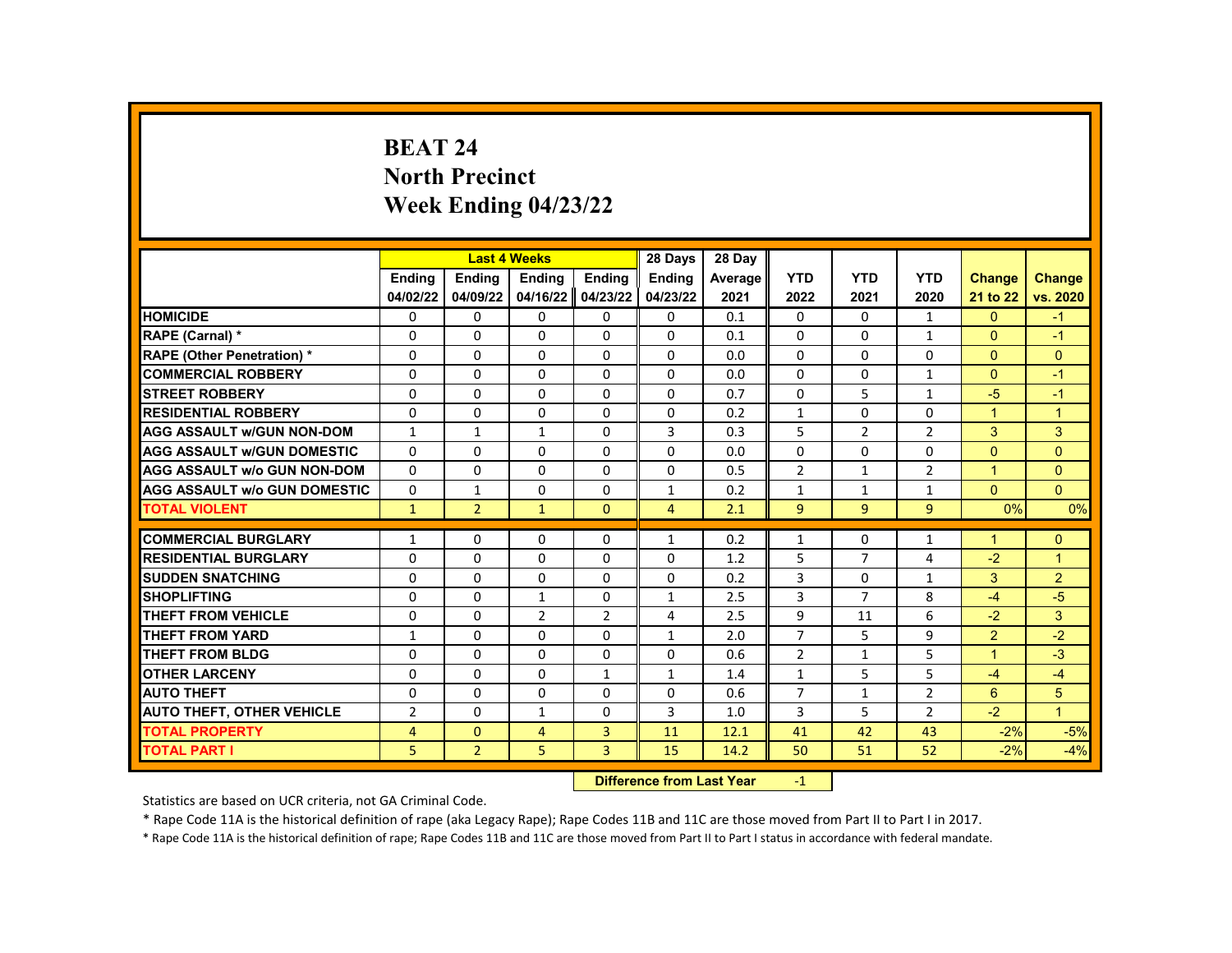# **BEAT 25 North Precinct Week Ending 04/23/22**

|                                     |               | <b>Last 4 Weeks</b> |                |              | 28 Days        | 28 Day  |                |                |                |                      |                      |
|-------------------------------------|---------------|---------------------|----------------|--------------|----------------|---------|----------------|----------------|----------------|----------------------|----------------------|
|                                     | Ending        | <b>Ending</b>       | <b>Ending</b>  | Ending       | <b>Endina</b>  | Average | <b>YTD</b>     | <b>YTD</b>     | <b>YTD</b>     | <b>Change</b>        | <b>Change</b>        |
|                                     | 04/02/22      | 04/09/22            | 04/16/22       | 04/23/22     | 04/23/22       | 2021    | 2022           | 2021           | 2020           | 21 to 22             | vs. 2020             |
| <b>HOMICIDE</b>                     | 0             | $\Omega$            | $\mathbf{0}$   | $\Omega$     | $\Omega$       | 0.0     | $\Omega$       | $\Omega$       | $\Omega$       | $\mathbf{0}$         | $\mathbf{0}$         |
| RAPE (Carnal) *                     | $\Omega$      | $\Omega$            | $\Omega$       | $\Omega$     | $\Omega$       | 0.1     | 3              | $\mathbf{1}$   | $\mathbf{1}$   | $\overline{2}$       | $\overline{2}$       |
| <b>RAPE (Other Penetration) *</b>   | $\Omega$      | $\Omega$            | 0              | $\Omega$     | $\Omega$       | 0.0     | $\mathbf{1}$   | $\Omega$       | $\Omega$       | $\overline{1}$       | $\mathbf{1}$         |
| <b>COMMERCIAL ROBBERY</b>           | $\Omega$      | $\mathbf{0}$        | 0              | $\Omega$     | $\Omega$       | 0.2     | $\Omega$       | $\Omega$       | $\Omega$       | $\Omega$             | $\Omega$             |
| <b>STREET ROBBERY</b>               | $\Omega$      | $\Omega$            | $\Omega$       | $\Omega$     | $\Omega$       | 0.4     | $\mathbf{1}$   | 3              | $\Omega$       | $-2$                 | $\overline{1}$       |
| <b>RESIDENTIAL ROBBERY</b>          | $\Omega$      | $\mathbf{0}$        | 0              | $\Omega$     | $\Omega$       | 0.1     | $\Omega$       | $\mathbf{1}$   | $\mathbf{1}$   | $-1$                 | $-1$                 |
| <b>AGG ASSAULT W/GUN NON-DOM</b>    | $\Omega$      | $\mathbf{0}$        | 0              | $\Omega$     | $\Omega$       | 0.3     | $\Omega$       | 3              | $\Omega$       | $-3$                 | $\mathbf{0}$         |
| <b>AGG ASSAULT W/GUN DOMESTIC</b>   | $\Omega$      | $\Omega$            | 0              | $\Omega$     | $\Omega$       | 0.0     | $\Omega$       | $\Omega$       | $\Omega$       | $\Omega$             | $\mathbf{0}$         |
| <b>AGG ASSAULT W/o GUN NON-DOM</b>  | $\Omega$      | $\mathbf{1}$        | $\Omega$       | $\Omega$     | $\mathbf{1}$   | 0.3     | 3              | $\mathbf{1}$   | 3              | $\overline{2}$       | $\Omega$             |
| <b>AGG ASSAULT W/o GUN DOMESTIC</b> | 0             | $\mathbf{0}$        | $\mathbf{1}$   | $\Omega$     | $\mathbf{1}$   | 0.1     | $\mathbf{1}$   | $\Omega$       | 2              | $\blacktriangleleft$ | $-1$                 |
| <b>TOTAL VIOLENT</b>                | $\Omega$      | $\mathbf{1}$        | $\mathbf{1}$   | $\mathbf{0}$ | $\overline{2}$ | 1.5     | 9              | 9              | $\overline{7}$ | 0%                   | 29%                  |
|                                     |               |                     |                |              |                |         |                |                |                |                      |                      |
| <b>COMMERCIAL BURGLARY</b>          | $\Omega$      | 0                   | 0              | $\Omega$     | $\Omega$       | 0.2     | $\Omega$       | $\overline{2}$ | 3              | $-2$                 | $-3$                 |
| <b>RESIDENTIAL BURGLARY</b>         | $\Omega$      | $\Omega$            | $\overline{2}$ | $\Omega$     | 2              | 0.5     | 5              | 4              | 4              | $\blacktriangleleft$ | $\overline{1}$       |
| <b>SUDDEN SNATCHING</b>             | $\Omega$      | $\mathbf{1}$        | $\Omega$       | $\Omega$     | $\mathbf{1}$   | 0.4     | $\mathbf{1}$   | $\overline{2}$ | $\mathbf{1}$   | $-1$                 | $\Omega$             |
| <b>SHOPLIFTING</b>                  | 0             | $\mathbf{0}$        | 0              | $\Omega$     | 0              | 2.8     | $\overline{2}$ | 11             | 6              | $-9$                 | $-4$                 |
| <b>THEFT FROM VEHICLE</b>           | $\mathbf{1}$  | $\mathbf{1}$        | 4              | 3            | 9              | 5.1     | 25             | 19             | 3              | 6                    | 22                   |
| <b>THEFT FROM YARD</b>              | $\Omega$      | $\overline{2}$      | $\mathbf{1}$   | $\Omega$     | 3              | 2.4     | 10             | 11             | 6              | $-1$                 | $\overline{4}$       |
| THEFT FROM BLDG                     | 0             | 0                   | 0              | $\Omega$     | $\Omega$       | 2.5     | 4              | 8              | 4              | $-4$                 | $\overline{0}$       |
| <b>OTHER LARCENY</b>                | $\Omega$      | $\mathbf{0}$        | $\Omega$       | $\Omega$     | $\Omega$       | 1.2     | 4              | $\overline{3}$ | 3              | $\blacktriangleleft$ | $\overline{1}$       |
| <b>AUTO THEFT</b>                   | $\Omega$      | $\mathbf{0}$        | 0              | $\mathbf{1}$ | $\mathbf{1}$   | 1.1     | 3              | 6              | 4              | $-3$                 | $-1$                 |
| <b>AUTO THEFT, OTHER VEHICLE</b>    | 0             | 0                   | $\mathbf{1}$   | $\mathbf{1}$ | $\overline{2}$ | 0.7     | $\overline{2}$ | 3              | $\mathbf{1}$   | $-1$                 | $\blacktriangleleft$ |
| <b>TOTAL PROPERTY</b>               | $\mathbf{1}$  | 4                   | 8              | 5            | 18             | 16.6    | 56             | 69             | 35             | $-19%$               | 60%                  |
| <b>TOTAL PART I</b>                 | $\mathbf{1}$  | 5.                  | 9              | 5            | 20             | 18.1    | 65             | 78             | 42             | $-17%$               | 55%                  |
|                                     | <b>INSECT</b> |                     |                |              |                |         |                |                |                |                      |                      |

**Difference from Last Year** -13

Statistics are based on UCR criteria, not GA Criminal Code.

\* Rape Code 11A is the historical definition of rape (aka Legacy Rape); Rape Codes 11B and 11C are those moved from Part II to Part I in 2017.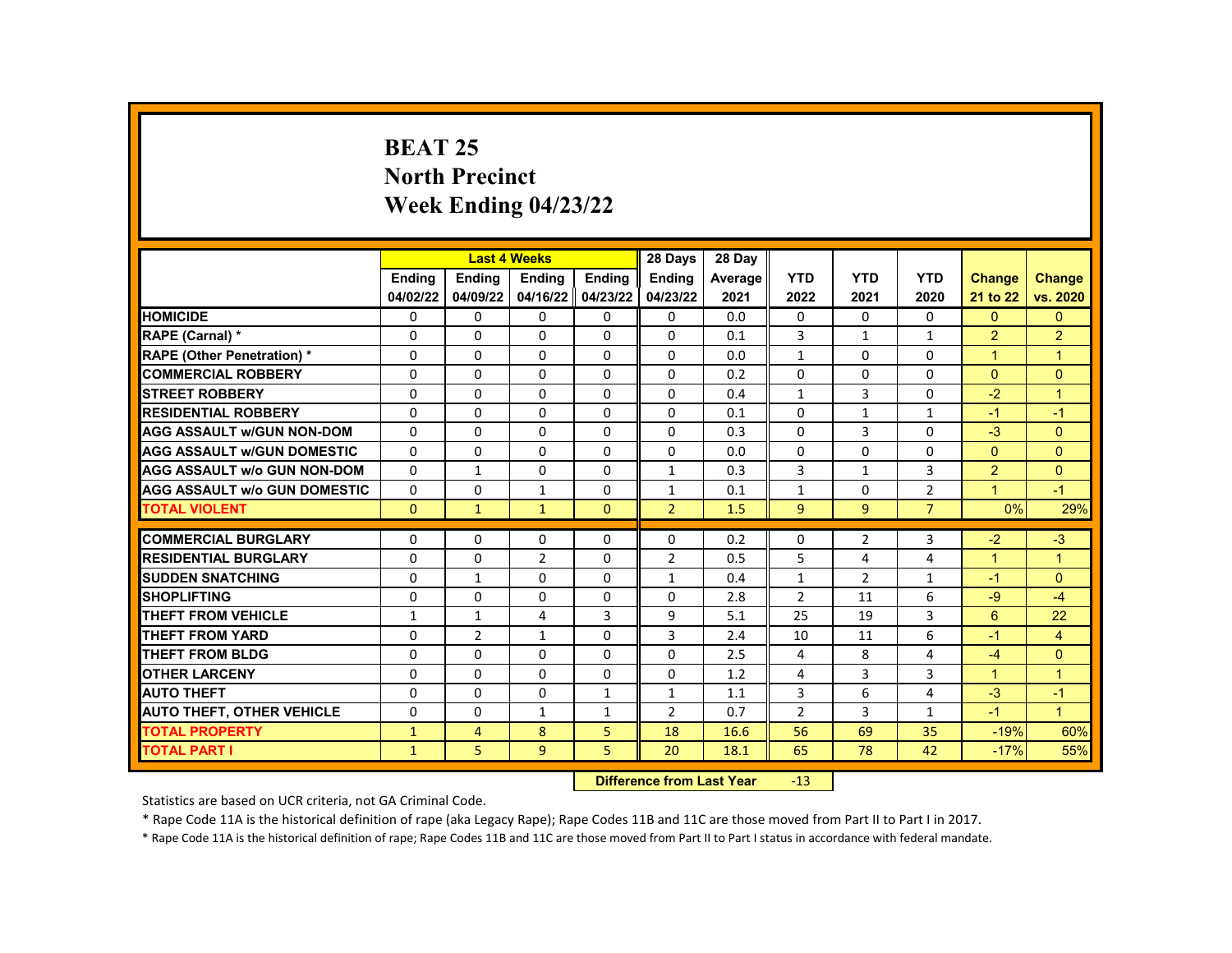# **BEAT 26 North Precinct Week Ending 04/23/22**

|                                     |                |                | <b>Last 4 Weeks</b> |                | 28 Days        | 28 Day  |                |                |                |                |                |
|-------------------------------------|----------------|----------------|---------------------|----------------|----------------|---------|----------------|----------------|----------------|----------------|----------------|
|                                     | Ending         | <b>Ending</b>  | <b>Ending</b>       | Ending         | <b>Ending</b>  | Average | <b>YTD</b>     | <b>YTD</b>     | <b>YTD</b>     | <b>Change</b>  | <b>Change</b>  |
|                                     | 04/02/22       | 04/09/22       | 04/16/22            | 04/23/22       | 04/23/22       | 2021    | 2022           | 2021           | 2020           | 21 to 22       | vs. 2020       |
| <b>HOMICIDE</b>                     | 0              | 0              | 0                   | 0              | 0              | 0.0     | $\mathbf{1}$   | $\Omega$       | 0              | $\mathbf{1}$   | $\mathbf{1}$   |
| RAPE (Carnal) *                     | 0              | $\Omega$       | $\Omega$            | $\Omega$       | $\Omega$       | 0.1     | $\mathbf{1}$   | $\Omega$       | $\overline{2}$ | $\mathbf{1}$   | $-1$           |
| <b>RAPE (Other Penetration)*</b>    | $\Omega$       | $\Omega$       | $\Omega$            | $\Omega$       | $\Omega$       | 0.2     | $\mathbf{1}$   | $\Omega$       | $\Omega$       | $\mathbf{1}$   | $\mathbf{1}$   |
| <b>COMMERCIAL ROBBERY</b>           | $\Omega$       | 0              | $\Omega$            | 0              | 0              | 0.3     | $\Omega$       | 0              | 1              | $\Omega$       | $-1$           |
| <b>STREET ROBBERY</b>               | 0              | $\mathbf{1}$   | $\Omega$            | $\overline{2}$ | 3              | 0.7     | 10             | $\mathbf{1}$   | 3              | 9              | $\overline{7}$ |
| <b>RESIDENTIAL ROBBERY</b>          | $\Omega$       | $\Omega$       | $\Omega$            | $\Omega$       | $\Omega$       | 0.0     | $\Omega$       | $\Omega$       | $\Omega$       | $\Omega$       | $\Omega$       |
| <b>AGG ASSAULT w/GUN NON-DOM</b>    | $\Omega$       | $\Omega$       | $\Omega$            | $\Omega$       | $\Omega$       | 0.3     | $\overline{2}$ | $\Omega$       | $\Omega$       | 2              | $\overline{2}$ |
| <b>AGG ASSAULT w/GUN DOMESTIC</b>   | 0              | 0              | 0                   | 0              | 0              | 0.0     | 0              | 0              | 0              | $\Omega$       | $\mathbf{0}$   |
| <b>AGG ASSAULT w/o GUN NON-DOM</b>  | $\Omega$       | $\Omega$       | $\mathbf{1}$        | $\mathbf{1}$   | $\overline{2}$ | 1.6     | $\overline{7}$ | 6              | 6              | $\mathbf{1}$   | $\mathbf{1}$   |
| <b>AGG ASSAULT w/o GUN DOMESTIC</b> | $\Omega$       | 0              | $\Omega$            | $\Omega$       | 0              | 0.3     | 0              | $\mathbf{1}$   | $\Omega$       | $-1$           | $\overline{0}$ |
| <b>TOTAL VIOLENT</b>                | $\Omega$       | $\mathbf{1}$   | $\mathbf{1}$        | 3              | 5.             | 3.5     | 22             | 8              | 12             | 175%           | 83%            |
|                                     |                |                |                     |                |                |         |                |                |                |                |                |
| <b>COMMERCIAL BURGLARY</b>          | 0              | 0              | 0                   | 1              | 1              | 0.2     | 4              | $\overline{2}$ | $\overline{2}$ | $\overline{2}$ | $\overline{2}$ |
| <b>RESIDENTIAL BURGLARY</b>         | $\Omega$       | $\Omega$       | $\Omega$            | $\Omega$       | $\Omega$       | 0.2     | $\Omega$       | $\Omega$       | $\Omega$       | $\Omega$       | $\mathbf{0}$   |
| <b>SUDDEN SNATCHING</b>             | $\mathbf{1}$   | $\Omega$       | $\Omega$            | 3              | $\overline{4}$ | 0.7     | $\overline{7}$ | 3              | $\mathbf{1}$   | $\overline{4}$ | 6              |
| <b>SHOPLIFTING</b>                  | 0              | $\mathbf{1}$   | 0                   | $\overline{2}$ | 3              | 2.0     | 9              | 8              | 11             | $\mathbf{1}$   | $-2$           |
| <b>THEFT FROM VEHICLE</b>           | $\overline{2}$ | $\Omega$       | $\overline{2}$      | 5              | 9              | 6.6     | 23             | 30             | $\overline{7}$ | $-7$           | 16             |
| <b>THEFT FROM YARD</b>              | $\Omega$       | $\Omega$       | $\Omega$            | $\Omega$       | $\Omega$       | 1.5     | $\overline{2}$ | 4              | 6              | $-2$           | $-4$           |
| <b>THEFT FROM BLDG</b>              | 0              | 0              | 0                   | 0              | 0              | 2.5     | 4              | $\overline{7}$ | 3              | $-3$           | $\mathbf{1}$   |
| <b>OTHER LARCENY</b>                | $\mathbf{1}$   | $\Omega$       | $\Omega$            | $\Omega$       | $\mathbf{1}$   | 0.3     | 4              | $\mathbf{1}$   | $\Omega$       | 3              | $\overline{4}$ |
| <b>AUTO THEFT</b>                   | $\Omega$       | $\Omega$       | $\Omega$            | $\Omega$       | $\Omega$       | 2.1     | $\overline{2}$ | 9              | $\overline{2}$ | $-7$           | $\Omega$       |
| <b>AUTO THEFT, OTHER VEHICLE</b>    | $\mathbf{1}$   | 0              | 0                   | 0              | 1              | 0.8     | $\overline{2}$ | 3              | 0              | $-1$           | $\overline{2}$ |
| <b>TOTAL PROPERTY</b>               | 5              | $\mathbf{1}$   | $\overline{2}$      | 11             | 19             | 17.0    | 57             | 67             | 32             | $-15%$         | 78%            |
| <b>TOTAL PART I</b>                 | 5              | $\overline{2}$ | 3                   | 14             | 24             | 20.4    | 79             | 75             | 44             | 5%             | 80%            |
|                                     |                |                |                     | <b>INSECUL</b> |                |         |                |                |                |                |                |

**Difference from Last Year** 4

Statistics are based on UCR criteria, not GA Criminal Code.

\* Rape Code 11A is the historical definition of rape (aka Legacy Rape); Rape Codes 11B and 11C are those moved from Part II to Part I in 2017.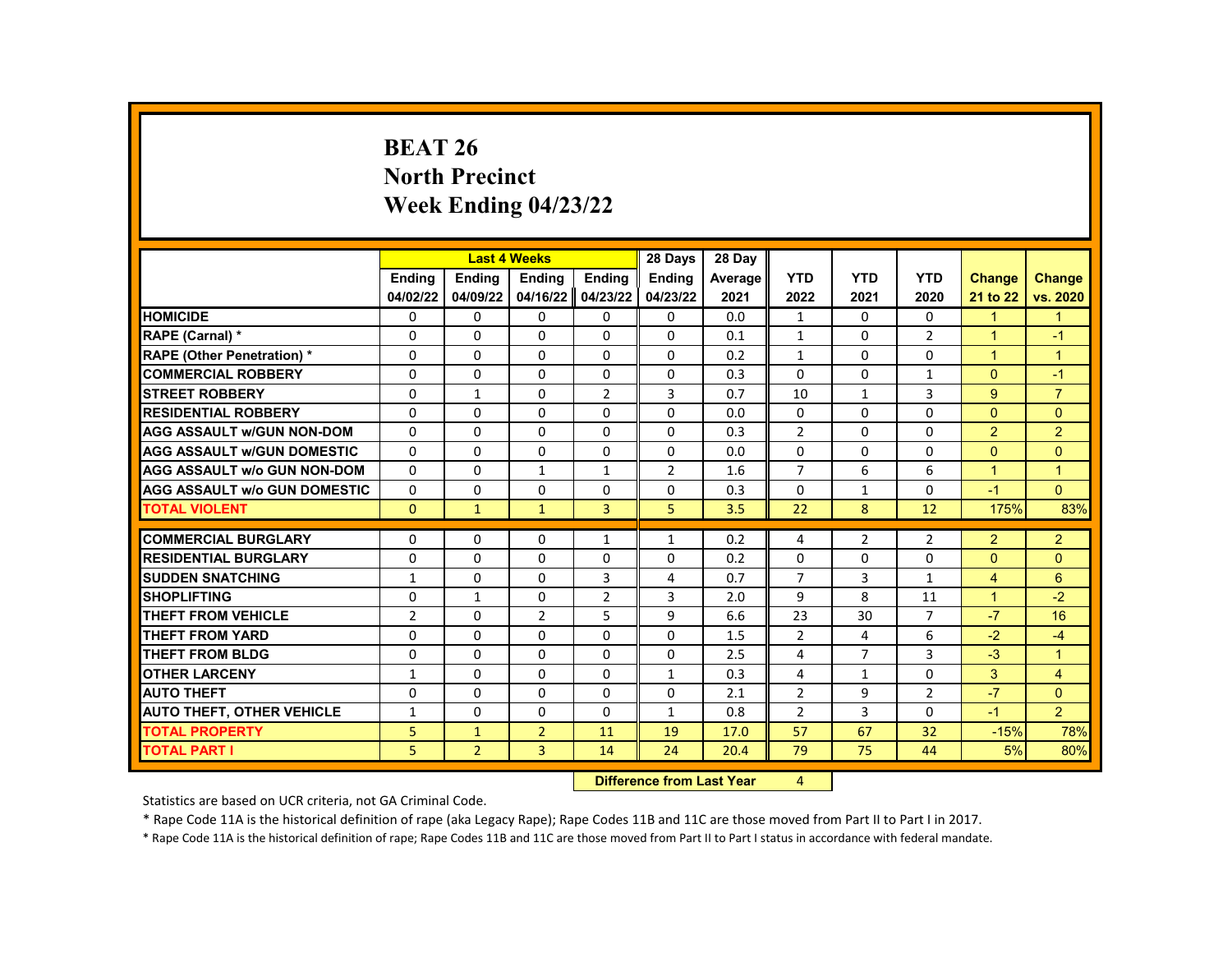# **BEAT 27 North Precinct Week Ending 04/23/22**

|                                     |                | <b>Last 4 Weeks</b> |                |                | 28 Days                   | 28 Day  |                |                |                         |                |                |
|-------------------------------------|----------------|---------------------|----------------|----------------|---------------------------|---------|----------------|----------------|-------------------------|----------------|----------------|
|                                     | <b>Endina</b>  | <b>Endina</b>       | <b>Endina</b>  | <b>Endina</b>  | <b>Endina</b>             | Average | <b>YTD</b>     | <b>YTD</b>     | <b>YTD</b>              | <b>Change</b>  | <b>Change</b>  |
|                                     | 04/02/22       | 04/09/22            | 04/16/22       | 04/23/22       | 04/23/22                  | 2021    | 2022           | 2021           | 2020                    | 21 to 22       | vs. 2020       |
| <b>HOMICIDE</b>                     | 0              | 0                   | 0              | 0              | 0                         | 0.2     | $\mathbf{0}$   | $\mathbf{1}$   | 0                       | $-1$           | $\Omega$       |
| RAPE (Carnal) *                     | 0              | 0                   | 0              | 0              | $\Omega$                  | 0.5     | $\mathbf{1}$   | 0              | $\mathbf{1}$            | $\mathbf{1}$   | $\Omega$       |
| <b>RAPE (Other Penetration) *</b>   | 0              | $\Omega$            | $\Omega$       | $\Omega$       | $\Omega$                  | 0.2     | $\Omega$       | $\mathbf{1}$   | $\Omega$                | $-1$           | $\Omega$       |
| <b>COMMERCIAL ROBBERY</b>           | 0              | 0                   | 0              | 0              | 0                         | 0.0     | $\Omega$       | 0              | 0                       | $\mathbf{0}$   | $\mathbf{0}$   |
| <b>STREET ROBBERY</b>               | 0              | $\Omega$            | $\mathbf{1}$   | $\Omega$       | $\mathbf{1}$              | 1.7     | 4              | $\overline{3}$ | $\mathbf{1}$            | $\mathbf{1}$   | 3              |
| <b>RESIDENTIAL ROBBERY</b>          | $\Omega$       | $\Omega$            | $\Omega$       | $\Omega$       | $\Omega$                  | 0.0     | $\Omega$       | $\Omega$       | $\Omega$                | $\Omega$       | $\Omega$       |
| <b>AGG ASSAULT w/GUN NON-GUN</b>    | $\Omega$       | $\Omega$            | $\Omega$       | $\overline{2}$ | $\overline{2}$            | 1.0     | 4              | $\overline{2}$ | 6                       | $\overline{2}$ | $-2$           |
| <b>AGG ASSAULT w/GUN DOMESTIC</b>   | $\Omega$       | $\Omega$            | 0              | 0              | $\Omega$                  | 0.2     | $\Omega$       | $\mathbf{1}$   | $\mathbf{1}$            | $-1$           | $-1$           |
| <b>AGG ASSAULT w/o GUN NON-DOM</b>  | $\mathbf{1}$   | $\overline{2}$      | $\Omega$       | $\mathbf{1}$   | $\overline{4}$            | 1.5     | 8              | 12             | $\overline{\mathbf{A}}$ | $-4$           | $\overline{4}$ |
| <b>AGG ASSAULT w/o GUN DOMESTIC</b> | 1              | 0                   | 0              | 0              | $\mathbf{1}$              | 1.2     | $\mathbf{1}$   | 4              | 2                       | $-3$           | $-1$           |
| <b>TOTAL VIOLENT</b>                | $\overline{2}$ | $\overline{2}$      | $\mathbf{1}$   | $\overline{3}$ | 8                         | 6.5     | 18             | 24             | 15                      | $-25%$         | 20%            |
| <b>COMMERCIAL BURGLARY</b>          |                |                     |                |                |                           |         |                |                |                         |                | 1              |
|                                     | 0              | 0                   | 0              | 0              | 0                         | 0.4     | $\mathbf{1}$   | 2              | 0                       | $-1$           |                |
| <b>RESIDENTIAL BURGLARY</b>         | 0              | 0                   | 0              | 0              | 0                         | 0.7     | $\overline{2}$ | 0              | 4                       | $\overline{2}$ | $-2$           |
| <b>SUDDEN SNATCHING</b>             | $\Omega$       | $\Omega$            | $\Omega$       | $\Omega$       | $\Omega$                  | 0.6     | $\overline{2}$ | $\overline{2}$ | $\overline{2}$          | $\Omega$       | $\Omega$       |
| <b>SHOPLIFTING</b>                  | 0              | $\Omega$            | $\Omega$       | 0              | 0                         | 1.5     | 9              | 3              | $\overline{7}$          | 6              | $\overline{2}$ |
| <b>THEFT FROM VEHICLE</b>           | $\mathbf{1}$   | 0                   | $\mathbf{1}$   | $\overline{2}$ | 4                         | 6.8     | 16             | 27             | 4                       | $-11$          | 12             |
| <b>THEFT FROM YARD</b>              | $\Omega$       | $\mathbf{1}$        | $\mathbf{1}$   | $\Omega$       | $\overline{2}$            | 1.1     | 4              | 4              | 3                       | $\Omega$       | $\overline{1}$ |
| <b>THEFT FROM BLDG</b>              | $\overline{2}$ | $\Omega$            | 0              | $\Omega$       | $\overline{2}$            | 1.2     | 11             | $\mathbf{1}$   | 7                       | 10             | $\overline{4}$ |
| <b>OTHER LARCENY</b>                | $\Omega$       | $\Omega$            | $\Omega$       | $\Omega$       | $\Omega$                  | 0.1     | $\overline{2}$ | $\Omega$       | $\Omega$                | $\overline{2}$ | $\overline{2}$ |
| <b>AUTO THEFT</b>                   | 0              | $\overline{2}$      | 0              | 0              | $\overline{2}$            | 1.8     | $\overline{7}$ | 9              | 5                       | $-2$           | $\overline{2}$ |
| <b>AUTO THEFT, OTHER VEHICLE</b>    | 0              | 0                   | $\Omega$       | 0              | 0                         | 0.5     | $\mathbf{0}$   | $\mathbf{1}$   | $\overline{2}$          | $-1$           | $-2$           |
| <b>TOTAL PROPERTY</b>               | 3              | $\overline{3}$      | $\overline{2}$ | $\overline{2}$ | 10                        | 14.6    | 54             | 49             | 34                      | 10%            | 59%            |
| <b>TOTAL PART I</b>                 | 5              | 5                   | 3              | 5              | 18                        | 21.1    | 72             | 73             | 49                      | $-1%$          | 47%            |
|                                     |                |                     |                | <b>INSECUL</b> | a a dheanna 1 anns a Mara |         | $\overline{A}$ |                |                         |                |                |

**Difference from Last Year** -1

Statistics are based on UCR criteria, not GA Criminal Code.

\* Rape Code 11A is the historical definition of rape (aka Legacy Rape); Rape Codes 11B and 11C are those moved from Part II to Part I in 2017.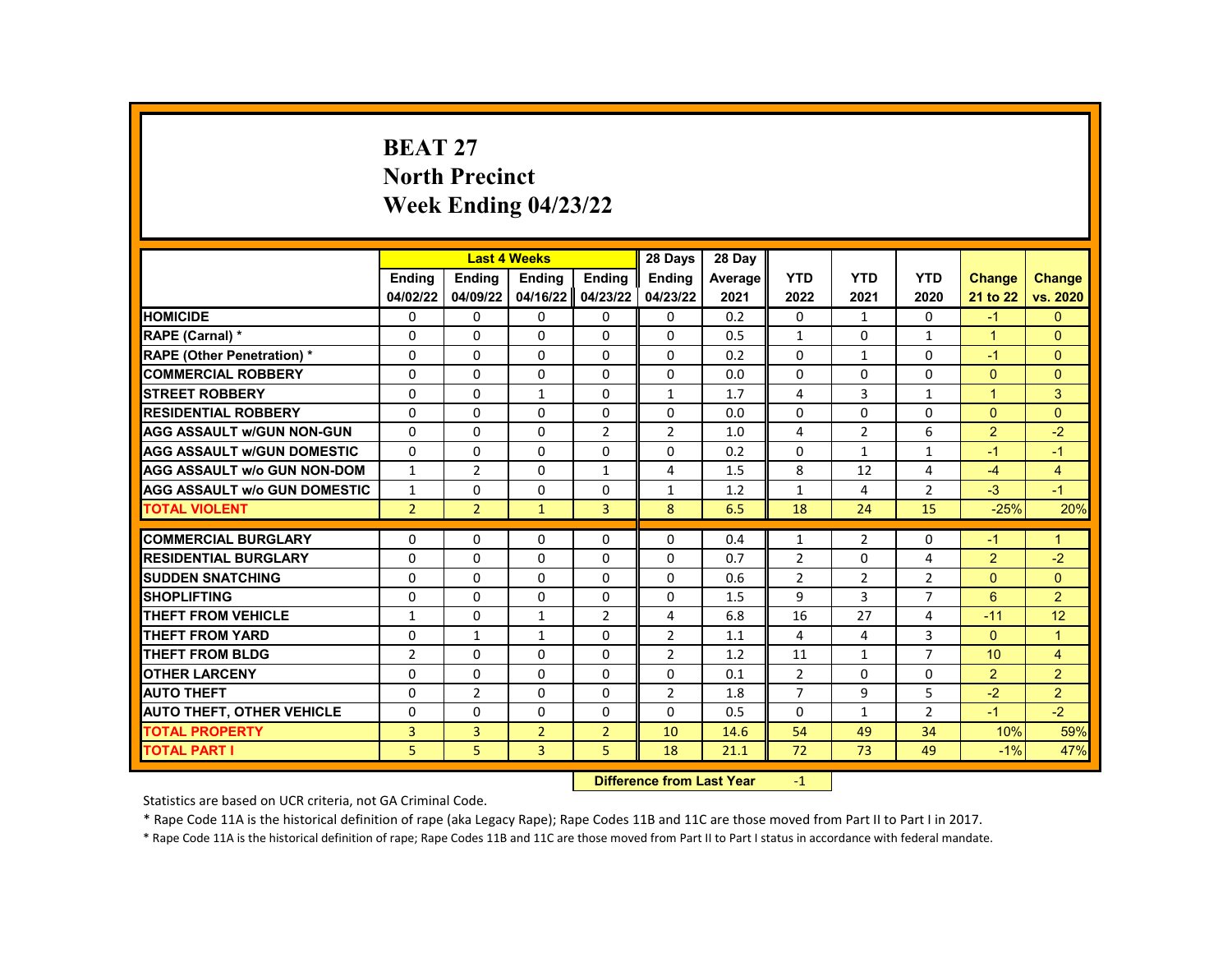# **BEAT 31 Central Precinct Week Ending 04/23/22**

|                                                           |               |                     | <b>Last 4 Weeks</b> |                     | 28 Days                   | 28 Day  |                 |                |                |                |                 |
|-----------------------------------------------------------|---------------|---------------------|---------------------|---------------------|---------------------------|---------|-----------------|----------------|----------------|----------------|-----------------|
|                                                           | <b>Endina</b> | <b>Ending</b>       | <b>Ending</b>       | <b>Ending</b>       | <b>Endina</b>             | Average | <b>YTD</b>      | <b>YTD</b>     | <b>YTD</b>     | <b>Change</b>  | <b>Change</b>   |
|                                                           | 04/02/22      | 04/09/22            | 04/16/22            | 04/23/22            | 04/23/22                  | 2021    | 2022            | 2021           | 2020           | 21 to 22       | vs. 2020        |
| <b>HOMICIDE</b>                                           | 0             | 0                   | 0                   | 0                   | 0                         | 0.0     | $\mathbf{0}$    | $\mathbf{0}$   | 1              | $\mathbf{0}$   | $-1$            |
| RAPE (Carnal) *                                           | 1             | 0                   | $\Omega$            | $\mathbf 0$         | 1                         | 0.2     | $\overline{2}$  | $\overline{2}$ | 3              | $\Omega$       | $-1$            |
| <b>RAPE (Other Penetration) *</b>                         | $\Omega$      | $\Omega$            | $\Omega$            | $\Omega$            | $\Omega$                  | 0.0     | $\Omega$        | $\Omega$       | $\Omega$       | $\Omega$       | $\Omega$        |
| <b>COMMERCIAL ROBBERY</b>                                 | $\Omega$      | $\Omega$            | $\Omega$            | $\Omega$            | $\Omega$                  | 0.0     | $\Omega$        | 0              | 0              | $\Omega$       | $\Omega$        |
| <b>STREET ROBBERY</b>                                     | 0             | 0                   | 0                   | 0                   | 0                         | 0.5     | $\mathbf{1}$    | 3              | 3              | $-2$           | $-2$            |
| <b>RESIDENTIAL ROBBERY</b>                                | $\Omega$      | $\Omega$            | $\Omega$            | $\Omega$            | 0                         | 0.1     | $\mathbf{1}$    | $\Omega$       | $\Omega$       | $\mathbf{1}$   | $\overline{1}$  |
| <b>AGG ASSAULT w/GUN NON-DOM</b>                          | $\Omega$      | 0                   | $\Omega$            | $\mathbf{1}$        | $\mathbf{1}$              | 2.0     | 6               | 6              | 6              | $\Omega$       | $\Omega$        |
| <b>AGG ASSAULT w/GUN DOMESTIC</b>                         | $\Omega$      | $\Omega$            | $\Omega$            | $\Omega$            | $\Omega$                  | 0.0     | $\Omega$        | $\Omega$       | $\Omega$       | $\Omega$       | $\Omega$        |
| <b>AGG ASSAULT w/o GUN NON-DOM</b>                        | $\Omega$      | $\Omega$            | $\Omega$            | $\Omega$            | $\Omega$                  | 0.5     | 3               | $\Omega$       | $\mathbf{1}$   | 3              | 2               |
| <b>AGG ASSAULT w/o GUN DOMESTIC</b>                       | $\Omega$      | 0                   | 0                   | 0                   | 0                         | 0.6     | $\mathbf{1}$    | $\overline{2}$ | 4              | $-1$           | $-3$            |
| <b>TOTAL VIOLENT</b>                                      | $\mathbf{1}$  | $\mathbf{0}$        | $\mathbf{0}$        | $\mathbf{1}$        | $\overline{2}$            | 3.9     | 14              | 13             | 18             | 8%             | $-22%$          |
| <b>COMMERCIAL BURGLARY</b>                                | 0             | 0                   | 0                   |                     | 0                         | 0.5     | 1               | 1              | 3              | $\Omega$       | $-2$            |
| <b>RESIDENTIAL BURGLARY</b>                               | $\Omega$      | 0                   | $\Omega$            | 0<br>0              | $\Omega$                  | 2.0     | 8               | 10             | 17             | $-2$           | $-9$            |
| <b>SUDDEN SNATCHING</b>                                   | $\Omega$      | $\mathbf{1}$        | $\Omega$            | $\Omega$            | $\mathbf{1}$              | 0.2     | $\mathbf{1}$    | $\Omega$       | $\Omega$       | $\mathbf{1}$   | $\mathbf{1}$    |
| <b>SHOPLIFTING</b>                                        |               |                     | 0                   | $\mathbf{1}$        | 1                         | 0.2     | $\overline{2}$  | $\Omega$       | 3              | $\overline{2}$ | $-1$            |
| <b>THEFT FROM VEHICLE</b>                                 | 0             | 0<br>$\overline{2}$ |                     | 0                   | 10                        | 4.2     | 17              | 16             | 9              | $\mathbf{1}$   | 8               |
| <b>THEFT FROM YARD</b>                                    | 4<br>$\Omega$ | $\Omega$            | 4<br>$\mathbf{1}$   | $\mathbf{1}$        | $\overline{2}$            | 2.0     | 13              | 4              | 14             | 9              | $-1$            |
| <b>THEFT FROM BLDG</b>                                    | $\Omega$      | $\Omega$            | $\mathbf{1}$        | $\Omega$            | $\mathbf{1}$              | 1.1     | $\overline{2}$  | 4              | 3              | $-2$           | $-1$            |
| <b>OTHER LARCENY</b>                                      | 0             | $\overline{2}$      | 0                   | $\overline{2}$      |                           | 1.9     | $\overline{7}$  | 8              | 5              | $-1$           | 2               |
| <b>AUTO THEFT</b>                                         | 0             | $\Omega$            | $\mathbf{1}$        | $\Omega$            | 4<br>$\mathbf{1}$         | 1.2     | $\overline{7}$  | 3              | $\overline{7}$ | 4              | $\Omega$        |
|                                                           | $\Omega$      | $\Omega$            | $\Omega$            | $\Omega$            | 0                         | 1.2     | $\Omega$        | 3              | $\mathbf{1}$   | $-3$           | $-1$            |
| <b>AUTO THEFT, OTHER VEHICLE</b><br><b>TOTAL PROPERTY</b> |               |                     | $\overline{7}$      |                     | 20                        | 14.3    | 58              | 49             | 62             | 18%            |                 |
| <b>TOTAL PART I</b>                                       | 4<br>5        | 5<br>5              | $\overline{7}$      | $\overline{4}$<br>5 |                           |         | 72              | 62             | 80             |                | $-6%$<br>$-10%$ |
|                                                           |               |                     |                     |                     | 22                        | 18.3    |                 |                |                | 16%            |                 |
|                                                           |               |                     |                     |                     | Difference from Loot Voor |         | 10 <sub>1</sub> |                |                |                |                 |

**Difference from Last Year** 10

Statistics are based on UCR criteria, not GA Criminal Code.

\* Rape Code 11A is the historical definition of rape (aka Legacy Rape); Rape Codes 11B and 11C are those moved from Part II to Part I in 2017.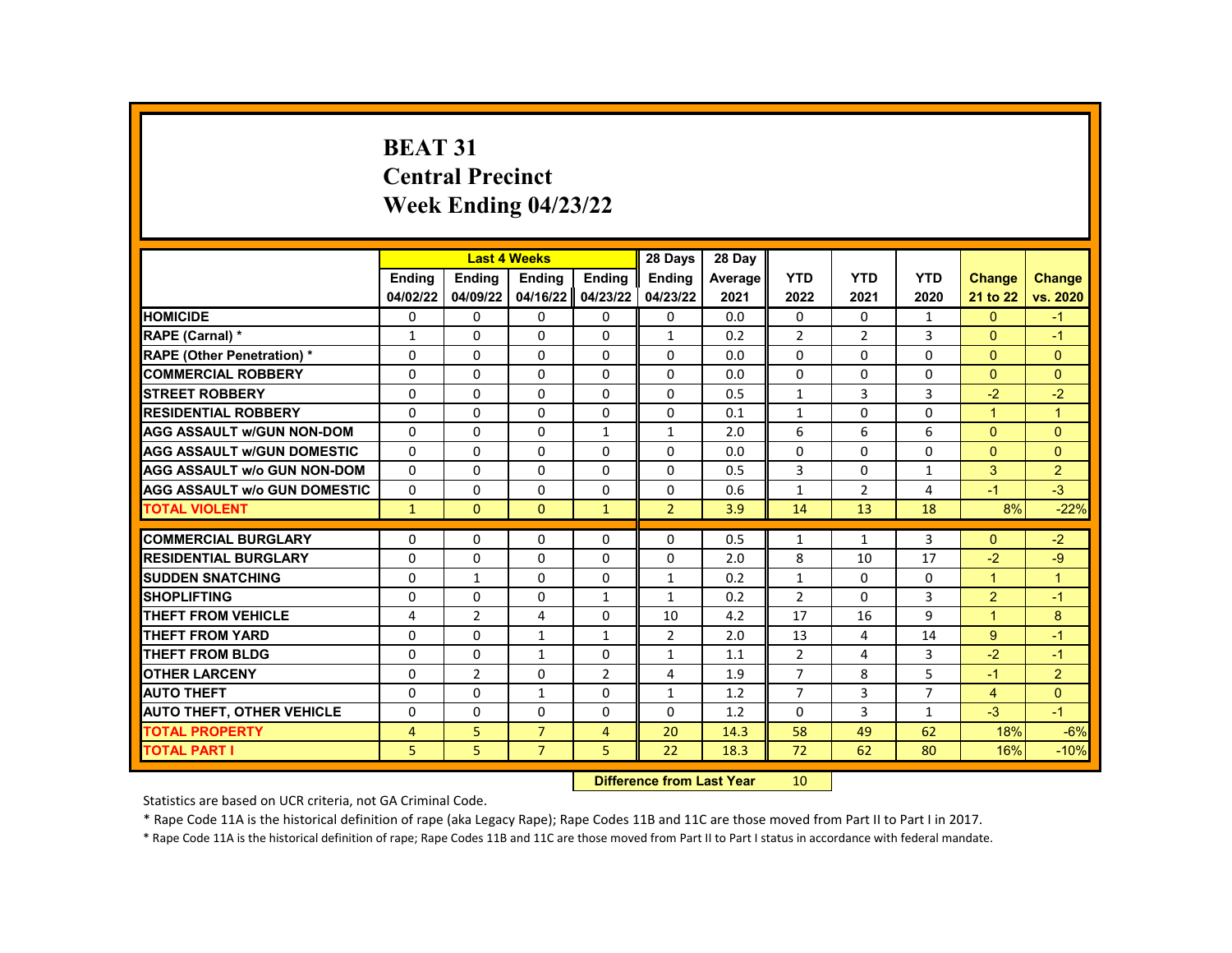# **BEAT 32 Central Precinct Week Ending 04/23/22**

|                                     |               |                          | <b>Last 4 Weeks</b> |                     | 28 Days                   | 28 Day     |                |                |                |                |                |
|-------------------------------------|---------------|--------------------------|---------------------|---------------------|---------------------------|------------|----------------|----------------|----------------|----------------|----------------|
|                                     | <b>Endina</b> | <b>Ending</b>            | <b>Ending</b>       | <b>Ending</b>       | Ending                    | Average    | <b>YTD</b>     | <b>YTD</b>     | <b>YTD</b>     | <b>Change</b>  | <b>Change</b>  |
|                                     | 04/02/22      | 04/09/22                 | 04/16/22            | 04/23/22            | 04/23/22                  | 2021       | 2022           | 2021           | 2020           | 21 to 22       | vs. 2020       |
| <b>HOMICIDE</b>                     | 0             | 0                        | 0                   | 0                   | 0                         | 0.1        | 0              | $\mathbf{0}$   | 0              | $\mathbf{0}$   | $\mathbf{0}$   |
| RAPE (Carnal) *                     | 0             | $\Omega$                 | $\Omega$            | $\mathbf{1}$        | $\mathbf{1}$              | 0.0        | $\overline{2}$ | $\Omega$       | $\Omega$       | $\overline{2}$ | $\overline{2}$ |
| <b>RAPE (Other Penetration) *</b>   | $\Omega$      | $\Omega$                 | $\Omega$            | $\Omega$            | $\Omega$                  | 0.2        | $\Omega$       | $\overline{2}$ | $\Omega$       | $-2$           | $\Omega$       |
| <b>COMMERCIAL ROBBERY</b>           | $\Omega$      | 0                        | 0                   | 0                   | 0                         | 0.2        | $\mathbf{1}$   | $\Omega$       | $\overline{2}$ | $\mathbf{1}$   | $-1$           |
| <b>STREET ROBBERY</b>               | $\Omega$      | $\Omega$                 | $\Omega$            | $\Omega$            | $\Omega$                  | 0.2        | $\Omega$       | $\Omega$       | $\Omega$       | $\Omega$       | $\mathbf{0}$   |
| <b>RESIDENTIAL ROBBERY</b>          | $\Omega$      | $\Omega$                 | $\Omega$            | $\Omega$            | $\Omega$                  | 0.1        | $\mathbf{1}$   | $\mathbf{1}$   | $\Omega$       | $\Omega$       | $\mathbf{1}$   |
| <b>AGG ASSAULT w/GUN NON-DOM</b>    | $\Omega$      | 1                        | 0                   | 0                   | 1                         | 0.4        | $\mathbf{1}$   | $\overline{2}$ | $\overline{2}$ | $-1$           | $-1$           |
| <b>AGG ASSAULT w/GUN DOMESTIC</b>   | $\Omega$      | $\Omega$                 | $\Omega$            | $\Omega$            | $\Omega$                  | 0.0        | $\Omega$       | $\Omega$       | $\mathbf{1}$   | $\Omega$       | $-1$           |
| <b>AGG ASSAULT w/o GUN NON-DOM</b>  | $\Omega$      | $\mathbf{1}$             | $\Omega$            | $\mathbf{1}$        | $\overline{2}$            | 0.6        | 5              | $\mathbf{1}$   | $\Omega$       | $\overline{4}$ | 5              |
| <b>AGG ASSAULT w/o GUN DOMESTIC</b> | 0             | 0                        | 0                   | 0                   | 0                         | 0.3        | $\mathbf{1}$   | 1              | 0              | $\Omega$       | $\overline{1}$ |
| <b>TOTAL VIOLENT</b>                | $\mathbf{0}$  | $\overline{2}$           | $\mathbf{0}$        | $\overline{2}$      | $\overline{4}$            | 2.0        | 11             | $\overline{7}$ | 5              | 57%            | 120%           |
| <b>COMMERCIAL BURGLARY</b>          | 0             | 0                        | 0                   | 0                   | $\Omega$                  | 0.5        | 4              | $\overline{2}$ | 3              | $\overline{2}$ | $\mathbf 1$    |
| <b>RESIDENTIAL BURGLARY</b>         | $\Omega$      | $\Omega$                 | $\Omega$            | $\overline{2}$      | $\overline{2}$            | 2.1        | 13             | $\overline{7}$ | 8              | 6              | 5              |
| <b>SUDDEN SNATCHING</b>             | $\Omega$      | $\Omega$                 | $\Omega$            | $\Omega$            | $\Omega$                  | 0.0        | $\Omega$       | $\Omega$       | $\Omega$       | $\Omega$       | $\Omega$       |
| <b>SHOPLIFTING</b>                  | $\mathbf{1}$  | 0                        | 0                   | 4                   | 5                         | 3.2        | 16             | 11             | 10             | 5              | 6              |
| <b>THEFT FROM VEHICLE</b>           | $\Omega$      |                          | $\mathbf{1}$        | $\overline{2}$      | 4                         | 4.2        | 9              | 12             | 11             | $-3$           | $-2$           |
| <b>THEFT FROM YARD</b>              | $\Omega$      | $\mathbf{1}$<br>$\Omega$ | $\Omega$            | $\Omega$            | $\Omega$                  | 2.1        | $\overline{7}$ | 6              | $\overline{7}$ | $\mathbf{1}$   | $\Omega$       |
| <b>THEFT FROM BLDG</b>              | $\mathbf{1}$  | $\Omega$                 | $\mathbf{1}$        | $\Omega$            | $\overline{2}$            | 0.8        | 6              | 4              | $\overline{7}$ | $\overline{2}$ | $-1$           |
| <b>OTHER LARCENY</b>                |               |                          | $\Omega$            |                     |                           |            | $\overline{2}$ |                |                | $-1$           | $-7$           |
| <b>AUTO THEFT</b>                   | 0             | 0<br>0                   | $\mathbf{1}$        | 0<br>$\overline{2}$ | 0<br>4                    | 1.5<br>1.5 | 10             | 3<br>5         | 9<br>3         | 5              | $\overline{7}$ |
|                                     | 1<br>$\Omega$ |                          |                     |                     | 4                         |            | 8              | 3              | $\Omega$       | 5              | 8              |
| <b>AUTO THEFT, OTHER VEHICLE</b>    |               | $\overline{2}$           | $\mathbf{1}$        | $\mathbf{1}$        |                           | 0.8        |                |                |                |                |                |
| <b>TOTAL PROPERTY</b>               | 3             | 3                        | $\overline{4}$      | 11                  | 21                        | 16.6       | 75             | 53             | 58             | 42%            | 29%            |
| <b>TOTAL PART I</b>                 | 3             | 5                        | $\overline{4}$      | 13                  | 25                        | 18.6       | 86             | 60             | 63             | 43%            | 37%            |
|                                     |               |                          |                     |                     | Difference from Loot Voor |            | nc.            |                |                |                |                |

**Difference from Last Year** 26

Statistics are based on UCR criteria, not GA Criminal Code.

\* Rape Code 11A is the historical definition of rape (aka Legacy Rape); Rape Codes 11B and 11C are those moved from Part II to Part I in 2017.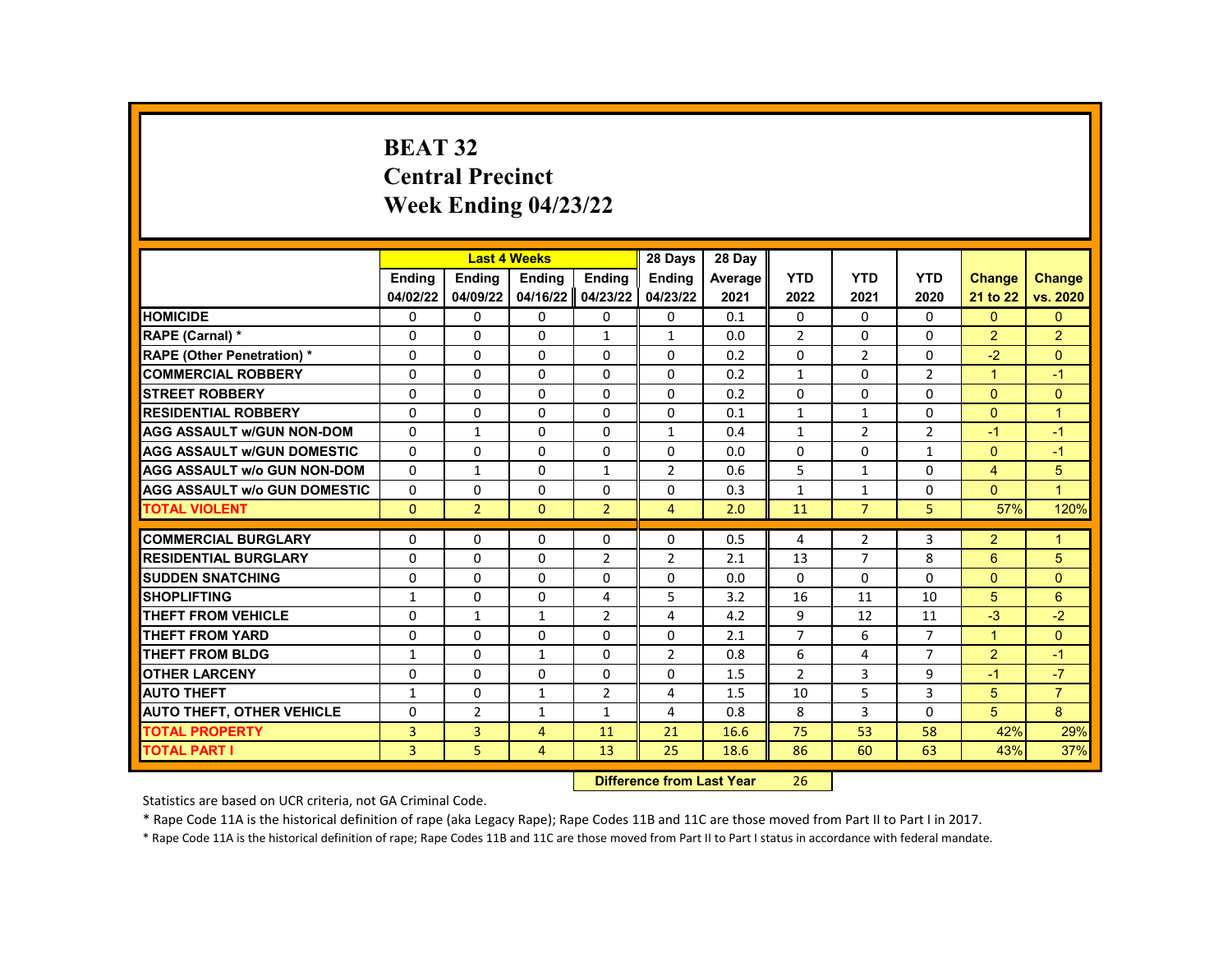# **BEAT 33 Central Precinct Week Ending 04/23/22**

|                                     |              |                | <b>Last 4 Weeks</b> |                   | 28 Days        | 28 Day  |                |                |                |                      |                      |
|-------------------------------------|--------------|----------------|---------------------|-------------------|----------------|---------|----------------|----------------|----------------|----------------------|----------------------|
|                                     | Ending       | <b>Ending</b>  | Ending              | Ending            | <b>Ending</b>  | Average | <b>YTD</b>     | <b>YTD</b>     | <b>YTD</b>     | <b>Change</b>        | <b>Change</b>        |
|                                     | 04/02/22     | 04/09/22       |                     | 04/16/22 04/23/22 | 04/23/22       | 2021    | 2022           | 2021           | 2020           | 21 to 22             | vs. 2020             |
| <b>HOMICIDE</b>                     | 0            | 0              | 0                   | $\mathbf{0}$      | 0              | 0.1     | 0              | 0              | $\mathbf{1}$   | $\mathbf{0}$         | $-1$                 |
| RAPE (Carnal) *                     | 0            | $\Omega$       | 0                   | $\mathbf{1}$      | $\mathbf{1}$   | 0.2     | $\mathbf{1}$   | $\Omega$       | $\Omega$       | $\blacktriangleleft$ | $\overline{1}$       |
| <b>RAPE (Other Penetration) *</b>   | $\Omega$     | 0              | $\Omega$            | $\Omega$          | $\Omega$       | 0.2     | $\Omega$       | $\Omega$       | $\Omega$       | $\Omega$             | $\mathbf{0}$         |
| <b>COMMERCIAL ROBBERY</b>           | 0            | 0              | 0                   | $\mathbf{0}$      | 0              | 0.2     | $\Omega$       | 0              | 0              | $\mathbf{0}$         | $\mathbf{0}$         |
| <b>STREET ROBBERY</b>               | 0            | $\Omega$       | 0                   | $\Omega$          | 0              | 0.8     | $\overline{4}$ | 3              | 3              | $\mathbf{1}$         | $\overline{1}$       |
| <b>RESIDENTIAL ROBBERY</b>          | $\Omega$     | $\Omega$       | $\Omega$            | $\Omega$          | $\Omega$       | 0.0     | $\Omega$       | $\Omega$       | $\Omega$       | $\Omega$             | $\Omega$             |
| <b>AGG ASSAULT w/GUN NON-DOM</b>    | $\Omega$     | $\Omega$       | $\Omega$            | $\mathbf{0}$      | $\Omega$       | 0.8     | 3              | 5              | 3              | $-2$                 | $\Omega$             |
| <b>AGG ASSAULT W/GUN DOMESTIC</b>   | 0            | 0              | 0                   | 0                 | 0              | 0.3     | 0              | $\overline{2}$ | 0              | $-2$                 | $\Omega$             |
| <b>AGG ASSAULT W/o GUN NON-DOM</b>  | $\mathbf{1}$ | $\mathbf 0$    | $\Omega$            | $\Omega$          | $\mathbf{1}$   | 0.8     | $\overline{4}$ | $\mathbf{1}$   | $\overline{2}$ | 3                    | $\overline{2}$       |
| <b>AGG ASSAULT W/o GUN DOMESTIC</b> | 0            | 0              | 0                   | $\mathbf{0}$      | $\Omega$       | 0.2     | $\Omega$       | $\Omega$       | 4              | $\Omega$             | $-4$                 |
| <b>TOTAL VIOLENT</b>                | $\mathbf{1}$ | $\mathbf{0}$   | $\Omega$            | $\mathbf{1}$      | $\overline{2}$ | 3.5     | 12             | 11             | 13             | 9%                   | $-8%$                |
|                                     |              |                |                     |                   |                |         |                |                |                |                      |                      |
| <b>COMMERCIAL BURGLARY</b>          | 0            | 0              | 0                   | $\mathbf{0}$      | 0              | 1.1     | $\overline{2}$ | 4              | 5              | $-2$                 | $-3$                 |
| <b>RESIDENTIAL BURGLARY</b>         | $\mathbf 0$  | $\mathbf 0$    | $\Omega$            | $\Omega$          | $\Omega$       | 1.4     | $\overline{2}$ | 5              | 3              | $-3$                 | $-1$                 |
| <b>SUDDEN SNATCHING</b>             | $\Omega$     | $\Omega$       | $\mathbf{1}$        | 0                 | $\mathbf{1}$   | 0.0     | $\overline{2}$ | $\Omega$       | $\Omega$       | $\overline{2}$       | $\overline{2}$       |
| <b>SHOPLIFTING</b>                  | 0            | $\overline{2}$ | $\mathbf{1}$        | $\mathbf{1}$      | 4              | 3.1     | 10             | 9              | 13             | $\mathbf{1}$         | $-3$                 |
| <b>THEFT FROM VEHICLE</b>           | $\mathbf 0$  | 0              | $\overline{2}$      | 4                 | 6              | 2.4     | 10             | 8              | 12             | 2                    | $-2$                 |
| <b>THEFT FROM YARD</b>              | $\Omega$     | $\Omega$       | $\Omega$            | $\Omega$          | $\Omega$       | 2.5     | 11             | $\overline{7}$ | 15             | $\overline{4}$       | $-4$                 |
| <b>THEFT FROM BLDG</b>              | 0            | $\Omega$       | $\Omega$            | $\mathbf{1}$      | $\mathbf{1}$   | 1.2     | 4              | 3              | 3              | $\mathbf{1}$         | $\mathbf{1}$         |
| <b>OTHER LARCENY</b>                | $\Omega$     | $\Omega$       | $\mathbf{1}$        | $\Omega$          | $\mathbf{1}$   | 1.5     | 3              | 6              | $\Omega$       | $-3$                 | 3                    |
| <b>AUTO THEFT</b>                   | $\Omega$     | $\Omega$       | 0                   | $\Omega$          | $\Omega$       | 0.8     | $\overline{4}$ | 6              | 6              | $-2$                 | $-2$                 |
| <b>AUTO THEFT, OTHER VEHICLE</b>    | 0            | 0              | $\mathbf{1}$        | $\mathbf{0}$      | $\mathbf{1}$   | 0.8     | $\overline{2}$ | $\overline{2}$ | 1              | $\overline{0}$       | $\blacktriangleleft$ |
| <b>TOTAL PROPERTY</b>               | $\mathbf{0}$ | $\overline{2}$ | 6                   | 6                 | 14             | 14.7    | 50             | 50             | 58             | 0%                   | $-14%$               |
| <b>TOTAL PART I</b>                 | $\mathbf{1}$ | $\overline{2}$ | 6                   | $\overline{7}$    | 16             | 18.2    | 62             | 61             | 71             | 2%                   | $-13%$               |
|                                     |              |                |                     | <b>INSECUL</b>    |                |         |                |                |                |                      |                      |

**Difference from Last Year** 1

Statistics are based on UCR criteria, not GA Criminal Code.

\* Rape Code 11A is the historical definition of rape (aka Legacy Rape); Rape Codes 11B and 11C are those moved from Part II to Part I in 2017.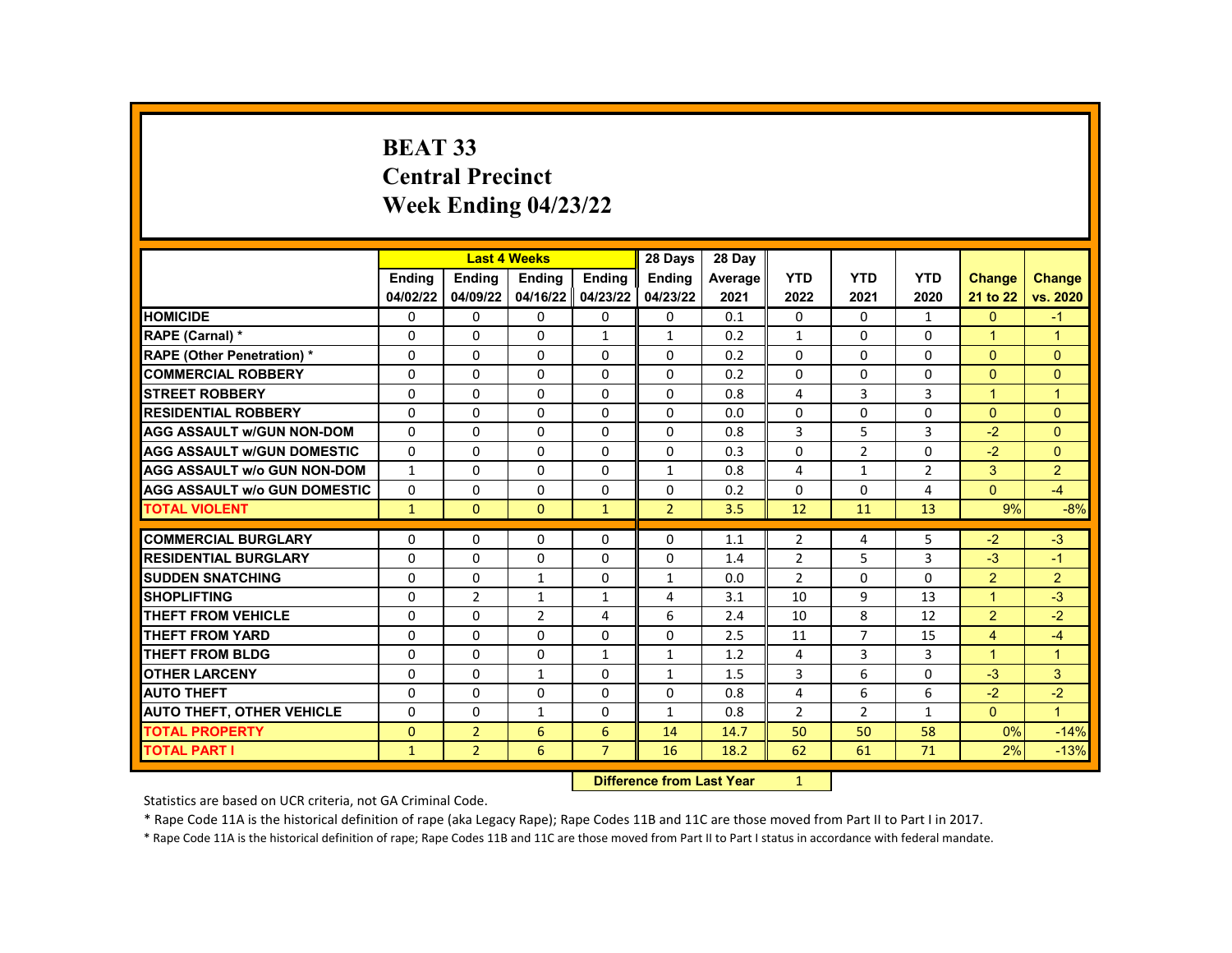# **BEAT 34 Central Precinct Week Ending 04/23/22**

|                                     |                | <b>Last 4 Weeks</b> |                |                | 28 Days        | 28 Day  |                |                |                |                |                      |
|-------------------------------------|----------------|---------------------|----------------|----------------|----------------|---------|----------------|----------------|----------------|----------------|----------------------|
|                                     | Ending         | <b>Ending</b>       | Ending         | Ending         | <b>Ending</b>  | Average | <b>YTD</b>     | <b>YTD</b>     | <b>YTD</b>     | <b>Change</b>  | <b>Change</b>        |
|                                     | 04/02/22       | 04/09/22            | 04/16/22       | 04/23/22       | 04/23/22       | 2021    | 2022           | 2021           | 2020           | 21 to 22       | vs. 2020             |
| <b>HOMICIDE</b>                     | 0              | 0                   | 0              | 0              | 0              | 0.1     | $\overline{2}$ | $\mathbf{1}$   | $\overline{2}$ | $\mathbf{1}$   | $\mathbf{0}$         |
| RAPE (Carnal) *                     | $\Omega$       | $\Omega$            | $\Omega$       | $\Omega$       | 0              | 0.2     | 0              | $\overline{2}$ | $\mathbf{1}$   | $-2$           | $-1$                 |
| <b>RAPE (Other Penetration) *</b>   | $\Omega$       | $\Omega$            | $\Omega$       | 0              | $\Omega$       | 0.0     | $\overline{2}$ | $\Omega$       | $\mathbf{1}$   | $\overline{2}$ | $\overline{1}$       |
| <b>COMMERCIAL ROBBERY</b>           | 0              | 0                   | 0              | 0              | 0              | 0.0     | $\Omega$       | 0              | $\Omega$       | $\Omega$       | $\mathbf{0}$         |
| <b>STREET ROBBERY</b>               | $\Omega$       | $\Omega$            | $\Omega$       | $\mathbf{1}$   | $\mathbf{1}$   | 0.8     | 6              | 3              | 6              | 3              | $\Omega$             |
| <b>RESIDENTIAL ROBBERY</b>          | $\Omega$       | $\mathbf{1}$        | $\Omega$       | $\Omega$       | 1              | 0.0     | $\mathfrak{p}$ | $\Omega$       | $\Omega$       | $\overline{2}$ | 2                    |
| <b>AGG ASSAULT w/GUN NON-DOM</b>    | $\mathbf{1}$   | $\overline{2}$      | $\overline{2}$ | $\Omega$       | 5              | 1.5     | 10             | 8              | 6              | $\overline{2}$ | $\overline{4}$       |
| <b>AGG ASSAULT w/GUN DOMESTIC</b>   | $\Omega$       | 0                   | $\mathbf{1}$   | 0              | $\mathbf{1}$   | 0.2     | $\overline{2}$ | 0              | 0              | $\overline{2}$ | $\overline{2}$       |
| <b>AGG ASSAULT w/o GUN NON-DOM</b>  | $\Omega$       | $\mathbf{1}$        | $\mathbf 0$    | $\mathbf 0$    | 1              | 0.7     | 4              | 3              | 6              | $\mathbf{1}$   | $-2$                 |
| <b>AGG ASSAULT w/o GUN DOMESTIC</b> | $\mathbf{1}$   | 1                   | 1              | 0              | 3              | 2.3     | 8              | $\overline{7}$ | 8              | $\mathbf{1}$   | $\Omega$             |
| <b>TOTAL VIOLENT</b>                | $\overline{2}$ | 5                   | 4              | $\mathbf{1}$   | 12             | 5.7     | 36             | 24             | 30             | 50%            | 20%                  |
|                                     |                |                     |                |                |                |         |                |                |                |                |                      |
| <b>COMMERCIAL BURGLARY</b>          | 0              | 0                   | $\Omega$       | 1              | 1              | 0.4     | 4              | $\overline{2}$ | $\Omega$       | $\overline{2}$ | 4                    |
| <b>RESIDENTIAL BURGLARY</b>         | $\mathbf 0$    | $\overline{2}$      | $\Omega$       | $\mathbf 0$    | $\overline{2}$ | 2.5     | 15             | 11             | 13             | $\overline{4}$ | $\overline{2}$       |
| <b>SUDDEN SNATCHING</b>             | $\Omega$       | $\mathbf{1}$        | $\Omega$       | $\mathbf{1}$   | $\overline{2}$ | 0.4     | $\overline{2}$ | $\mathbf{1}$   | $\mathbf{1}$   | $\mathbf{1}$   | $\mathbf{1}$         |
| <b>SHOPLIFTING</b>                  | 0              | $\Omega$            | 0              | $\overline{2}$ | $\overline{2}$ | 0.4     | 5              | $\overline{2}$ | $\mathbf{1}$   | 3              | $\overline{4}$       |
| <b>THEFT FROM VEHICLE</b>           | $\mathbf{1}$   | 0                   | 3              | 3              | $\overline{7}$ | 2.1     | 9              | 8              | 9              | $\mathbf{1}$   | $\Omega$             |
| <b>THEFT FROM YARD</b>              | $\Omega$       | $\mathbf{1}$        | $\Omega$       | $\Omega$       | $\mathbf{1}$   | 1.7     | 4              | 5              | 5              | $-1$           | $-1$                 |
| <b>THEFT FROM BLDG</b>              | 0              | $\Omega$            | 3              | 0              | 3              | 1.7     | $\overline{7}$ | 5              | 6              | $\overline{2}$ | $\mathbf{1}$         |
| <b>OTHER LARCENY</b>                | $\Omega$       | $\mathbf{1}$        | $\Omega$       | $\Omega$       | $\mathbf{1}$   | 1.5     | 5              | 6              | $\Omega$       | $-1$           | 5                    |
| <b>AUTO THEFT</b>                   | $\mathbf{1}$   | $\Omega$            | $\mathbf{1}$   | $\Omega$       | $\overline{2}$ | 1.5     | $\overline{7}$ | 3              | $\overline{7}$ | 4              | $\Omega$             |
| <b>AUTO THEFT, OTHER VEHICLE</b>    | $\Omega$       | 0                   | $\Omega$       | 0              | 0              | 0.5     | $\mathbf{1}$   | 0              | 0              | $\mathbf{1}$   | $\blacktriangleleft$ |
| <b>TOTAL PROPERTY</b>               | $\overline{2}$ | 5                   | $\overline{7}$ | $\overline{7}$ | 21             | 12.7    | 59             | 43             | 42             | 37%            | 40%                  |
| <b>TOTAL PART I</b>                 | 4              | 10                  | 11             | 8              | 33             | 18.3    | 95             | 67             | 72             | 42%            | 32%                  |
|                                     |                |                     |                | <b>INSECUL</b> |                |         |                |                |                |                |                      |

**Difference from Last Year** 28

Statistics are based on UCR criteria, not GA Criminal Code.

\* Rape Code 11A is the historical definition of rape (aka Legacy Rape); Rape Codes 11B and 11C are those moved from Part II to Part I in 2017.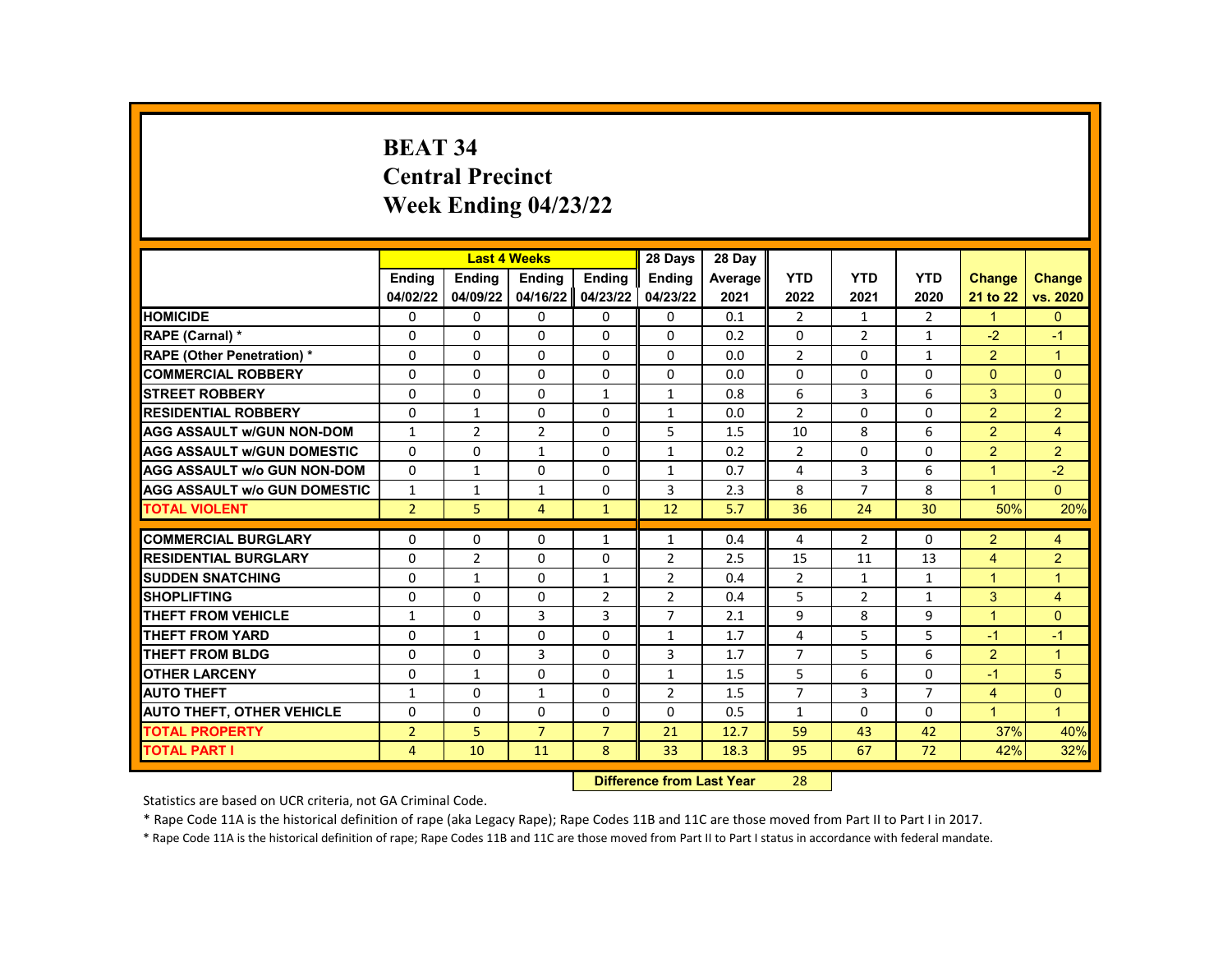# **BEAT 35 Central Precinct Week Ending 04/23/22**

|                                     |                | <b>Last 4 Weeks</b> |                |                | 28 Days        | 28 Day  |                |                |                |               |                |
|-------------------------------------|----------------|---------------------|----------------|----------------|----------------|---------|----------------|----------------|----------------|---------------|----------------|
|                                     | Ending         | <b>Ending</b>       | Ending         | Ending         | <b>Ending</b>  | Average | <b>YTD</b>     | <b>YTD</b>     | <b>YTD</b>     | <b>Change</b> | <b>Change</b>  |
|                                     | 04/02/22       | 04/09/22            | 04/16/22       | 04/23/22       | 04/23/22       | 2021    | 2022           | 2021           | 2020           | 21 to 22      | vs. 2020       |
| <b>HOMICIDE</b>                     | 0              | 0                   | 0              | 0              | 0              | 0.2     | $\mathbf{1}$   | $\overline{2}$ | 3              | $-1$          | $-2$           |
| RAPE (Carnal) *                     | $\Omega$       | $\Omega$            | $\Omega$       | $\Omega$       | 0              | 0.2     | $\mathbf{1}$   | $\Omega$       | $\mathbf{1}$   | $\mathbf{1}$  | $\Omega$       |
| <b>RAPE (Other Penetration) *</b>   | $\Omega$       | 0                   | $\Omega$       | 0              | $\Omega$       | 0.0     | $\mathbf{1}$   | $\mathbf{0}$   | $\Omega$       | $\mathbf{1}$  | $\mathbf{1}$   |
| <b>COMMERCIAL ROBBERY</b>           | 0              | $\mathbf{1}$        | 0              | 0              | $\mathbf{1}$   | 0.3     | $\mathbf{1}$   | $\overline{2}$ | 0              | $-1$          | $\mathbf{1}$   |
| <b>STREET ROBBERY</b>               | $\Omega$       | $\Omega$            | $\Omega$       | $\Omega$       | 0              | 0.6     | $\Omega$       | 3              | $\mathbf{1}$   | $-3$          | $-1$           |
| <b>RESIDENTIAL ROBBERY</b>          | $\Omega$       | $\Omega$            | $\Omega$       | $\Omega$       | $\Omega$       | 0.1     | 3              | $\Omega$       | $\mathbf{1}$   | 3             | 2              |
| <b>AGG ASSAULT w/GUN NON-DOM</b>    | $\Omega$       | $\Omega$            | $\mathbf{1}$   | $\overline{2}$ | 3              | 1.5     | 13             | $\overline{2}$ | 5              | 11            | 8              |
| <b>AGG ASSAULT w/GUN DOMESTIC</b>   | $\Omega$       | 0                   | 0              | 0              | 0              | 0.2     | 0              | 0              | $\mathbf{1}$   | $\mathbf{0}$  | $-1$           |
| <b>AGG ASSAULT w/o GUN NON-DOM</b>  | $\mathbf{1}$   | $\mathbf 0$         | $\mathbf{1}$   | 0              | $\overline{2}$ | 0.6     | 5              | $\overline{2}$ | 1              | 3             | $\overline{4}$ |
| <b>AGG ASSAULT w/o GUN DOMESTIC</b> | 0              | 0                   | 0              | 0              | 0              | 1.1     | 4              | 4              | 5              | $\Omega$      | $-1$           |
| <b>TOTAL VIOLENT</b>                | $\mathbf{1}$   | $\mathbf{1}$        | $\overline{2}$ | $\overline{2}$ | 6              | 4.7     | 29             | 15             | 18             | 93%           | 61%            |
|                                     |                |                     |                |                |                |         |                |                |                |               |                |
| <b>COMMERCIAL BURGLARY</b>          | 0              | 0                   | $\Omega$       | 1              | 1              | 0.5     | 1              | $\overline{2}$ | $\overline{2}$ | $-1$          | $-1$           |
| <b>RESIDENTIAL BURGLARY</b>         | $\mathbf 0$    | $\mathbf 0$         | $\mathbf{1}$   | $\mathbf 0$    | $\mathbf{1}$   | 1.7     | 5              | 9              | 14             | $-4$          | $-9$           |
| <b>SUDDEN SNATCHING</b>             | $\Omega$       | $\Omega$            | $\Omega$       | $\Omega$       | 0              | 0.1     | 0              | $\Omega$       | $\Omega$       | $\Omega$      | $\Omega$       |
| <b>SHOPLIFTING</b>                  | 0              | $\Omega$            | $\Omega$       | $\Omega$       | 0              | 2.7     | 5              | 13             | 11             | $-8$          | $-6$           |
| <b>THEFT FROM VEHICLE</b>           | 0              | $\mathbf{1}$        | $\overline{2}$ | 0              | 3              | 4.7     | 9              | 12             | 5              | $-3$          | $\overline{4}$ |
| <b>THEFT FROM YARD</b>              | $\Omega$       | $\Omega$            | $\Omega$       | $\mathbf{1}$   | $\mathbf{1}$   | 1.8     | $\overline{7}$ | 8              | $\mathbf{1}$   | $-1$          | 6              |
| <b>THEFT FROM BLDG</b>              | 1              | $\Omega$            | 0              | 0              | $\mathbf{1}$   | 1.1     | 9              | 4              | 5              | 5             | $\overline{4}$ |
| <b>OTHER LARCENY</b>                | $\overline{2}$ | $\Omega$            | $\Omega$       | $\Omega$       | $\overline{2}$ | 0.4     | 4              | 3              | $\overline{2}$ | $\mathbf{1}$  | $\overline{2}$ |
| <b>AUTO THEFT</b>                   | $\Omega$       | $\Omega$            | $\Omega$       | $\Omega$       | 0              | 2.0     | 5              | $\overline{7}$ | 10             | $-2$          | $-5$           |
| <b>AUTO THEFT, OTHER VEHICLE</b>    | $\Omega$       | 0                   | $\Omega$       | 0              | 0              | 0.1     | 0              | $\mathbf{1}$   | 0              | $-1$          | $\Omega$       |
| <b>TOTAL PROPERTY</b>               | 3              | $\mathbf{1}$        | 3              | $\overline{2}$ | 9              | 14.9    | 45             | 59             | 50             | $-24%$        | $-10%$         |
| <b>TOTAL PART I</b>                 | 4              | $\overline{2}$      | 5              | 4              | 15             | 19.6    | 74             | 74             | 68             | 0%            | 9%             |
|                                     |                |                     |                | <b>INSECUL</b> |                |         |                |                |                |               |                |

**Difference from Last Year** 0

Statistics are based on UCR criteria, not GA Criminal Code.

\* Rape Code 11A is the historical definition of rape (aka Legacy Rape); Rape Codes 11B and 11C are those moved from Part II to Part I in 2017.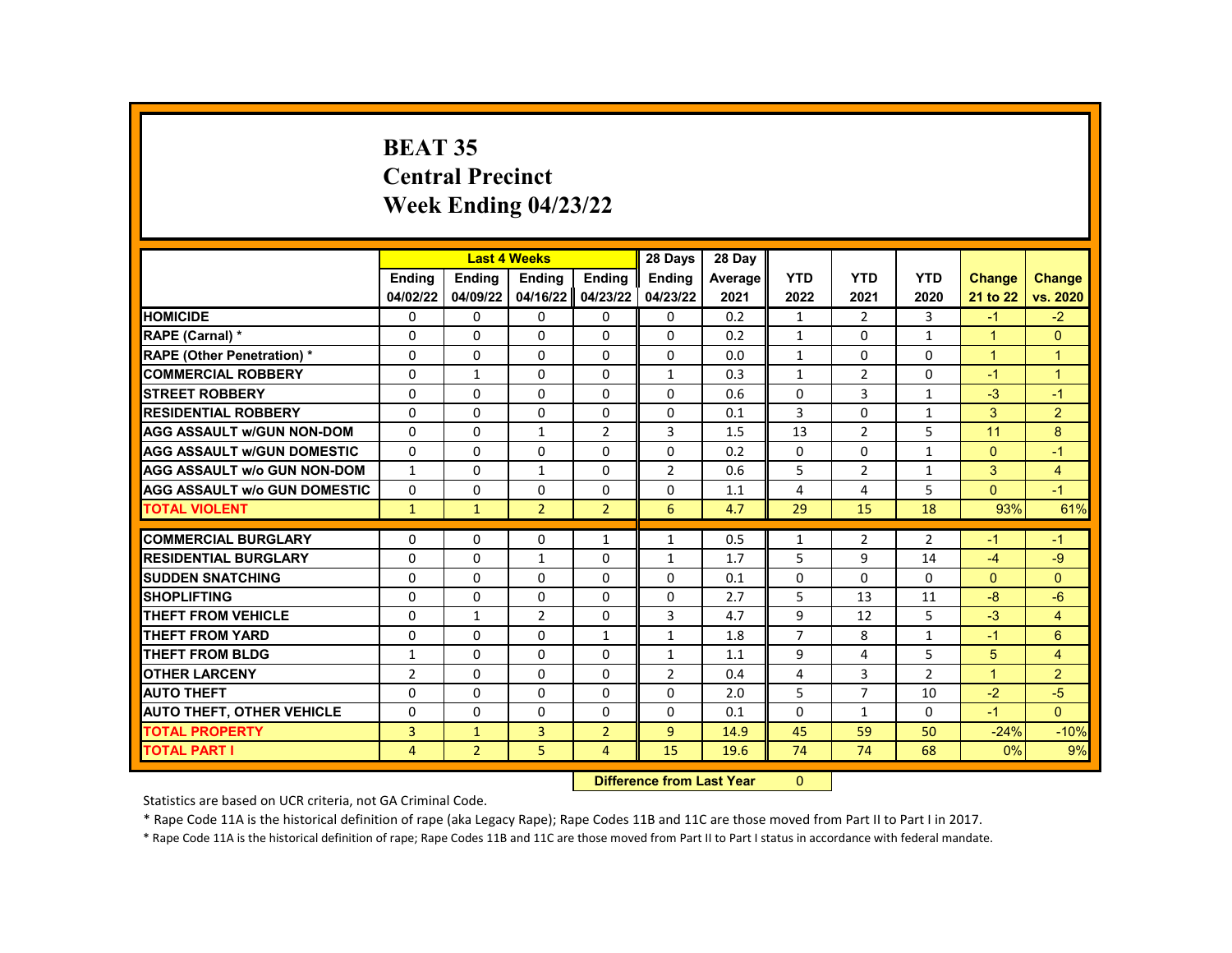#### **BEAT 36 Central Precinct Week Ending 04/23/22**

|                                     |                | <b>Last 4 Weeks</b> |                |                   | 28 Days        | 28 Day  |                |                |                |                      |                |
|-------------------------------------|----------------|---------------------|----------------|-------------------|----------------|---------|----------------|----------------|----------------|----------------------|----------------|
|                                     | <b>Endina</b>  | <b>Endina</b>       | <b>Endina</b>  | <b>Endina</b>     | Ending         | Average | <b>YTD</b>     | <b>YTD</b>     | <b>YTD</b>     | <b>Change</b>        | <b>Change</b>  |
|                                     | 04/02/22       | 04/09/22            |                | 04/16/22 04/23/22 | 04/23/22       | 2021    | 2022           | 2021           | 2020           | 21 to 22             | vs. 2020       |
| <b>HOMICIDE</b>                     | 0              | 0                   | 0              | 0                 | 0              | 0.2     | 0              | 0              | $\mathbf{1}$   | $\mathbf{0}$         | $-1$           |
| RAPE (Carnal) *                     | $\Omega$       | $\Omega$            | $\Omega$       | 0                 | $\Omega$       | 0.1     | $\mathbf{1}$   | $\Omega$       | $\mathbf{1}$   | $\mathbf{1}$         | $\Omega$       |
| <b>RAPE (Other Penetration) *</b>   | $\Omega$       | $\Omega$            | $\Omega$       | $\Omega$          | $\Omega$       | 0.1     | $\Omega$       | $\mathbf{1}$   | $\Omega$       | $-1$                 | $\Omega$       |
| <b>COMMERCIAL ROBBERY</b>           | 0              | 0                   | 0              | $\mathbf{1}$      | $\mathbf{1}$   | 0.2     | $\mathbf{1}$   | $\mathbf{1}$   | $\Omega$       | $\mathbf{0}$         | $\overline{1}$ |
| <b>STREET ROBBERY</b>               | 0              | $\Omega$            | $\Omega$       | 0                 | $\Omega$       | 0.4     | 3              | $\mathbf{1}$   | $\Omega$       | 2                    | 3              |
| <b>RESIDENTIAL ROBBERY</b>          | $\Omega$       | $\Omega$            | $\Omega$       | $\Omega$          | $\Omega$       | 0.2     | $\mathbf{1}$   | $\overline{2}$ | 3              | $-1$                 | $-2$           |
| <b>AGG ASSAULT w/GUN NON-DOM</b>    | $\Omega$       | $\Omega$            | $\mathbf{1}$   | $\Omega$          | $\mathbf{1}$   | 0.9     | $\mathbf{1}$   | 8              | $\Omega$       | $-7$                 | $\overline{1}$ |
| <b>AGG ASSAULT W/GUN DOMESTIC</b>   | $\Omega$       | $\Omega$            | 0              | 0                 | $\Omega$       | 0.1     | $\mathbf{1}$   | $\Omega$       | $\mathbf{1}$   | $\blacktriangleleft$ | $\Omega$       |
| <b>AGG ASSAULT W/o GUN NON-DOM</b>  | $\Omega$       | $\mathbf{1}$        | $\Omega$       | $\Omega$          | $\mathbf{1}$   | 1.1     | $\overline{3}$ | $\overline{2}$ | $\mathbf{1}$   | $\mathbf{1}$         | $\overline{2}$ |
| <b>AGG ASSAULT W/o GUN DOMESTIC</b> | 3              | $\Omega$            | 0              | 0                 | 3              | 0.9     | 6              | 4              | 6              | 2                    | $\Omega$       |
| <b>TOTAL VIOLENT</b>                | 3              | $\mathbf{1}$        | $\mathbf{1}$   | $\mathbf{1}$      | 6              | 4.0     | 17             | 19             | 13             | $-11%$               | 31%            |
|                                     |                |                     |                |                   |                |         |                |                |                |                      |                |
| <b>COMMERCIAL BURGLARY</b>          | 0              | 0                   | 1              | 0                 | $\mathbf{1}$   | 1.2     | 5              | 4              | 0              | $\mathbf{1}$         | 5              |
| <b>RESIDENTIAL BURGLARY</b>         | 0              | 0                   | 0              | 0                 | 0              | 0.7     | $\overline{4}$ | 3              | 8              | $\mathbf{1}$         | $-4$           |
| <b>SUDDEN SNATCHING</b>             | $\Omega$       | $\mathbf{0}$        | $\Omega$       | $\Omega$          | $\Omega$       | 0.2     | $\Omega$       | $\Omega$       | $\mathbf{1}$   | $\Omega$             | $-1$           |
| <b>SHOPLIFTING</b>                  | 0              | $\Omega$            | $\overline{2}$ | 0                 | $\overline{2}$ | 2.9     | 9              | 16             | 17             | $-7$                 | $-8$           |
| <b>THEFT FROM VEHICLE</b>           | $\mathbf{1}$   | 0                   | 0              | 0                 | $\mathbf{1}$   | 3.5     | 13             | 11             | 12             | 2                    | $\overline{1}$ |
| <b>THEFT FROM YARD</b>              | $\Omega$       | $\Omega$            | $\overline{2}$ | $\Omega$          | $\overline{2}$ | 1.1     | 6              | 4              | $\overline{7}$ | $\overline{2}$       | $-1$           |
| <b>THEFT FROM BLDG</b>              | $\mathbf{1}$   | 0                   | $\mathbf{1}$   | $\mathbf{1}$      | 3              | 1.3     | 5              | 3              | 4              | 2                    | $\overline{1}$ |
| <b>OTHER LARCENY</b>                | $\overline{2}$ | $\Omega$            | $\Omega$       | 0                 | 2              | 0.5     | $\overline{2}$ | $\overline{2}$ | $\overline{2}$ | $\Omega$             | $\Omega$       |
| <b>AUTO THEFT</b>                   | $\mathbf{1}$   | $\Omega$            | $\Omega$       | $\mathbf{1}$      | $\overline{2}$ | 2.3     | 12             | 3              | 6              | 9                    | $6\phantom{1}$ |
| <b>AUTO THEFT, OTHER VEHICLE</b>    | $\Omega$       | 0                   | $\Omega$       | $\overline{2}$    | $\overline{2}$ | 0.1     | 3              | $\mathbf{1}$   | $\mathbf{1}$   | $\overline{2}$       | $\overline{2}$ |
| <b>TOTAL PROPERTY</b>               | 5              | 0                   | 6              | $\overline{4}$    | 15             | 13.8    | 59             | 47             | 58             | 26%                  | 2%             |
| <b>TOTAL PART I</b>                 | 8              | $\mathbf{1}$        | $\overline{7}$ | 5                 | 21             | 17.8    | 76             | 66             | 71             | 15%                  | 7%             |
|                                     |                |                     |                |                   |                |         |                |                |                |                      |                |

**Difference from Last Year** 10

Statistics are based on UCR criteria, not GA Criminal Code.

\* Rape Code 11A is the historical definition of rape (aka Legacy Rape); Rape Codes 11B and 11C are those moved from Part II to Part I in 2017.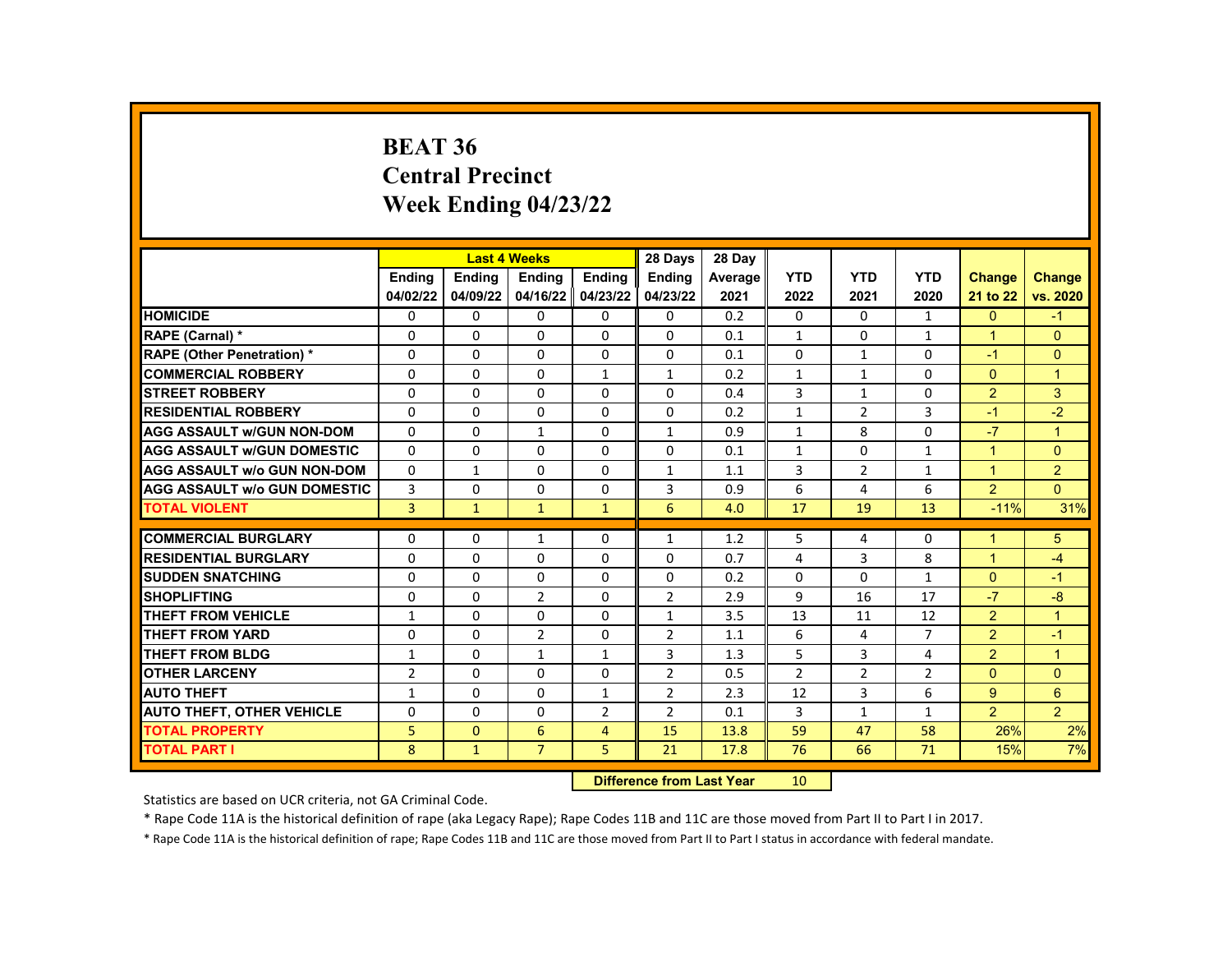# **BEAT 41 South Precinct Week Ending 04/23/22**

|                                     |                |                                    | <b>Last 4 Weeks</b> |                | 28 Days        | 28 Day  |                |                |                |                      |                |
|-------------------------------------|----------------|------------------------------------|---------------------|----------------|----------------|---------|----------------|----------------|----------------|----------------------|----------------|
|                                     | <b>Endina</b>  | <b>Endina</b>                      | <b>Endina</b>       | <b>Endina</b>  | <b>Ending</b>  | Average | <b>YTD</b>     | <b>YTD</b>     | <b>YTD</b>     | <b>Change</b>        | <b>Change</b>  |
|                                     | 04/02/22       | 04/09/22                           | 04/16/22            | 04/23/22       | 04/23/22       | 2021    | 2022           | 2021           | 2020           | 21 to 22             | vs. 2020       |
| <b>HOMICIDE</b>                     | 0              | $\Omega$                           | $\Omega$            | $\Omega$       | 0              | 0.1     | $\Omega$       | $\Omega$       | $\Omega$       | $\Omega$             | $\Omega$       |
| <b>RAPE (Carnal) *</b>              | $\Omega$       | $\Omega$                           | $\Omega$            | $\Omega$       | $\Omega$       | 0.1     | $\Omega$       | $\Omega$       | $\mathbf{1}$   | $\Omega$             | $-1$           |
| <b>RAPE (Other Penetration) *</b>   | 0              | $\Omega$                           | $\Omega$            | $\Omega$       | $\Omega$       | 0.2     | $\Omega$       | $\overline{2}$ | $\Omega$       | $-2$                 | $\Omega$       |
| <b>COMMERCIAL ROBBERY</b>           | $\Omega$       | $\Omega$                           | $\Omega$            | $\Omega$       | $\Omega$       | 0.2     | $\Omega$       | $\mathbf{1}$   | $\Omega$       | $-1$                 | $\Omega$       |
| <b>STREET ROBBERY</b>               | 0              | $\Omega$                           | $\Omega$            | $\Omega$       | $\Omega$       | 0.4     | 3              | $\overline{2}$ | 3              | $\blacktriangleleft$ | $\mathbf{0}$   |
| <b>RESIDENTIAL ROBBERY</b>          | 0              | $\Omega$                           | $\Omega$            | $\Omega$       | 0              | 0.0     | $\Omega$       | $\mathbf{0}$   | $\Omega$       | $\Omega$             | $\Omega$       |
| <b>AGG ASSAULT w/GUN NON-DOM</b>    | $\mathbf{1}$   | $\Omega$                           | $\Omega$            | 0              | $\mathbf{1}$   | 0.5     | $\overline{2}$ | 5              | $\mathbf{1}$   | $-3$                 | $\overline{1}$ |
| <b>AGG ASSAULT w/GUN DOMESTIC</b>   | $\mathbf{1}$   | $\Omega$                           | $\Omega$            | $\Omega$       | $\mathbf{1}$   | 0.1     | $\mathbf{1}$   | $\Omega$       | $\Omega$       | $\blacktriangleleft$ | $\overline{1}$ |
| <b>AGG ASSAULT w/o GUN NON-DOM</b>  | 0              | $\Omega$                           | $\Omega$            | $\mathbf{1}$   | $\mathbf{1}$   | 0.5     | $\overline{2}$ | $\mathbf{1}$   | $\mathbf{1}$   | $\blacktriangleleft$ | $\overline{1}$ |
| <b>AGG ASSAULT W/o GUN DOMESTIC</b> | $\Omega$       | $\Omega$                           | $\Omega$            | $\overline{2}$ | $\overline{2}$ | 0.4     | 5              | $\Omega$       | $\overline{2}$ | 5                    | 3              |
| <b>TOTAL VIOLENT</b>                | $\overline{2}$ | $\mathbf{0}$                       | $\Omega$            | $\overline{3}$ | 5              | 2.4     | 13             | 11             | 8              | 18%                  | 63%            |
|                                     |                |                                    |                     |                |                |         |                |                |                |                      |                |
| <b>COMMERCIAL BURGLARY</b>          | 0              | $\mathbf{1}$                       | $\mathbf{1}$        | $\mathbf{0}$   | $\overline{2}$ | 0.7     | 5              | 9              | $\overline{2}$ | $-4$                 | $\mathbf{3}$   |
| <b>RESIDENTIAL BURGLARY</b>         | 0              | $\Omega$                           | $\Omega$            | $\Omega$       | $\Omega$       | 0.5     | $\overline{2}$ | $\mathbf{1}$   | $\overline{2}$ | $\blacktriangleleft$ | $\Omega$       |
| <b>SUDDEN SNATCHING</b>             | $\Omega$       | $\Omega$                           | $\Omega$            | $\Omega$       | $\Omega$       | 0.2     | $\Omega$       | $\mathbf{1}$   | $\Omega$       | $-1$                 | $\Omega$       |
| <b>SHOPLIFTING</b>                  | 0              | $\Omega$                           | $\Omega$            | $\mathbf{1}$   | $\mathbf{1}$   | 1.8     | 5              | 8              | $\mathbf{1}$   | $-3$                 | $\overline{4}$ |
| <b>THEFT FROM VEHICLE</b>           | 1              | $\overline{2}$                     | 3                   | $\overline{2}$ | 8              | 2.6     | 19             | 15             | $\overline{7}$ | $\overline{4}$       | 12             |
| <b>THEFT FROM YARD</b>              | $\Omega$       | $\mathbf{1}$                       | $\Omega$            | $\Omega$       | $\mathbf{1}$   | 1.1     | 5.             | 3              | $\overline{2}$ | 2                    | 3              |
| <b>THEFT FROM BLDG</b>              | 0              | $\mathbf{1}$                       | $\Omega$            | $\Omega$       | $\mathbf{1}$   | 1.4     | 6              | 3              | 5              | 3                    | $\overline{1}$ |
| <b>OTHER LARCENY</b>                | 0              | $\Omega$                           | $\Omega$            | $\Omega$       | $\Omega$       | 0.7     | $\mathbf{1}$   | 3              | $\mathbf{1}$   | $-2$                 | $\Omega$       |
| <b>AUTO THEFT</b>                   | $\Omega$       | $\Omega$                           | $\Omega$            | $\mathbf{1}$   | $\mathbf{1}$   | 1.0     | 9              | $\overline{3}$ | $\overline{2}$ | 6                    | $\overline{7}$ |
| <b>AUTO THEFT, OTHER VEHICLE</b>    | 0              | $\Omega$                           | $\Omega$            | $\Omega$       | $\Omega$       | 0.2     | $\Omega$       | $\mathbf{1}$   | 3              | $-1$                 | $-3$           |
| <b>TOTAL PROPERTY</b>               | $\mathbf{1}$   | 5                                  | 4                   | 4              | 14             | 10.2    | 52             | 47             | 25             | 11%                  | 108%           |
| <b>TOTAL PART I</b>                 | $\overline{3}$ | 5                                  | 4                   | $\overline{7}$ | 19             | 12.6    | 65             | 58             | 33             | 12%                  | 97%            |
|                                     |                | <b>Difference from Least Vance</b> |                     | $\overline{ }$ |                |         |                |                |                |                      |                |

**Difference from Last Year** 7

Statistics are based on UCR criteria, not GA Criminal Code.

\* Rape Code 11A is the historical definition of rape (aka Legacy Rape); Rape Codes 11B and 11C are those moved from Part II to Part I in 2017.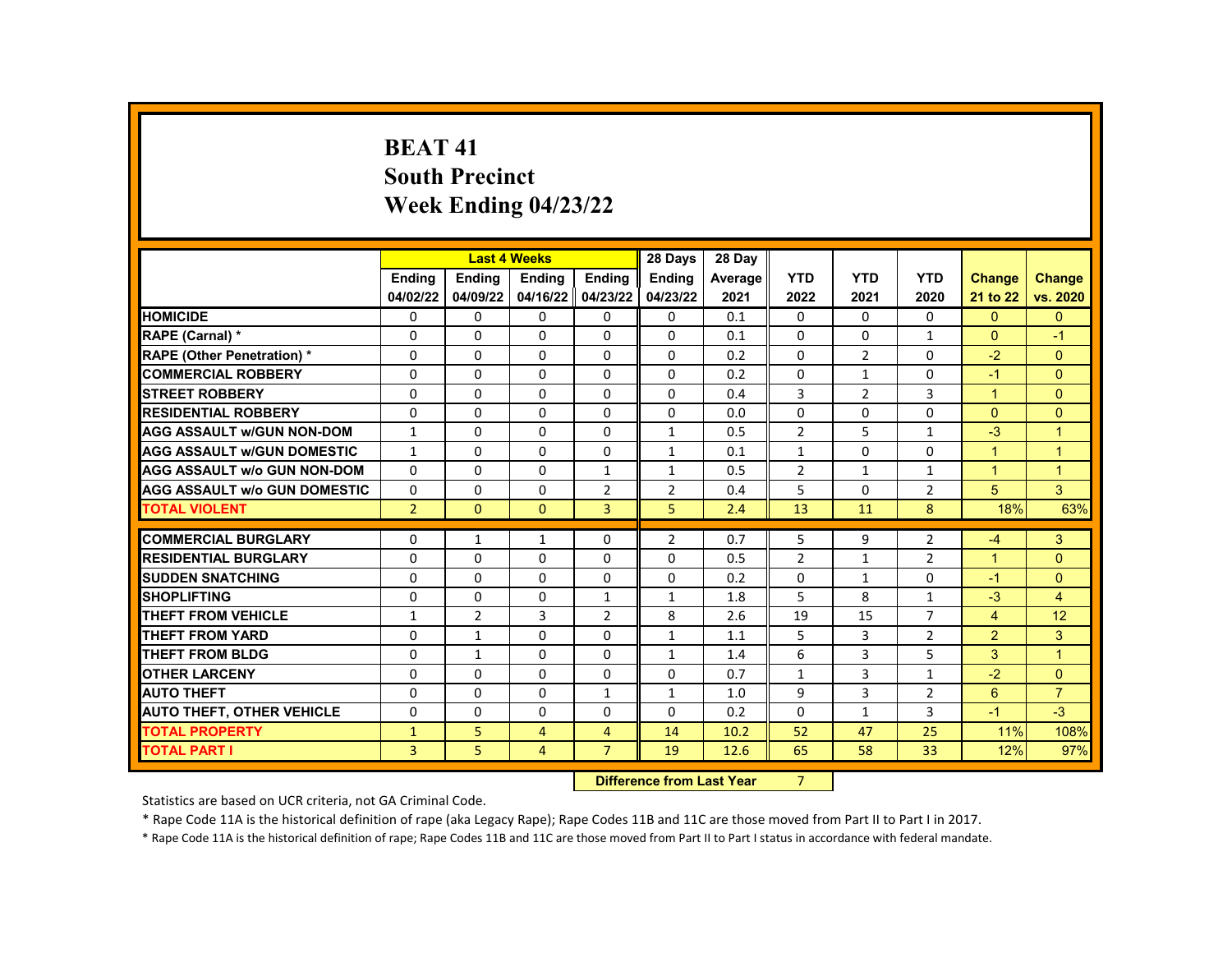# **BEAT 42 South Precinct Week Ending 04/23/22**

|                                     |              | <b>Last 4 Weeks</b> |                |                | 28 Days                      | 28 Day  |                |                |                |               |                |
|-------------------------------------|--------------|---------------------|----------------|----------------|------------------------------|---------|----------------|----------------|----------------|---------------|----------------|
|                                     | Ending       | <b>Ending</b>       | <b>Ending</b>  | <b>Ending</b>  | <b>Ending</b>                | Average | <b>YTD</b>     | <b>YTD</b>     | <b>YTD</b>     | <b>Change</b> | <b>Change</b>  |
|                                     | 04/02/22     | 04/09/22            | 04/16/22       | 04/23/22       | 04/23/22                     | 2021    | 2022           | 2021           | 2020           | 21 to 22      | vs. 2020       |
| <b>HOMICIDE</b>                     | 0            | 0                   | $\mathbf{0}$   | 0              | 0                            | 0.1     | 0              | 0              | 0              | $\mathbf{0}$  | $\mathbf{0}$   |
| RAPE (Carnal) *                     | $\Omega$     | $\Omega$            | $\Omega$       | $\Omega$       | $\Omega$                     | 0.2     | $\mathbf{1}$   | $\Omega$       | $\Omega$       | $\mathbf{1}$  | $\overline{1}$ |
| RAPE (Other Penetration) *          | $\Omega$     | $\Omega$            | $\Omega$       | $\Omega$       | $\Omega$                     | 0.0     | $\Omega$       | $\Omega$       | $\mathbf{1}$   | $\Omega$      | $-1$           |
| <b>COMMERCIAL ROBBERY</b>           | $\Omega$     | $\Omega$            | 0              | $\Omega$       | $\Omega$                     | 0.2     | $\Omega$       | $\Omega$       | 4              | $\Omega$      | $-4$           |
| <b>STREET ROBBERY</b>               | $\mathbf{1}$ | $\Omega$            | $\Omega$       | $\Omega$       | $\mathbf{1}$                 | 0.4     | $\mathbf{1}$   | $\overline{2}$ | $\Omega$       | $-1$          | $\mathbf{1}$   |
| <b>RESIDENTIAL ROBBERY</b>          | $\Omega$     | $\Omega$            | $\Omega$       | $\Omega$       | $\Omega$                     | 0.2     | $\Omega$       | $\mathbf{1}$   | $\mathbf{1}$   | $-1$          | $-1$           |
| <b>AGG ASSAULT w/GUN NON-DOM</b>    | 0            | 0                   | 0              | $\mathbf{1}$   | 1                            | 0.6     | 3              | $\overline{2}$ | 0              | $\mathbf{1}$  | 3              |
| <b>AGG ASSAULT W/GUN DOMESTIC</b>   | $\Omega$     | $\Omega$            | 0              | $\Omega$       | $\Omega$                     | 0.0     | $\Omega$       | $\Omega$       | $\Omega$       | $\Omega$      | $\mathbf{0}$   |
| <b>AGG ASSAULT w/o GUN NON-DOM</b>  | $\Omega$     | $\Omega$            | $\Omega$       | $\Omega$       | $\Omega$                     | 0.5     | $\mathbf{1}$   | 4              | $\Omega$       | $-3$          | $\mathbf{1}$   |
| <b>AGG ASSAULT W/o GUN DOMESTIC</b> | 0            | 0                   | 0              | 0              | 0                            | 0.2     | $\overline{2}$ | $\overline{2}$ | 1              | $\Omega$      | $\overline{1}$ |
| <b>TOTAL VIOLENT</b>                | $\mathbf{1}$ | $\mathbf{0}$        | $\Omega$       | $\mathbf{1}$   | $\overline{2}$               | 2.3     | 8              | 11             | $\overline{7}$ | $-27%$        | 14%            |
|                                     |              |                     |                |                |                              |         |                |                |                |               |                |
| <b>COMMERCIAL BURGLARY</b>          | 0            | 0                   | 0              | 0              | 0                            | 0.8     | $\overline{2}$ | $\overline{7}$ | $\mathbf{1}$   | $-5$          | 1              |
| <b>RESIDENTIAL BURGLARY</b>         | $\Omega$     | $\Omega$            | $\Omega$       | $\Omega$       | $\Omega$                     | 0.5     | $\mathbf{1}$   | $\mathbf{1}$   | $\Omega$       | $\Omega$      | $\mathbf{1}$   |
| <b>SUDDEN SNATCHING</b>             | $\Omega$     | $\Omega$            | $\Omega$       | $\Omega$       | $\Omega$                     | 0.2     | $\overline{2}$ | $\mathbf{1}$   | $\Omega$       | $\mathbf{1}$  | $\overline{2}$ |
| <b>SHOPLIFTING</b>                  | 0            | 4                   | $\mathbf{1}$   | $\overline{2}$ | $\overline{7}$               | 12.4    | 35             | 53             | 60             | $-18$         | $-25$          |
| <b>THEFT FROM VEHICLE</b>           | $\Omega$     | $\Omega$            | $\mathbf{1}$   | $\Omega$       | $\mathbf{1}$                 | 3.8     | 13             | 13             | 13             | $\Omega$      | $\Omega$       |
| <b>THEFT FROM YARD</b>              | $\Omega$     | $\Omega$            | $\Omega$       | $\Omega$       | $\Omega$                     | 1.7     | 5              | 6              | 4              | $-1$          | $\mathbf{1}$   |
| THEFT FROM BLDG                     | $\Omega$     | $\Omega$            | 0              | $\Omega$       | $\Omega$                     | 1.0     | $\overline{2}$ | 4              | 12             | $-2$          | $-10$          |
| <b>OTHER LARCENY</b>                | $\Omega$     | $\mathbf{1}$        | $\Omega$       | $\Omega$       | $\mathbf{1}$                 | 0.7     | $\overline{2}$ | 4              | 0              | $-2$          | $\overline{2}$ |
| <b>AUTO THEFT</b>                   | $\Omega$     | 0                   | $\Omega$       | $\Omega$       | $\Omega$                     | 1.3     | $\mathbf{1}$   | 5              | 3              | $-4$          | $-2$           |
| <b>AUTO THEFT, OTHER VEHICLE</b>    | 0            | $\mathbf{1}$        | 0              | 0              | $\mathbf{1}$                 | 0.5     | $\overline{2}$ | $\overline{2}$ | $\mathbf{1}$   | $\mathbf{0}$  | $\mathbf{1}$   |
| <b>TOTAL PROPERTY</b>               | $\Omega$     | 6                   | $\overline{2}$ | $\overline{2}$ | 10                           | 22.8    | 65             | 96             | 94             | $-32%$        | $-31%$         |
| <b>TOTAL PART I</b>                 | $\mathbf{1}$ | 6                   | $\overline{2}$ | 3              | 12                           | 25.1    | 73             | 107            | 101            | $-32%$        | $-28%$         |
|                                     |              |                     |                | <b>PARTER</b>  | the March and House of March |         | $\sim$ $\sim$  |                |                |               |                |

**Difference from Last Year** -34

Statistics are based on UCR criteria, not GA Criminal Code.

\* Rape Code 11A is the historical definition of rape (aka Legacy Rape); Rape Codes 11B and 11C are those moved from Part II to Part I in 2017.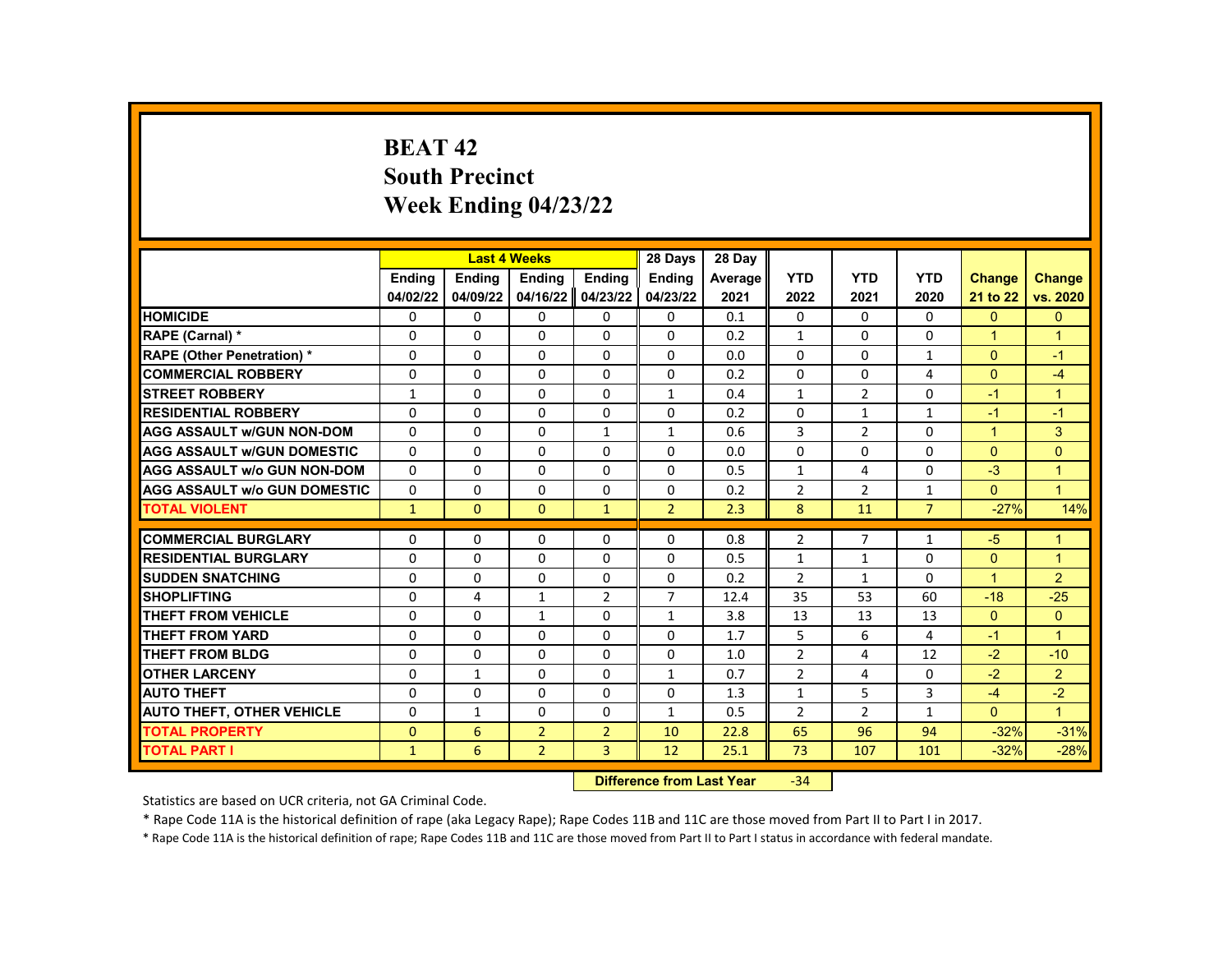# **BEAT 43 South Precinct Week Ending 04/23/22**

|                                     |                |                | <b>Last 4 Weeks</b> |                | 28 Days                   | 28 Day  |                |                |                |                |                |
|-------------------------------------|----------------|----------------|---------------------|----------------|---------------------------|---------|----------------|----------------|----------------|----------------|----------------|
|                                     | <b>Endina</b>  | <b>Ending</b>  | Ending              | Ending         | Ending                    | Average | <b>YTD</b>     | <b>YTD</b>     | <b>YTD</b>     | Change         | <b>Change</b>  |
|                                     | 04/02/22       | 04/09/22       | 04/16/22            | 04/23/22       | 04/23/22                  | 2021    | 2022           | 2021           | 2020           | 21 to 22       | vs. 2020       |
| <b>HOMICIDE</b>                     | 0              | 0              | 0                   | 0              | 0                         | 0.2     | 0              | $\mathbf{1}$   | 0              | $-1$           | $\mathbf{0}$   |
| RAPE (Carnal) *                     | 0              | $\mathbf{0}$   | $\Omega$            | $\Omega$       | 0                         | 0.2     | $\mathbf{1}$   | $\Omega$       | $\Omega$       | $\mathbf{1}$   | $\mathbf{1}$   |
| RAPE (Other Penetration) *          | $\Omega$       | $\Omega$       | $\Omega$            | $\Omega$       | $\Omega$                  | 0.0     | $\mathbf{1}$   | $\Omega$       | $\Omega$       | $\mathbf{1}$   | $\mathbf{1}$   |
| <b>COMMERCIAL ROBBERY</b>           | $\mathbf{0}$   | $\Omega$       | $\Omega$            | $\Omega$       | $\Omega$                  | 0.1     | $\mathbf{1}$   | $\mathbf{1}$   | 3              | $\Omega$       | $-2$           |
| <b>STREET ROBBERY</b>               | $\mathbf{0}$   | $\Omega$       | $\Omega$            | $\Omega$       | $\Omega$                  | 0.3     | $\mathbf{1}$   | $\overline{2}$ | $\mathbf{0}$   | $-1$           | $\mathbf{1}$   |
| <b>RESIDENTIAL ROBBERY</b>          | $\Omega$       | $\Omega$       | $\Omega$            | $\Omega$       | $\Omega$                  | 0.4     | $\Omega$       | $\Omega$       | $\Omega$       | $\Omega$       | $\Omega$       |
| <b>AGG ASSAULT w/GUN ON-DOM</b>     | $\Omega$       | $\Omega$       | $\Omega$            | $\Omega$       | 0                         | 0.8     | $\mathbf{1}$   | 4              | 7              | $-3$           | $-6$           |
| <b>AGG ASSAULT W/GUN DOMESTIC</b>   | $\Omega$       | 0              | 0                   | 0              | 0                         | 0.0     | $\mathbf{1}$   | 0              | $\mathbf 0$    | $\mathbf{1}$   | $\mathbf{1}$   |
| <b>AGG ASSAULT w/o GUN NON-DOM</b>  | 1              | $\Omega$       | $\Omega$            | $\Omega$       | 1                         | 0.5     | 3              | $\overline{2}$ | $\overline{2}$ | $\mathbf{1}$   | $\mathbf{1}$   |
| <b>AGG ASSAULT w/o GUN DOMESTIC</b> | $\mathbf{0}$   | 0              | $\mathbf{1}$        | 0              | $\mathbf{1}$              | 1.2     | 6              | 6              | 9              | $\Omega$       | $-3$           |
| <b>TOTAL VIOLENT</b>                | $\mathbf{1}$   | $\mathbf{0}$   | $\mathbf{1}$        | $\mathbf{0}$   | $\overline{2}$            | 3.7     | 15             | 16             | 21             | $-6%$          | $-29%$         |
|                                     |                |                |                     |                |                           |         |                |                |                |                |                |
| <b>COMMERCIAL BURGLARY</b>          | 0              | $\Omega$       | 0                   | $\Omega$       | 0                         | 0.4     | 0              | 3              | $\Omega$       | $-3$           | $\Omega$       |
| <b>RESIDENTIAL BURGLARY</b>         | 0              | 0              | $\Omega$            | 0              | 0                         | 0.8     | 3              | 3              | 9              | $\overline{0}$ | $-6$           |
| <b>SUDDEN SNATCHING</b>             | $\Omega$       | $\mathbf{0}$   | $\Omega$            | $\Omega$       | 0                         | 0.3     | $\overline{2}$ | $\Omega$       | $\Omega$       | $\overline{2}$ | 2              |
| <b>SHOPLIFTING</b>                  | 1              | $\Omega$       | $\mathbf{1}$        | $\mathbf{1}$   | 3                         | 3.4     | 19             | 23             | 12             | $-4$           | $\overline{7}$ |
| <b>THEFT FROM VEHICLE</b>           | $\Omega$       | 4              | $\Omega$            | $\mathbf{1}$   | 5                         | 3.2     | 13             | 12             | 14             | $\mathbf{1}$   | $-1$           |
| <b>THEFT FROM YARD</b>              | $\mathbf{1}$   | $\Omega$       | $\Omega$            | $\Omega$       | $\mathbf{1}$              | 1.8     | 3              | 4              | 3              | $-1$           | $\Omega$       |
| <b>THEFT FROM BLDG</b>              | $\overline{2}$ | $\Omega$       | $\mathbf{1}$        | $\Omega$       | 3                         | 1.5     | 4              | 9              | 4              | $-5$           | $\Omega$       |
| <b>OTHER LARCENY</b>                | $\mathbf{0}$   | $\Omega$       | $\Omega$            | $\Omega$       | $\Omega$                  | 0.6     | $\overline{2}$ | $\mathbf{1}$   | $\overline{2}$ | $\mathbf{1}$   | $\Omega$       |
| <b>AUTO THEFT</b>                   | $\Omega$       | 0              | $\mathbf{1}$        | $\Omega$       | $\mathbf{1}$              | 1.1     | 6              | 4              | 3              | $\overline{2}$ | 3              |
| <b>AUTO THEFT, OTHER VEHICLE</b>    | $\mathbf{0}$   | 0              | $\Omega$            | $\Omega$       | $\Omega$                  | 0.4     | $\Omega$       | $\mathbf{1}$   | $\Omega$       | $-1$           | $\Omega$       |
| <b>TOTAL PROPERTY</b>               | 4              | $\overline{a}$ | 3                   | $\overline{2}$ | 13                        | 13.5    | 52             | 60             | 47             | $-13%$         | 11%            |
| <b>TOTAL PART I</b>                 | 5              | 4              | 4                   | $\overline{2}$ | 15                        | 17.2    | 67             | 76             | 68             | $-12%$         | $-1%$          |
|                                     |                |                |                     |                | Difference from Loot Voor |         | $\Omega$       |                |                |                |                |

**Difference from Last Year** 

Statistics are based on UCR criteria, not GA Criminal Code.

\* Rape Code 11A is the historical definition of rape (aka Legacy Rape); Rape Codes 11B and 11C are those moved from Part II to Part I in 2017.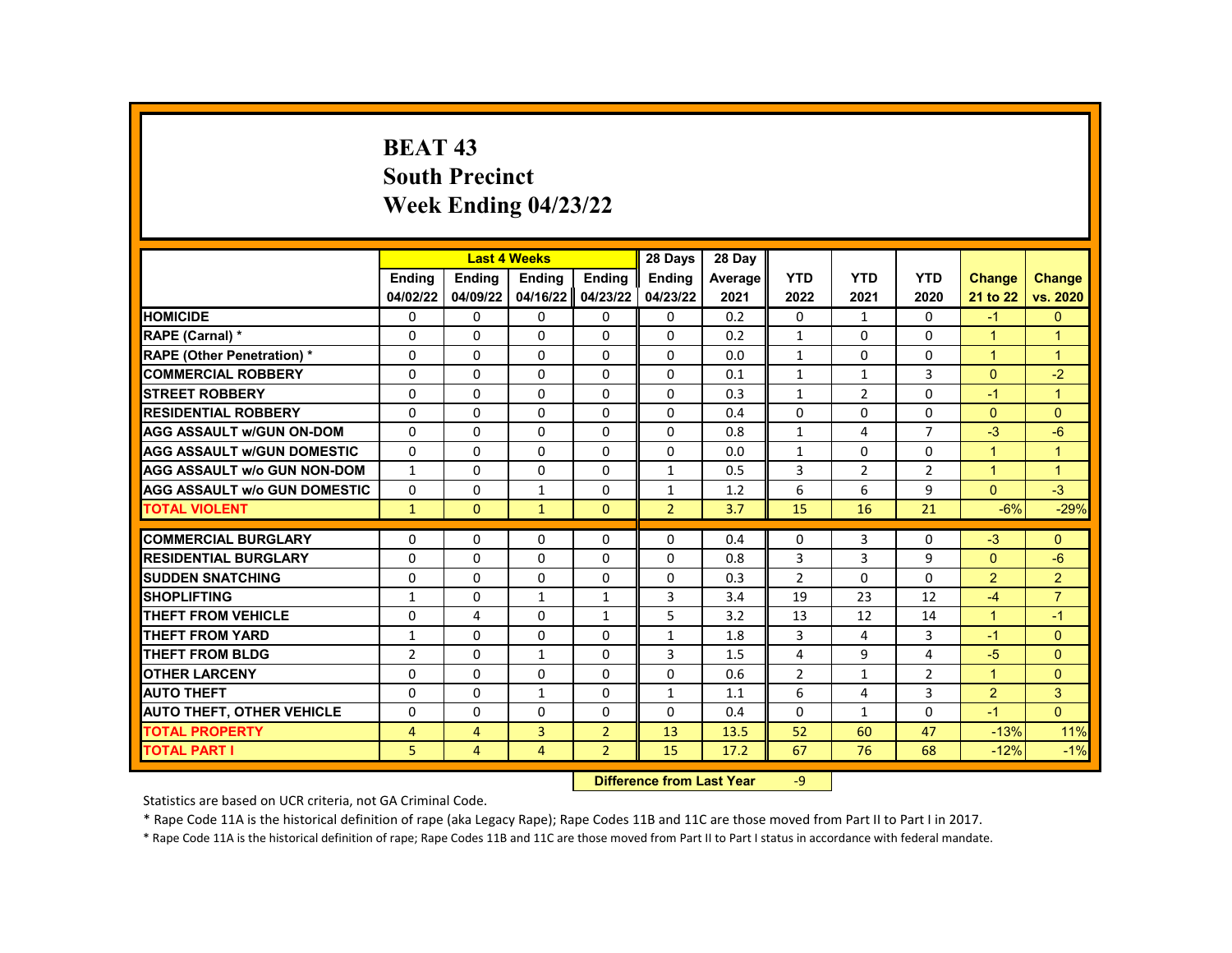# **BEAT 44 South Precinct Week Ending 04/23/22**

|                                     |                | <b>Last 4 Weeks</b> |              |                | 28 Days                                 | 28 Day  |                |                |                |                |                |
|-------------------------------------|----------------|---------------------|--------------|----------------|-----------------------------------------|---------|----------------|----------------|----------------|----------------|----------------|
|                                     | <b>Endina</b>  | <b>Endina</b>       | Ending       | Ending         | <b>Endina</b>                           | Average | <b>YTD</b>     | <b>YTD</b>     | <b>YTD</b>     | <b>Change</b>  | <b>Change</b>  |
|                                     | 04/02/22       | 04/09/22            | 04/16/22     | 04/23/22       | 04/23/22                                | 2021    | 2022           | 2021           | 2020           | 21 to 22       | vs. 2020       |
| <b>HOMICIDE</b>                     | 0              | 0                   | 0            | 0              | 0                                       | 0.2     | $\Omega$       | 2              | $\Omega$       | $-2$           | $\mathbf{0}$   |
| RAPE (Carnal) *                     | 0              | $\Omega$            | $\Omega$     | $\Omega$       | $\Omega$                                | 0.2     | $\Omega$       | $\Omega$       | $\Omega$       | $\Omega$       | $\Omega$       |
| RAPE (Other Penetration) *          | 0              | $\Omega$            | $\Omega$     | $\Omega$       | $\Omega$                                | 0.0     | $\mathbf{1}$   | $\Omega$       | 2              | $\mathbf{1}$   | $-1$           |
| <b>COMMERCIAL ROBBERY</b>           | 0              | $\Omega$            | $\Omega$     | 0              | 0                                       | 0.1     | $\Omega$       | 0              | $\Omega$       | $\Omega$       | $\Omega$       |
| <b>STREET ROBBERY</b>               | 0              | 0                   | 0            | 0              | $\Omega$                                | 0.2     | $\mathbf{1}$   | 0              | 3              | $\mathbf{1}$   | $-2$           |
| <b>RESIDENTIAL ROBBERY</b>          | $\Omega$       | $\Omega$            | $\Omega$     | $\Omega$       | $\Omega$                                | 0.4     | $\Omega$       | 4              | $\mathbf{1}$   | $-4$           | $-1$           |
| <b>AGG ASSAULT w/GUN NON-DOM</b>    | 0              | 0                   | 0            | 1              | $\mathbf{1}$                            | 0.7     | $\overline{2}$ | 5              | 4              | $-3$           | $-2$           |
| <b>AGG ASSAULT w/GUN DOMESTIC</b>   | 0              | 0                   | 0            | 0              | $\Omega$                                | 0.0     | $\Omega$       | $\Omega$       | 1              | $\Omega$       | $-1$           |
| <b>AGG ASSAULT w/o GUN NON-DOM</b>  | $\mathbf{1}$   | $\Omega$            | $\Omega$     | $\mathbf{1}$   | $\overline{2}$                          | 0.5     | 3              | $\overline{2}$ | 3              | $\overline{1}$ | $\Omega$       |
| <b>AGG ASSAULT w/o GUN DOMESTIC</b> | 1              | 1                   | 0            | 1              | 3                                       | 1.4     | 5              | 6              | 3              | $-1$           | $\overline{2}$ |
| <b>TOTAL VIOLENT</b>                | $\overline{2}$ | $\mathbf{1}$        | $\Omega$     | 3              | 6                                       | 3.5     | 12             | 19             | 17             | $-37%$         | $-29%$         |
|                                     |                |                     |              |                |                                         |         |                |                |                |                |                |
| <b>COMMERCIAL BURGLARY</b>          | 0              | $\Omega$            | 0            | 0              | 0                                       | 0.4     | $\mathbf{0}$   | 3              | $\overline{2}$ | $-3$           | $-2$           |
| <b>RESIDENTIAL BURGLARY</b>         | $\Omega$       | 1                   | $\Omega$     | $\mathbf{1}$   | $\overline{2}$                          | 0.6     | 6              | $\mathbf{1}$   | 11             | 5              | $-5$           |
| <b>SUDDEN SNATCHING</b>             | 0              | $\Omega$            | $\Omega$     | $\Omega$       | $\Omega$                                | 0.0     | $\Omega$       | $\Omega$       | $\Omega$       | $\Omega$       | $\Omega$       |
| <b>SHOPLIFTING</b>                  | 1              | $\overline{2}$      | $\Omega$     | 0              | 3                                       | 2.3     | 9              | 6              | 9              | 3              | $\Omega$       |
| <b>THEFT FROM VEHICLE</b>           | $\mathbf{1}$   | $\Omega$            | $\Omega$     | $\Omega$       | $\mathbf{1}$                            | 3.9     | 11             | 12             | 20             | $-1$           | -9             |
| <b>THEFT FROM YARD</b>              | 0              | $\Omega$            | $\Omega$     | $\Omega$       | $\Omega$                                | 1.6     | $\mathbf{1}$   | 6              | 3              | $-5$           | $-2$           |
| <b>THEFT FROM BLDG</b>              | 0              | $\Omega$            | 0            | $\mathbf{1}$   | $\mathbf{1}$                            | 2.3     | 5              | 12             | 4              | $-7$           | $\overline{1}$ |
| <b>OTHER LARCENY</b>                | 0              | 0                   | 0            | 0              | 0                                       | 1.6     | $\mathbf{1}$   | 4              | $\overline{2}$ | $-3$           | $-1$           |
| <b>AUTO THEFT</b>                   | $\mathbf{1}$   | $\Omega$            | $\Omega$     | 1              | $\overline{2}$                          | 1.3     | 4              | 8              | 3              | $-4$           | $\overline{1}$ |
| <b>AUTO THEFT, OTHER VEHICLE</b>    | 0              | 0                   | 0            | $\overline{2}$ | $\overline{2}$                          | 0.5     | 4              | $\mathbf{1}$   | $\mathbf{1}$   | 3              | 3              |
| <b>TOTAL PROPERTY</b>               | 3              | 3                   | $\Omega$     | 5              | 11                                      | 14.5    | 41             | 53             | 55             | $-23%$         | $-25%$         |
| <b>TOTAL PART I</b>                 | 5              | $\overline{4}$      | $\mathbf{0}$ | 8              | 17                                      | 18.0    | 53             | 72             | 72             | $-26%$         | $-26%$         |
|                                     |                |                     |              | <b>PARKER</b>  | and the company of the second states of |         | $\sim$         |                |                |                |                |

**Difference from Last Year** -19

Statistics are based on UCR criteria, not GA Criminal Code.

\* Rape Code 11A is the historical definition of rape (aka Legacy Rape); Rape Codes 11B and 11C are those moved from Part II to Part I in 2017.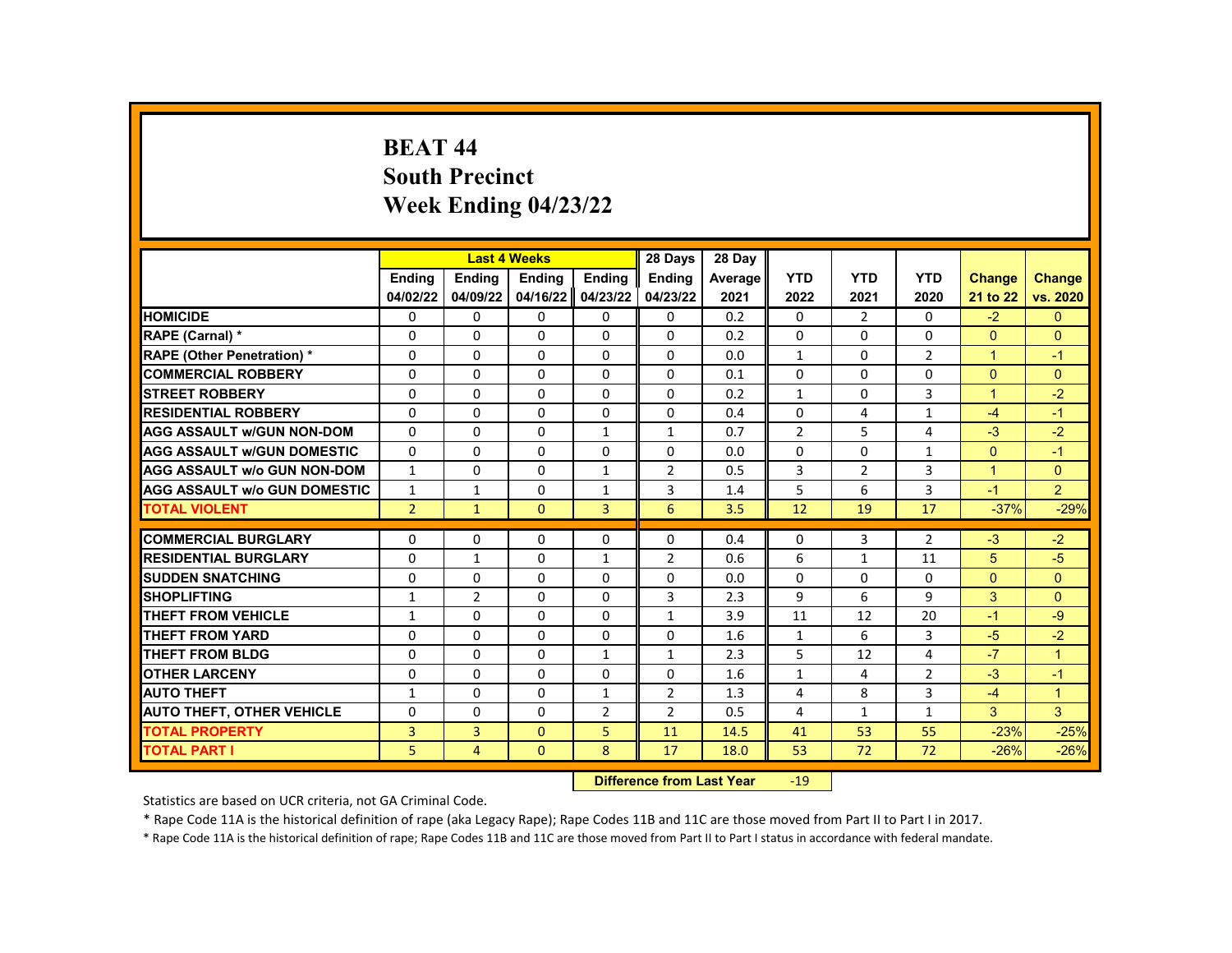# **BEAT 45 South Precinct Week Ending 04/23/22**

|                                     |               | <b>Last 4 Weeks</b> |              |                | 28 Days        | 28 Day  |                |                |                |                |                |
|-------------------------------------|---------------|---------------------|--------------|----------------|----------------|---------|----------------|----------------|----------------|----------------|----------------|
|                                     | <b>Endina</b> | <b>Endina</b>       | Ending       | Ending         | <b>Endina</b>  | Average | <b>YTD</b>     | <b>YTD</b>     | <b>YTD</b>     | <b>Change</b>  | <b>Change</b>  |
|                                     | 04/02/22      | 04/09/22            | 04/16/22     | 04/23/22       | 04/23/22       | 2021    | 2022           | 2021           | 2020           | 21 to 22       | vs. 2020       |
| <b>HOMICIDE</b>                     | 0             | 0                   | 0            | 0              | 0              | 0.1     | $\Omega$       | 0              | $\mathbf{1}$   | $\mathbf{0}$   | $-1$           |
| RAPE (Carnal) *                     | 0             | $\Omega$            | $\Omega$     | $\Omega$       | $\Omega$       | 0.4     | $\Omega$       | $\overline{2}$ | $\overline{2}$ | $-2$           | $-2$           |
| RAPE (Other Penetration) *          | 0             | $\mathbf{1}$        | $\Omega$     | $\Omega$       | $\mathbf{1}$   | 0.0     | $\overline{2}$ | $\Omega$       | $\mathbf{1}$   | $\overline{2}$ | $\mathbf{1}$   |
| <b>COMMERCIAL ROBBERY</b>           | 0             | $\Omega$            | $\Omega$     | 0              | $\Omega$       | 0.1     | $\Omega$       | 0              | $\overline{2}$ | $\Omega$       | $-2$           |
| <b>STREET ROBBERY</b>               | 0             | 0                   | 0            | 0              | $\Omega$       | 0.4     | $\mathbf{1}$   | $\overline{2}$ | $\mathbf{1}$   | $-1$           | $\Omega$       |
| <b>RESIDENTIAL ROBBERY</b>          | $\Omega$      | $\Omega$            | $\Omega$     | $\Omega$       | $\Omega$       | 0.2     | $\Omega$       | $\Omega$       | $\Omega$       | $\Omega$       | $\Omega$       |
| <b>AGG ASSAULT w/GUN NON-DOM</b>    | 0             | 0                   | 0            | 0              | $\Omega$       | 0.2     | $\overline{2}$ | 0              | 1              | $\overline{2}$ | 1              |
| <b>AGG ASSAULT w/GUN DOMESTIC</b>   | 0             | 0                   | 0            | 0              | 0              | 0.2     | $\Omega$       | $\mathbf{1}$   | 1              | $-1$           | $-1$           |
| <b>AGG ASSAULT w/o GUN NON-DOM</b>  | $\Omega$      | $\Omega$            | $\Omega$     | $\Omega$       | $\Omega$       | 0.7     | $\mathbf{1}$   | $\overline{3}$ | $\Omega$       | $-2$           | $\overline{1}$ |
| <b>AGG ASSAULT w/o GUN DOMESTIC</b> | $\Omega$      | 0                   | 0            | 1              | $\mathbf{1}$   | 1.4     | 4              | 6              | $\overline{2}$ | $-2$           | $\overline{2}$ |
| <b>TOTAL VIOLENT</b>                | $\Omega$      | $\mathbf{1}$        | $\Omega$     | $\mathbf{1}$   | $\overline{2}$ | 3.5     | 10             | 14             | 11             | $-29%$         | $-9%$          |
|                                     |               |                     |              |                |                |         |                |                |                |                |                |
| <b>COMMERCIAL BURGLARY</b>          | 0             | $\Omega$            | 0            | 0              | 0              | 0.1     | $\overline{2}$ | 0              | 1              | $\overline{2}$ | 1              |
| <b>RESIDENTIAL BURGLARY</b>         | 0             | 1                   | $\Omega$     | 0              | $\mathbf{1}$   | 1.2     | $\overline{2}$ | 3              | 3              | $-1$           | $-1$           |
| <b>SUDDEN SNATCHING</b>             | $\Omega$      | $\Omega$            | $\Omega$     | $\Omega$       | $\Omega$       | 0.2     | $\Omega$       | $\Omega$       | $\Omega$       | $\Omega$       | $\Omega$       |
| <b>SHOPLIFTING</b>                  | 0             | $\Omega$            | $\Omega$     | 0              | $\Omega$       | 5.4     | 13             | 28             | 9              | $-15$          | $\overline{4}$ |
| <b>THEFT FROM VEHICLE</b>           | $\mathbf{1}$  | 0                   | $\mathbf{1}$ | $\Omega$       | $\overline{2}$ | 4.1     | 18             | 12             | 23             | 6              | $-5$           |
| <b>THEFT FROM YARD</b>              | 0             | $\Omega$            | 0            | $\mathbf{1}$   | $\mathbf{1}$   | 0.8     | 4              | $\overline{2}$ | 3              | $\overline{2}$ | $\overline{1}$ |
| <b>THEFT FROM BLDG</b>              | 0             | $\Omega$            | 0            | $\Omega$       | $\Omega$       | 1.5     | $\mathbf{1}$   | $\overline{7}$ | 6              | $-6$           | $-5$           |
| <b>OTHER LARCENY</b>                | 0             | 0                   | 0            | 0              | $\Omega$       | 1.8     | 8              | 5              | 3              | 3              | 5              |
| <b>AUTO THEFT</b>                   | $\Omega$      | $\Omega$            | $\Omega$     | $\Omega$       | $\Omega$       | 1.0     | $\overline{2}$ | $\overline{4}$ | 3              | $-2$           | $-1$           |
| <b>AUTO THEFT, OTHER VEHICLE</b>    | 0             | 0                   | 0            | 0              | $\Omega$       | 0.2     | $\mathbf{1}$   | $\mathbf{1}$   | $\Omega$       | $\Omega$       | $\mathbf{1}$   |
| <b>TOTAL PROPERTY</b>               | $\mathbf{1}$  | $\mathbf{1}$        | $\mathbf{1}$ | $\mathbf{1}$   | $\overline{4}$ | 16.2    | 51             | 62             | 51             | $-18%$         | 0%             |
| <b>TOTAL PART I</b>                 | $\mathbf{1}$  | $\overline{2}$      | $\mathbf{1}$ | $\overline{2}$ | 6              | 19.6    | 61             | 76             | 62             | $-20%$         | $-2%$          |
|                                     |               |                     |              | <b>PARKER</b>  |                |         |                |                |                |                |                |

**Difference from Last Year -15** 

Statistics are based on UCR criteria, not GA Criminal Code.

\* Rape Code 11A is the historical definition of rape (aka Legacy Rape); Rape Codes 11B and 11C are those moved from Part II to Part I in 2017.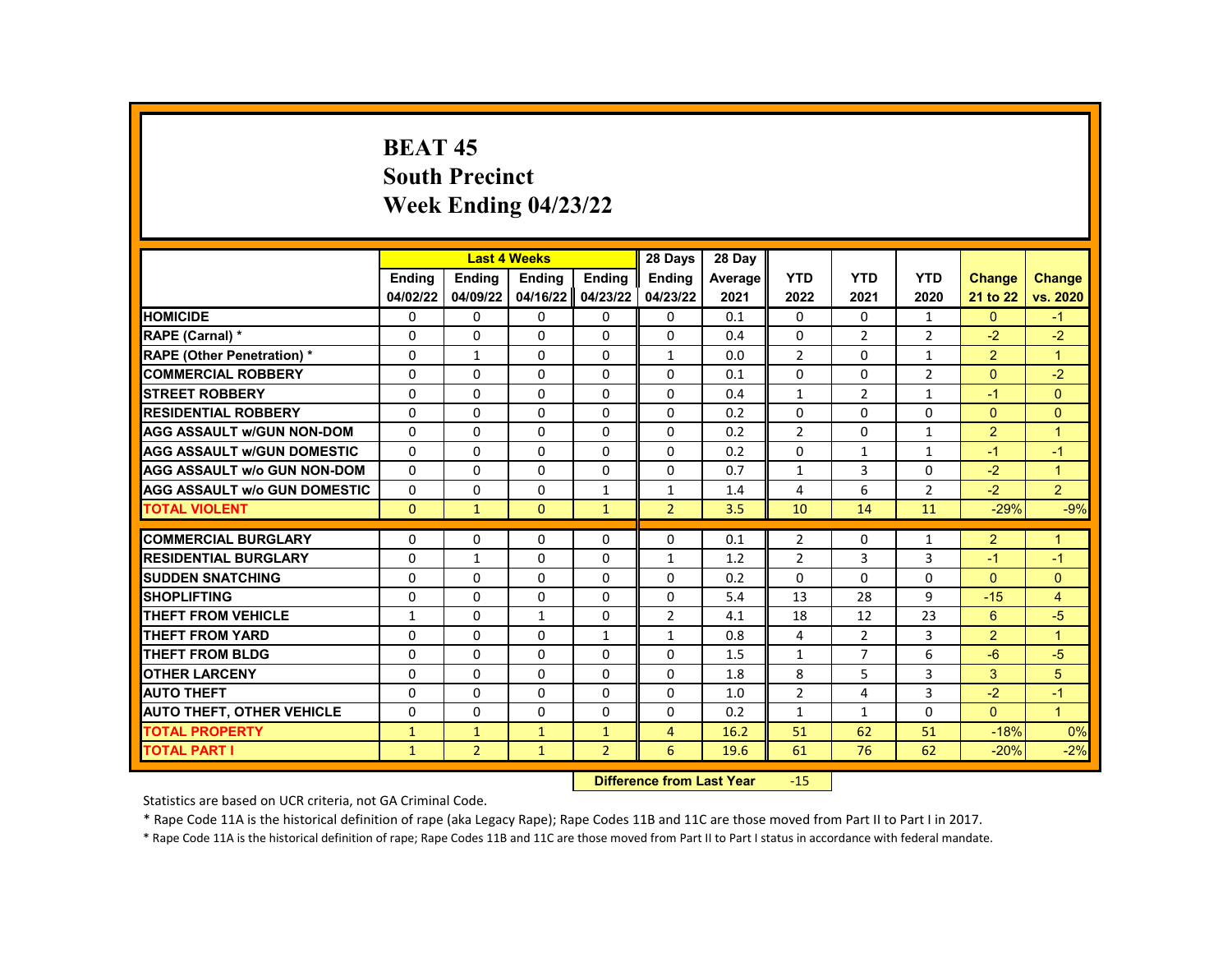# **BEAT 46 South Precinct Week Ending 04/23/22**

|                                     |                |                | <b>Last 4 Weeks</b> |                | 28 Days                   | 28 Day  |                |                |                |                      |                |
|-------------------------------------|----------------|----------------|---------------------|----------------|---------------------------|---------|----------------|----------------|----------------|----------------------|----------------|
|                                     | <b>Endina</b>  | <b>Endina</b>  | <b>Endina</b>       | <b>Endina</b>  | <b>Endina</b>             | Average | <b>YTD</b>     | <b>YTD</b>     | <b>YTD</b>     | <b>Change</b>        | <b>Change</b>  |
|                                     | 04/02/22       | 04/09/22       | 04/16/22            | 04/23/22       | 04/23/22                  | 2021    | 2022           | 2021           | 2020           | 21 to 22             | vs. 2020       |
| <b>HOMICIDE</b>                     | 0              | 0              | 0                   | 0              | 0                         | 0.2     | 0              | 0              | 0              | $\mathbf{0}$         | $\mathbf{0}$   |
| RAPE (Carnal) *                     | $\Omega$       | $\Omega$       | $\mathbf{1}$        | $\Omega$       | $\mathbf{1}$              | 0.2     | 3              | $\mathbf{1}$   | $\overline{2}$ | $\overline{2}$       | $\overline{1}$ |
| RAPE (Other Penetration) *          | $\Omega$       | $\Omega$       | $\Omega$            | $\Omega$       | $\Omega$                  | 0.1     | $\mathbf{1}$   | $\mathbf{1}$   | $\Omega$       | $\Omega$             | $\mathbf{1}$   |
| <b>COMMERCIAL ROBBERY</b>           | 0              | 0              | 0                   | 0              | 0                         | 0.2     | 0              | 0              | 1              | $\Omega$             | $-1$           |
| <b>STREET ROBBERY</b>               | $\Omega$       | $\Omega$       | $\Omega$            | $\Omega$       | $\Omega$                  | 0.3     | $\mathbf{1}$   | $\mathbf{1}$   | 3              | $\Omega$             | $-2$           |
| <b>RESIDENTIAL ROBBERY</b>          | $\Omega$       | $\Omega$       | $\Omega$            | $\Omega$       | $\Omega$                  | 0.2     | $\Omega$       | $\mathbf{1}$   | $\Omega$       | $-1$                 | $\Omega$       |
| <b>AGG ASSAULT w/GUN NON-DOM</b>    | 0              | 0              | 0                   | 0              | 0                         | 0.6     | $\overline{2}$ | $\overline{2}$ | 3              | $\mathbf{0}$         | $-1$           |
| <b>AGG ASSAULT w/GUN DOMESTIC</b>   | $\Omega$       | $\Omega$       | $\Omega$            | $\Omega$       | $\Omega$                  | 0.2     | $\Omega$       | $\mathbf{1}$   | $\mathbf{1}$   | $-1$                 | $-1$           |
| <b>AGG ASSAULT w/o GUN NON-DOM</b>  | $\Omega$       | $\Omega$       | $\Omega$            | $\Omega$       | $\Omega$                  | 0.5     | $\mathbf{1}$   | 4              | $\overline{2}$ | $-3$                 | $-1$           |
| <b>AGG ASSAULT w/o GUN DOMESTIC</b> | $\Omega$       | 1              | $\Omega$            | $\mathbf{1}$   | $\overline{2}$            | 1.5     | 3              | $\overline{7}$ | $\Omega$       | $-4$                 | 3              |
| <b>TOTAL VIOLENT</b>                | $\mathbf{0}$   | $\mathbf{1}$   | $\mathbf{1}$        | $\mathbf{1}$   | 3                         | 3.7     | 11             | 18             | 12             | $-39%$               | $-8%$          |
| <b>COMMERCIAL BURGLARY</b>          |                |                |                     |                |                           |         |                |                |                |                      | $\mathbf{1}$   |
|                                     | 0              | $\mathbf{1}$   | 0                   | 0              | $\mathbf{1}$              | 0.7     | 3              | 3              | 2              | $\Omega$             |                |
| <b>RESIDENTIAL BURGLARY</b>         | $\mathbf{1}$   | $\mathbf{1}$   | $\Omega$            | $\Omega$       | $\overline{2}$            | 0.5     | 5              | $\mathbf{1}$   | 4              | $\overline{4}$       | $\mathbf{1}$   |
| <b>SUDDEN SNATCHING</b>             | $\Omega$       | $\Omega$       | $\Omega$            | $\Omega$       | $\Omega$                  | 0.1     | $\overline{2}$ | $\Omega$       | $\mathbf{1}$   | 2                    | $\overline{1}$ |
| <b>SHOPLIFTING</b>                  | 0              | $\overline{2}$ | 3                   | $\overline{2}$ | $\overline{7}$            | 11.5    | 47             | 34             | 24             | 13                   | 23             |
| <b>THEFT FROM VEHICLE</b>           | $\mathbf{1}$   | $\mathbf{1}$   | $\overline{2}$      | $\Omega$       | 4                         | 4.2     | 22             | 17             | 14             | 5                    | 8              |
| <b>THEFT FROM YARD</b>              | $\Omega$       | $\Omega$       | $\Omega$            | $\mathbf{1}$   | $\mathbf{1}$              | 1.3     | 4              | $\overline{2}$ | 3              | $\overline{2}$       | $\overline{1}$ |
| <b>THEFT FROM BLDG</b>              | $\Omega$       | $\mathbf{1}$   | $\Omega$            | $\Omega$       | $\mathbf{1}$              | 1.1     | 4              | 3              | $\overline{7}$ | $\blacktriangleleft$ | $-3$           |
| <b>OTHER LARCENY</b>                | 0              | $\mathbf{1}$   | $\mathbf{1}$        | $\overline{2}$ | 4                         | 1.1     | 8              | 3              | 1              | 5                    | $\overline{7}$ |
| <b>AUTO THEFT</b>                   | $\Omega$       | $\Omega$       | $\mathbf{1}$        | $\Omega$       | $\mathbf{1}$              | 1.7     | 10             | 4              | $\overline{2}$ | 6                    | 8              |
| <b>AUTO THEFT, OTHER VEHICLE</b>    | $\Omega$       | $\Omega$       | $\Omega$            | $\Omega$       | $\Omega$                  | 0.6     | $\Omega$       | 3              | $\Omega$       | $-3$                 | $\Omega$       |
| <b>TOTAL PROPERTY</b>               | $\overline{2}$ | $\overline{7}$ | $\overline{7}$      | 5              | 21                        | 22.7    | 105            | 70             | 58             | 50%                  | 81%            |
| <b>TOTAL PART I</b>                 | $\overline{2}$ | 8              | 8                   | 6              | 24                        | 26.4    | 116            | 88             | 70             | 32%                  | 66%            |
|                                     |                |                |                     |                | Difference from Lost Voor |         | 70             |                |                |                      |                |

**Difference from Last Year** 

Statistics are based on UCR criteria, not GA Criminal Code.

\* Rape Code 11A is the historical definition of rape (aka Legacy Rape); Rape Codes 11B and 11C are those moved from Part II to Part I in 2017.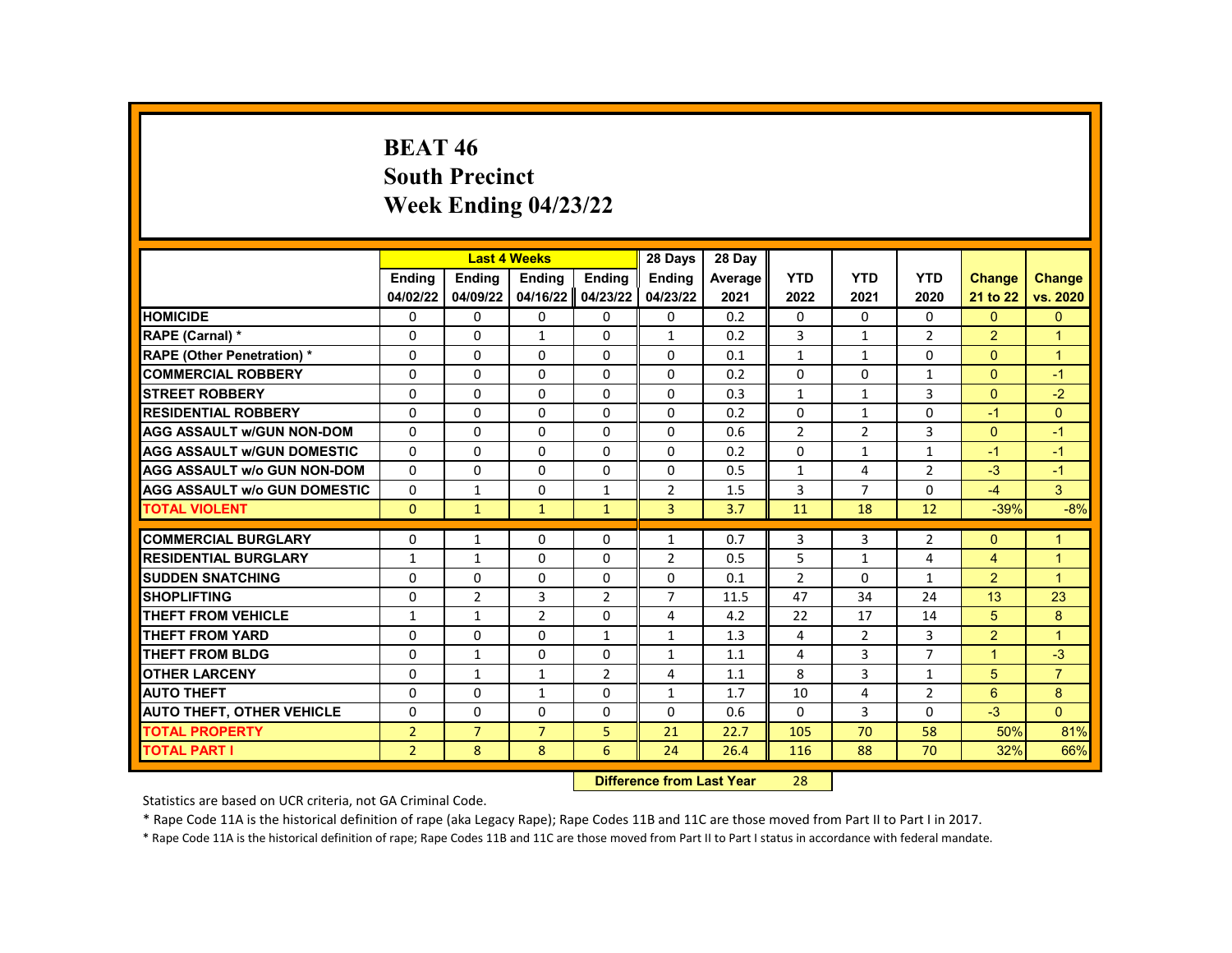# **BEAT 47 South Precinct Week Ending 04/23/22**

|                                     |               | <b>Last 4 Weeks</b> |               |                  | 28 Days                 | 28 Day  |                |                |                |                |                |
|-------------------------------------|---------------|---------------------|---------------|------------------|-------------------------|---------|----------------|----------------|----------------|----------------|----------------|
|                                     | <b>Endina</b> | <b>Ending</b>       | <b>Ending</b> | Ending           | <b>Endina</b>           | Average | <b>YTD</b>     | <b>YTD</b>     | <b>YTD</b>     | <b>Change</b>  | <b>Change</b>  |
|                                     | 04/02/22      | 04/09/22            | 04/16/22      | 04/23/22         | 04/23/22                | 2021    | 2022           | 2021           | 2020           | 21 to 22       | vs. 2020       |
| <b>HOMICIDE</b>                     | 0             | 0                   | $\mathbf{0}$  | $\mathbf{0}$     | 0                       | 0.0     | $\mathbf{0}$   | $\mathbf{0}$   | $\mathbf{1}$   | $\mathbf{0}$   | $-1$           |
| RAPE (Carnal) *                     | 0             | 0                   | 0             | $\Omega$         | $\Omega$                | 0.0     | $\mathbf{1}$   | 0              | $\Omega$       | $\mathbf{1}$   | $\mathbf{1}$   |
| <b>RAPE (Other Penetration) *</b>   | $\Omega$      | $\Omega$            | $\Omega$      | $\Omega$         | $\Omega$                | 0.0     | $\Omega$       | $\Omega$       | $\Omega$       | $\Omega$       | $\Omega$       |
| <b>COMMERCIAL ROBBERY</b>           | 0             | 0                   | 0             | 0                | 0                       | 0.0     | 0              | 0              | 0              | $\overline{0}$ | $\mathbf{0}$   |
| <b>STREET ROBBERY</b>               | $\Omega$      | $\Omega$            | $\Omega$      | $\Omega$         | $\Omega$                | 0.0     | $\Omega$       | $\Omega$       | $\Omega$       | $\Omega$       | $\Omega$       |
| <b>RESIDENTIAL ROBBERY</b>          | $\Omega$      | $\Omega$            | $\Omega$      | $\Omega$         | $\Omega$                | 0.0     | $\Omega$       | $\Omega$       | $\mathbf{1}$   | $\Omega$       | $-1$           |
| <b>AGG ASSAULT W/GUN NON-GUN</b>    | $\Omega$      | $\Omega$            | 0             | $\Omega$         | $\Omega$                | 0.0     | 0              | $\Omega$       | $\Omega$       | $\Omega$       | $\Omega$       |
| <b>AGG ASSAULT W/GUN DOMESTIC</b>   | $\Omega$      | $\Omega$            | $\Omega$      | $\Omega$         | $\Omega$                | 0.2     | $\Omega$       | $\Omega$       | $\Omega$       | $\Omega$       | $\Omega$       |
| <b>AGG ASSAULT w/o GUN NON-DOM</b>  | $\Omega$      | $\Omega$            | $\Omega$      | $\Omega$         | $\Omega$                | 0.0     | $\mathbf{1}$   | $\Omega$       | $\Omega$       | $\overline{1}$ | $\mathbf{1}$   |
| <b>AGG ASSAULT w/o GUN DOMESTIC</b> | 0             | $\mathbf{1}$        | 0             | 0                | 1                       | 0.4     | $\overline{2}$ | $\overline{2}$ | 0              | $\Omega$       | 2              |
| <b>TOTAL VIOLENT</b>                | $\Omega$      | $\mathbf{1}$        | $\Omega$      | $\Omega$         | $\mathbf{1}$            | 0.5     | $\overline{4}$ | $\overline{2}$ | $\overline{2}$ | 100%           | 100%           |
|                                     |               |                     |               |                  |                         |         |                |                |                |                |                |
| <b>COMMERCIAL BURGLARY</b>          | 0             | 0                   | 0             | 0                | 0                       | 0.0     | $\mathbf{0}$   | 0              | 0              | $\mathbf{0}$   | $\mathbf{0}$   |
| <b>RESIDENTIAL BURGLARY</b>         | 0             | 0                   | 0             | 0                | 0                       | 0.5     | $\overline{7}$ | $\overline{2}$ | $\mathbf{1}$   | 5              | $6\phantom{1}$ |
| <b>SUDDEN SNATCHING</b>             | $\Omega$      | $\Omega$            | $\Omega$      | $\Omega$         | $\Omega$                | 0.0     | $\Omega$       | $\Omega$       | $\Omega$       | $\Omega$       | $\Omega$       |
| <b>SHOPLIFTING</b>                  | $\Omega$      | $\Omega$            | 0             | $\Omega$         | $\Omega$                | 0.2     | $\mathbf{1}$   | $\Omega$       | $\Omega$       | $\mathbf{1}$   | $\overline{1}$ |
| <b>THEFT FROM VEHICLE</b>           | $\mathbf{1}$  | $\Omega$            | $\Omega$      | $\Omega$         | $\mathbf{1}$            | 1.1     | 4              | 4              | 5              | $\Omega$       | $-1$           |
| <b>THEFT FROM YARD</b>              | $\Omega$      | $\Omega$            | $\Omega$      | $\Omega$         | $\Omega$                | 0.5     | $\overline{2}$ | 3              | 3              | $-1$           | $-1$           |
| <b>THEFT FROM BLDG</b>              | $\Omega$      | $\Omega$            | 0             | $\Omega$         | $\Omega$                | 0.6     | 3              | 5              | $\mathbf{1}$   | $-2$           | $\overline{2}$ |
| <b>OTHER LARCENY</b>                | $\Omega$      | $\Omega$            | $\Omega$      | $\Omega$         | $\Omega$                | 0.5     | 3              | 3              | $\Omega$       | $\Omega$       | 3              |
| <b>AUTO THEFT</b>                   | $\Omega$      | $\Omega$            | $\Omega$      | $\Omega$         | $\Omega$                | 0.3     | $\overline{2}$ | $\Omega$       | $\mathbf{1}$   | 2              | $\mathbf{1}$   |
| <b>AUTO THEFT, OTHER VEHICLE</b>    | 0             | $\Omega$            | 0             | $\Omega$         | $\Omega$                | 0.0     | 0              | 0              | $\Omega$       | $\mathbf{0}$   | $\Omega$       |
| <b>TOTAL PROPERTY</b>               | $\mathbf{1}$  | $\mathbf{0}$        | $\Omega$      | $\mathbf{0}$     | $\mathbf{1}$            | 3.8     | 22             | 17             | 11             | 29%            | 100%           |
| <b>TOTAL PART I</b>                 | $\mathbf{1}$  | $\mathbf{1}$        | $\Omega$      | $\Omega$         | $\overline{2}$          | 4.3     | 26             | 19             | 13             | 37%            | 100%           |
|                                     |               |                     |               | <b>INSECTION</b> | a a dheann 1 anns Masan |         | $\sim$         |                |                |                |                |

**Difference from Last Year** 7

Statistics are based on UCR criteria, not GA Criminal Code.

\* Rape Code 11A is the historical definition of rape (aka Legacy Rape); Rape Codes 11B and 11C are those moved from Part II to Part I in 2017.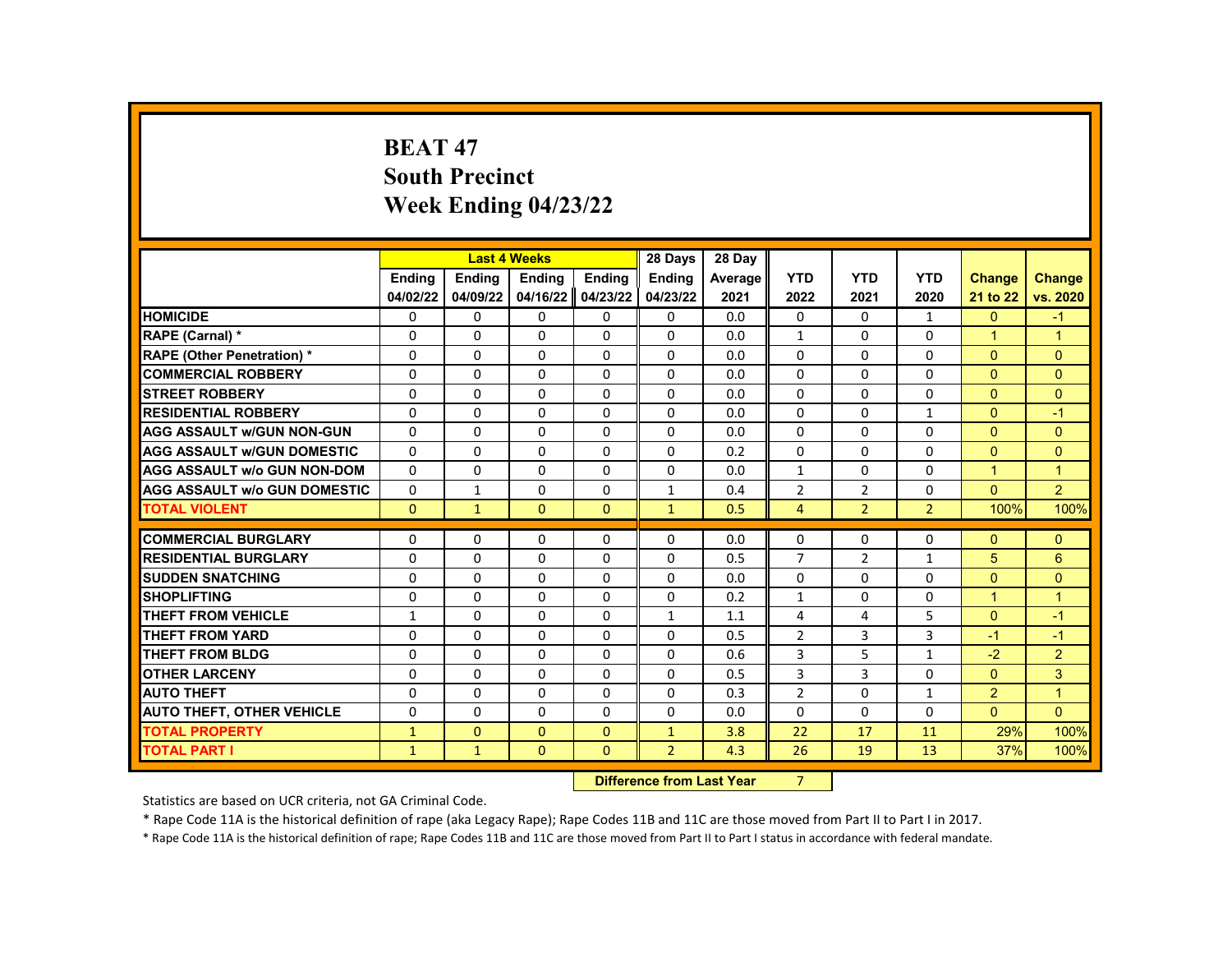#### **BEAT 51 East Precinct Week Ending 04/23/22**

|                                     |                           | <b>Last 4 Weeks</b>       |                           |                           | 28 Days                   | 28 Day                      |                    |                    |                    |                           |                           |
|-------------------------------------|---------------------------|---------------------------|---------------------------|---------------------------|---------------------------|-----------------------------|--------------------|--------------------|--------------------|---------------------------|---------------------------|
|                                     | <b>Endina</b><br>04/02/22 | <b>Endina</b><br>04/09/22 | <b>Endina</b><br>04/16/22 | <b>Endina</b><br>04/23/22 | <b>Ending</b><br>04/23/22 | Average<br>2021             | <b>YTD</b><br>2022 | <b>YTD</b><br>2021 | <b>YTD</b><br>2020 | <b>Change</b><br>21 to 22 | <b>Change</b><br>vs. 2020 |
| <b>HOMICIDE</b>                     | 0                         | 0                         | $\mathbf{0}$              | 0                         | $\mathbf{0}$              | 0.4                         | $\mathbf{0}$       | 0                  | $\mathbf{1}$       | $\Omega$                  | $-1$                      |
| RAPE (Carnal) *                     | 0                         | 0                         | $\Omega$                  | $\Omega$                  | $\Omega$                  | 0.4                         | $\Omega$           | $\Omega$           | $\Omega$           | $\Omega$                  | $\Omega$                  |
| <b>RAPE (Other Penetration) *</b>   | $\Omega$                  | $\Omega$                  | $\Omega$                  | $\Omega$                  | $\Omega$                  | 0.2                         | $\Omega$           | $\mathbf{1}$       | $\Omega$           | $-1$                      | $\Omega$                  |
| <b>COMMERCIAL ROBBERY</b>           | $\Omega$                  | 0                         | 0                         | $\Omega$                  | $\Omega$                  | 0.1                         | $\Omega$           | $\Omega$           | $\Omega$           | $\Omega$                  | $\Omega$                  |
| <b>STREET ROBBERY</b>               | 0                         | 0                         | 0                         | $\Omega$                  | $\Omega$                  | 0.7                         | $\mathbf{1}$       | $\overline{2}$     | $\mathbf{1}$       | $-1$                      | $\Omega$                  |
| <b>RESIDENTIAL ROBBERY</b>          | $\Omega$                  | $\Omega$                  | $\Omega$                  | $\Omega$                  | $\Omega$                  | 0.5                         | $\Omega$           | $\overline{2}$     | $\Omega$           | $-2$                      | $\overline{0}$            |
| <b>AGG ASSAULT w/GUN NON-DOM</b>    | $\Omega$                  | $\Omega$                  | 0                         | $\mathbf{1}$              | $\mathbf{1}$              | 1.1                         | 8                  | 3                  | $\overline{7}$     | 5                         | $\mathbf{1}$              |
| <b>AGG ASSAULT w/GUN DOMESTIC</b>   | $\Omega$                  | $\Omega$                  | 0                         | $\Omega$                  | $\Omega$                  | 0.2                         | $\Omega$           | $\mathbf{1}$       | $\Omega$           | $-1$                      | $\Omega$                  |
| <b>AGG ASSAULT w/o GUN NON-DOM</b>  | $\Omega$                  | $\Omega$                  | $\Omega$                  | $\Omega$                  | $\Omega$                  | 1.2                         | 4                  | 5                  | 5                  | $-1$                      | $-1$                      |
| <b>AGG ASSAULT w/o GUN DOMESTIC</b> | $\Omega$                  | $\mathbf{1}$              | 0                         | $\mathbf{1}$              | $\overline{2}$            | 0.8                         | 9                  | 3                  | 4                  | 6                         | 5                         |
| <b>TOTAL VIOLENT</b>                | $\Omega$                  | $\mathbf{1}$              | $\mathbf{0}$              | $\overline{2}$            | 3                         | 5.5                         | 22                 | 17                 | 18                 | 29%                       | 22%                       |
|                                     |                           |                           |                           |                           |                           |                             |                    |                    |                    |                           |                           |
| <b>COMMERCIAL BURGLARY</b>          | 0                         | 0                         | 0                         | 0                         | 0                         | 0.2                         | 0                  | $\mathbf{1}$       | $\overline{2}$     | $-1$                      | $-2$                      |
| <b>RESIDENTIAL BURGLARY</b>         | $\Omega$                  | $\overline{2}$            | 0                         | $\mathbf{1}$              | 3                         | 2.1                         | 8                  | 9                  | 9                  | $-1$                      | $-1$                      |
| <b>SUDDEN SNATCHING</b>             | $\Omega$                  | $\Omega$                  | $\Omega$                  | $\Omega$                  | $\Omega$                  | 0.1                         | $\Omega$           | $\Omega$           | $\Omega$           | $\Omega$                  | $\mathbf{0}$              |
| <b>SHOPLIFTING</b>                  | $\Omega$                  | $\overline{2}$            | $\mathbf{1}$              | 3                         | 6                         | 1.4                         | 12                 | 5                  | 9                  | $\overline{7}$            | 3                         |
| <b>THEFT FROM VEHICLE</b>           | $\Omega$                  | $\overline{2}$            | 3                         | $\Omega$                  | 5                         | 3.8                         | 21                 | 11                 | 12                 | 10                        | 9                         |
| <b>THEFT FROM YARD</b>              | $\Omega$                  | $\Omega$                  | $\mathbf{1}$              | $\Omega$                  | $\mathbf{1}$              | 1.2                         | 4                  | $\overline{2}$     | $\overline{7}$     | 2                         | $-3$                      |
| <b>THEFT FROM BLDG</b>              | $\mathbf{1}$              | 0                         | 0                         | 0                         | $\mathbf{1}$              | 1.6                         | 3                  | 6                  | 10                 | $-3$                      | $-7$                      |
| <b>OTHER LARCENY</b>                | $\Omega$                  | $\Omega$                  | $\mathbf{1}$              | $\Omega$                  | $\mathbf{1}$              | 0.8                         | $\overline{4}$     | 4                  | 3                  | $\Omega$                  | $\mathbf{1}$              |
| <b>AUTO THEFT</b>                   | $\Omega$                  | $\Omega$                  | $\Omega$                  | $\mathbf{1}$              | $\mathbf{1}$              | 1.5                         | 8                  | 4                  | $\overline{7}$     | $\overline{4}$            | $\mathbf{1}$              |
| <b>AUTO THEFT, OTHER VEHICLE</b>    | $\Omega$                  | $\Omega$                  | $\mathbf{1}$              | $\Omega$                  | $\mathbf{1}$              | 0.3                         | 3                  | $\mathbf{1}$       | $\Omega$           | $\overline{2}$            | 3                         |
| <b>TOTAL PROPERTY</b>               | $\mathbf{1}$              | 6                         | $\overline{7}$            | 5                         | 19                        | 12.8                        | 63                 | 43                 | 59                 | 47%                       | 7%                        |
| <b>TOTAL PART I</b>                 | $\mathbf{1}$              | $\overline{7}$            | $\overline{7}$            | $\overline{7}$            | 22                        | 18.3                        | 85                 | 60                 | 77                 | 42%                       | 10%                       |
|                                     |                           |                           |                           | <b>PARTER</b>             |                           | the Common Commission March | $\sim$ $-$         |                    |                    |                           |                           |

**Difference from Last Year** 25

Statistics are based on UCR criteria, not GA Criminal Code.

\* Rape Code 11A is the historical definition of rape (aka Legacy Rape); Rape Codes 11B and 11C are those moved from Part II to Part I in 2017.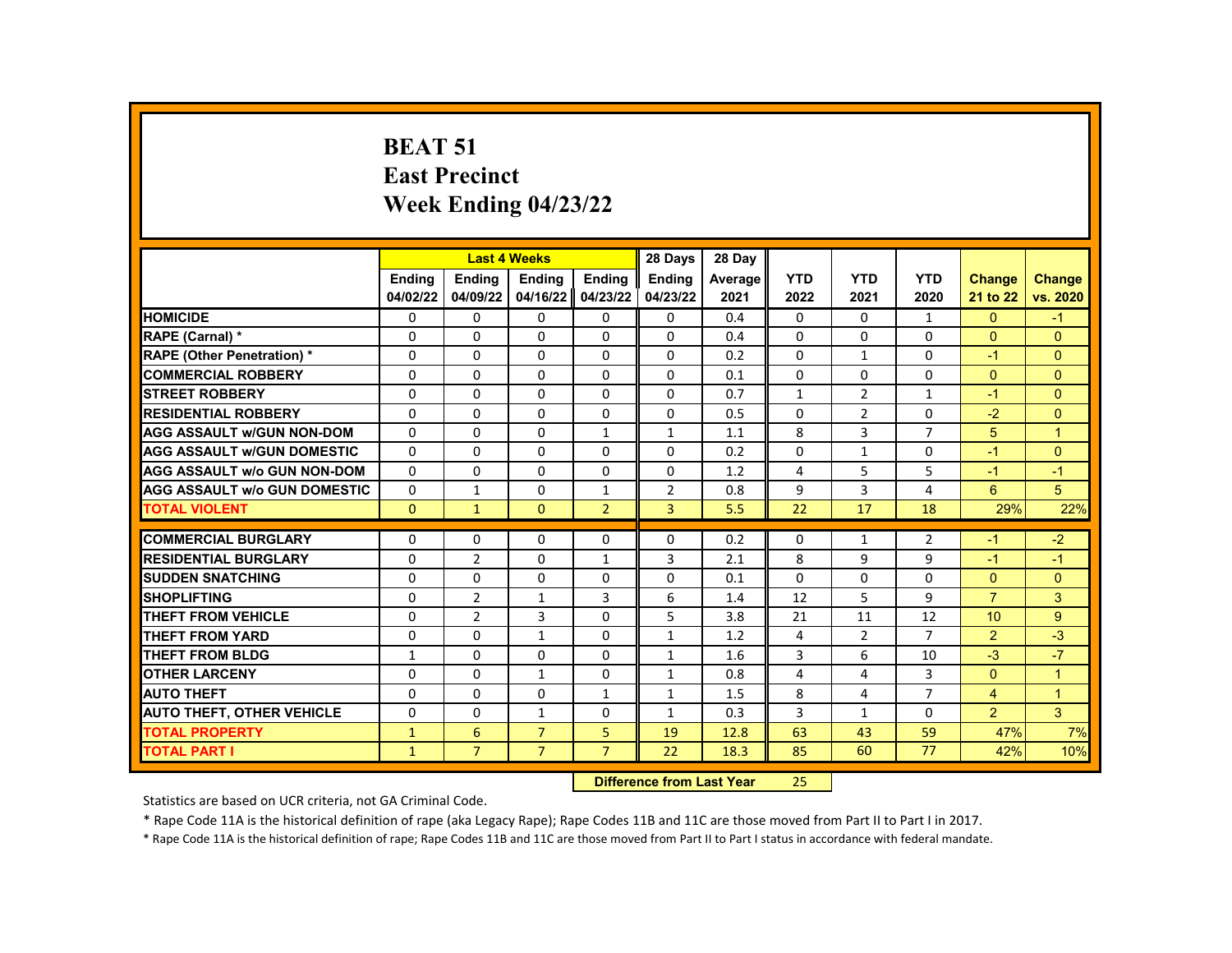## **BEAT 52 East Precinct Week Ending 04/23/22**

|                                     |                | <b>Last 4 Weeks</b> |                |                | 28 Days                   | 28 Day  |                |                |                |                |                |
|-------------------------------------|----------------|---------------------|----------------|----------------|---------------------------|---------|----------------|----------------|----------------|----------------|----------------|
|                                     | Ending         | <b>Ending</b>       | Ending         | Ending         | <b>Ending</b>             | Average | <b>YTD</b>     | <b>YTD</b>     | <b>YTD</b>     | <b>Change</b>  | <b>Change</b>  |
|                                     | 04/02/22       | 04/09/22            | 04/16/22       | 04/23/22       | 04/23/22                  | 2021    | 2022           | 2021           | 2020           | 21 to 22       | vs. 2020       |
| <b>HOMICIDE</b>                     | $\mathbf{0}$   | 0                   | $\mathbf{0}$   | 0              | $\mathbf{0}$              | 0.0     | $\mathbf{1}$   | 0              | $\mathbf{0}$   | $\mathbf{1}$   | $\mathbf{1}$   |
| RAPE (Carnal) *                     | 0              | 0                   | 0              | $\Omega$       | 0                         | 0.1     | $\mathbf{1}$   | 0              | $\Omega$       | $\mathbf{1}$   | 1              |
| <b>RAPE (Other Penetration) *</b>   | $\Omega$       | $\Omega$            | $\Omega$       | $\Omega$       | $\Omega$                  | 0.1     | $\Omega$       | $\Omega$       | $\Omega$       | $\Omega$       | $\overline{0}$ |
| <b>COMMERCIAL ROBBERY</b>           | $\Omega$       | $\Omega$            | $\Omega$       | $\Omega$       | $\Omega$                  | 0.0     | $\Omega$       | $\Omega$       | $\Omega$       | $\Omega$       | $\mathbf{0}$   |
| <b>STREET ROBBERY</b>               | $\Omega$       | $\Omega$            | $\mathbf{1}$   | $\Omega$       | $\mathbf{1}$              | 0.5     | $\overline{2}$ | $\overline{2}$ | $\mathbf{1}$   | $\Omega$       | $\mathbf{1}$   |
| <b>RESIDENTIAL ROBBERY</b>          | $\Omega$       | $\Omega$            | $\Omega$       | $\Omega$       | $\Omega$                  | 0.2     | $\Omega$       | $\Omega$       | $\Omega$       | $\Omega$       | $\mathbf{0}$   |
| <b>AGG ASSAULT w/GUN NON-DOM</b>    | 0              | 0                   | 0              | 0              | 0                         | 0.8     | 9              | 5              | $\mathbf{1}$   | $\overline{4}$ | 8              |
| <b>AGG ASSAULT w/GUN DOMESTIC</b>   | $\Omega$       | 0                   | 0              | $\Omega$       | 0                         | 0.2     | $\Omega$       | $\mathbf{1}$   | $\mathbf{1}$   | $-1$           | $-1$           |
| <b>AGG ASSAULT w/o GUN NON-DOM</b>  | $\mathbf{1}$   | $\Omega$            | $\Omega$       | $\Omega$       | $\mathbf{1}$              | 0.4     | 5              | $\mathbf{1}$   | 5              | $\overline{4}$ | $\Omega$       |
| <b>AGG ASSAULT w/o GUN DOMESTIC</b> | $\mathbf{1}$   | $\mathbf{1}$        | 0              | $\mathbf{1}$   | 3                         | 0.9     | $\overline{7}$ | 4              | 8              | 3              | $-1$           |
| <b>TOTAL VIOLENT</b>                | $\overline{2}$ | $\mathbf{1}$        | $\mathbf{1}$   | $\mathbf{1}$   | 5                         | 3.1     | 25             | 13             | 16             | 92%            | 56%            |
|                                     |                |                     |                |                |                           |         |                |                |                |                |                |
| <b>COMMERCIAL BURGLARY</b>          | 0              | 0                   | 0              | 0              | 0                         | 0.1     | $\overline{2}$ | $\mathbf{1}$   | $\overline{2}$ | 1              | $\mathbf{0}$   |
| <b>RESIDENTIAL BURGLARY</b>         | 0              | 0                   | 0              | $\overline{2}$ | $\overline{2}$            | 2.5     | 8              | 10             | 8              | $-2$           | $\pmb{0}$      |
| <b>SUDDEN SNATCHING</b>             | $\Omega$       | $\Omega$            | $\Omega$       | $\Omega$       | $\Omega$                  | 0.2     | $\mathbf{1}$   | $\Omega$       | $\overline{2}$ | $\mathbf{1}$   | $-1$           |
| <b>SHOPLIFTING</b>                  | $\Omega$       | $\Omega$            | $\mathbf{1}$   | $\Omega$       | $\mathbf{1}$              | 0.5     | $\mathbf{1}$   | $\mathbf{1}$   | 5              | $\Omega$       | $-4$           |
| <b>THEFT FROM VEHICLE</b>           | $\mathbf{1}$   | 5                   | $\mathbf{1}$   | 3              | 10                        | 2.8     | 20             | 6              | 25             | 14             | $-5$           |
| <b>THEFT FROM YARD</b>              | $\mathbf{1}$   | $\Omega$            | $\overline{2}$ | $\mathbf{1}$   | 4                         | 1.6     | 6              | $\overline{2}$ | 10             | $\overline{4}$ | $-4$           |
| <b>THEFT FROM BLDG</b>              | 1              | $\mathbf{1}$        | $\mathbf{1}$   | $\Omega$       | 3                         | 1.2     | 5              | 5              | 11             | $\Omega$       | $-6$           |
| <b>OTHER LARCENY</b>                | $\Omega$       | 0                   | $\Omega$       | $\mathbf{1}$   | $\mathbf{1}$              | 1.6     | 5              | $\overline{7}$ | 4              | $-2$           | $\mathbf{1}$   |
| <b>AUTO THEFT</b>                   | $\Omega$       | $\Omega$            | $\Omega$       | $\Omega$       | $\Omega$                  | 1.0     | 6              | $\mathbf{1}$   | 3              | 5              | 3              |
| <b>AUTO THEFT, OTHER VEHICLE</b>    | $\Omega$       | 0                   | 0              | 0              | $\Omega$                  | 0.2     | $\Omega$       | 0              | $\mathbf{1}$   | $\Omega$       | $-1$           |
| <b>TOTAL PROPERTY</b>               | 3              | 6                   | 5              | $\overline{7}$ | 21                        | 11.6    | 54             | 33             | 71             | 64%            | $-24%$         |
| <b>TOTAL PART I</b>                 | 5              | $\overline{7}$      | 6              | 8              | 26                        | 14.7    | 79             | 46             | 87             | 72%            | $-9%$          |
|                                     |                |                     |                |                | Difference from Look Vaca |         | 22             |                |                |                |                |

**Difference from Last Year** 33

Statistics are based on UCR criteria, not GA Criminal Code.

\* Rape Code 11A is the historical definition of rape (aka Legacy Rape); Rape Codes 11B and 11C are those moved from Part II to Part I in 2017.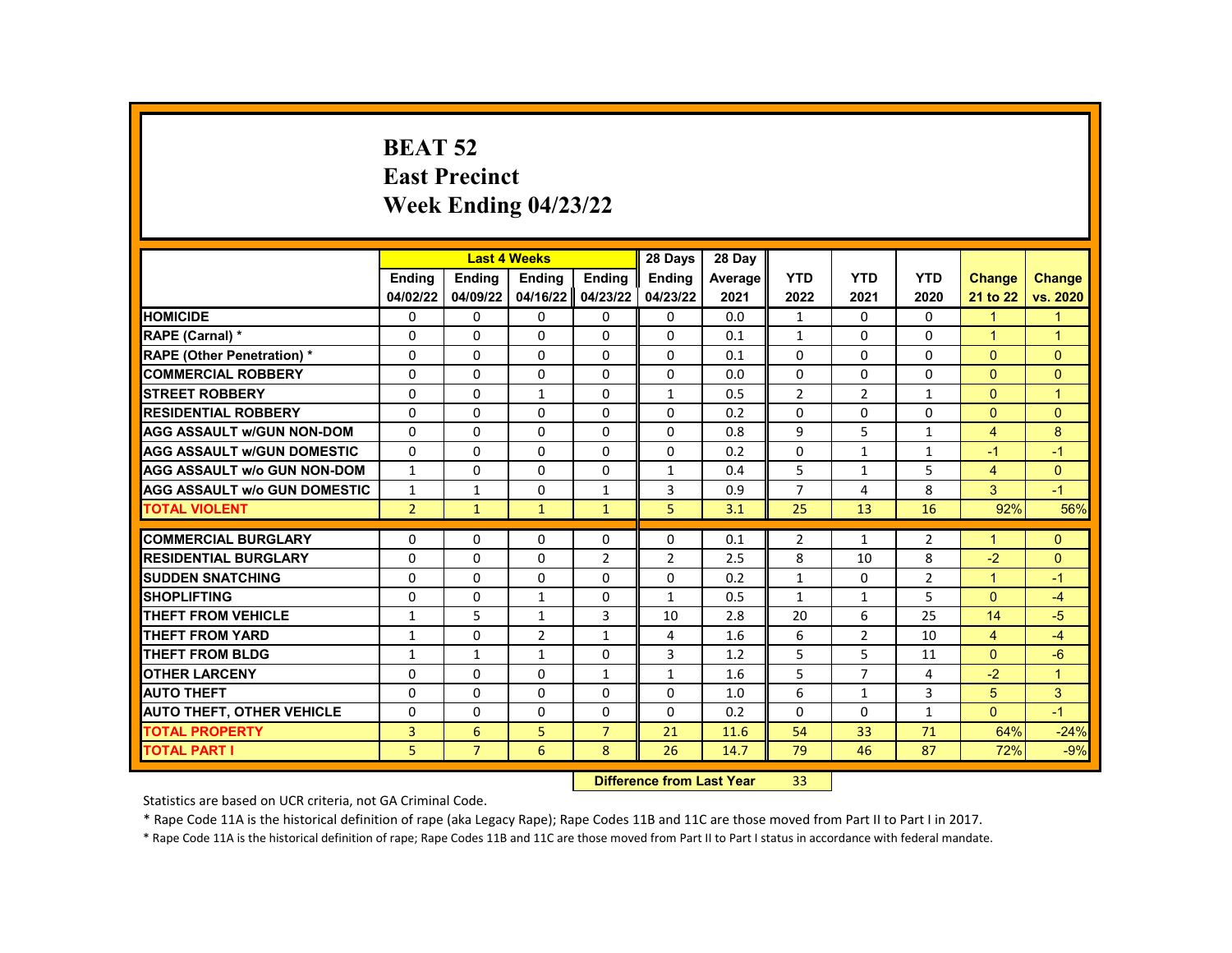# **BEAT 53 East Precinct Week Ending 04/23/22**

|                                     |                |                | <b>Last 4 Weeks</b> |                | 28 Days                   | 28 Day  |                |                |              |                |                |
|-------------------------------------|----------------|----------------|---------------------|----------------|---------------------------|---------|----------------|----------------|--------------|----------------|----------------|
|                                     | Ending         | <b>Ending</b>  | <b>Ending</b>       | Ending         | <b>Ending</b>             | Average | <b>YTD</b>     | <b>YTD</b>     | <b>YTD</b>   | Change         | <b>Change</b>  |
|                                     | 04/02/22       | 04/09/22       | 04/16/22            | 04/23/22       | 04/23/22                  | 2021    | 2022           | 2021           | 2020         | 21 to 22       | vs. 2020       |
| <b>HOMICIDE</b>                     | 0              | $\Omega$       | $\Omega$            | $\Omega$       | $\mathbf{0}$              | 0.2     | $\mathbf{1}$   | $\mathbf{1}$   | $\Omega$     | $\Omega$       | $\mathbf{1}$   |
| RAPE (Carnal) *                     | $\Omega$       | $\Omega$       | $\Omega$            | $\Omega$       | $\Omega$                  | 0.2     | 3              | $\mathbf{1}$   | $\Omega$     | $\overline{2}$ | 3              |
| <b>RAPE (Other Penetration) *</b>   | $\Omega$       | $\Omega$       | $\Omega$            | $\Omega$       | $\Omega$                  | 0.0     | $\Omega$       | $\Omega$       | $\mathbf{1}$ | $\Omega$       | $-1$           |
| <b>COMMERCIAL ROBBERY</b>           | 0              | $\Omega$       | $\Omega$            | $\Omega$       | $\Omega$                  | 0.0     | $\Omega$       | $\Omega$       | $\Omega$     | $\mathbf{0}$   | $\mathbf{0}$   |
| <b>STREET ROBBERY</b>               | $\Omega$       | $\Omega$       | $\Omega$            | $\Omega$       | $\Omega$                  | 0.4     | $\Omega$       | 2              | $\mathbf{1}$ | $-2$           | $-1$           |
| <b>RESIDENTIAL ROBBERY</b>          | $\Omega$       | $\Omega$       | $\Omega$            | $\Omega$       | $\Omega$                  | 0.0     | $\Omega$       | $\Omega$       | $\mathbf{1}$ | $\Omega$       | $-1$           |
| <b>AGG ASSAULT W/GUN NON-DOM</b>    | $\Omega$       | $\Omega$       | $\mathbf{1}$        | $\mathbf{1}$   | $\overline{2}$            | 1.0     | 5              | 4              | 3            | $\overline{1}$ | 2              |
| <b>AGG ASSAULT W/GUN DOMESTIC</b>   | $\mathbf{1}$   | $\mathbf{1}$   | $\Omega$            | $\Omega$       | $\overline{2}$            | 0.2     | 3              | $\mathbf{1}$   | 2            | 2              | $\overline{1}$ |
| <b>AGG ASSAULT W/o GUN NON-DOM</b>  | $\Omega$       | $\Omega$       | $\mathbf{1}$        | $\Omega$       | $\mathbf{1}$              | 0.7     | 3              | 5              | 5            | $-2$           | $-2$           |
| <b>AGG ASSAULT W/o GUN DOMESTIC</b> | $\mathbf{1}$   | $\Omega$       | $\Omega$            | $\Omega$       | $\mathbf{1}$              | 1.4     | 5              | 8              | 2            | $-3$           | 3 <sup>1</sup> |
| <b>TOTAL VIOLENT</b>                | $\overline{2}$ | $\mathbf{1}$   | $\overline{2}$      | $\mathbf{1}$   | 6                         | 4.0     | 20             | 22             | 15           | $-9%$          | 33%            |
|                                     |                |                |                     |                |                           |         |                |                |              |                |                |
| <b>COMMERCIAL BURGLARY</b>          | 0              | 0              | $\Omega$            | $\Omega$       | $\Omega$                  | 0.1     | $\mathbf{0}$   | 0              | 2            | $\Omega$       | $-2$           |
| <b>RESIDENTIAL BURGLARY</b>         | 2              | $\Omega$       | $\Omega$            | $\Omega$       | 2                         | 2.9     | 8              | 4              | 8            | $\overline{4}$ | $\overline{0}$ |
| <b>SUDDEN SNATCHING</b>             | $\Omega$       | $\Omega$       | $\Omega$            | $\Omega$       | $\Omega$                  | 0.0     | $\Omega$       | $\Omega$       | $\Omega$     | $\Omega$       | $\Omega$       |
| <b>SHOPLIFTING</b>                  | 0              | $\Omega$       | $\Omega$            | $\Omega$       | $\Omega$                  | 0.2     | $\Omega$       | $\Omega$       | $\mathbf{1}$ | $\mathbf{0}$   | $-1$           |
| <b>THEFT FROM VEHICLE</b>           | $\Omega$       | $\overline{2}$ | 3                   | 3              | 8                         | 3.8     | 18             | 12             | 15           | 6              | 3              |
| THEFT FROM YARD                     | $\Omega$       | $\Omega$       | $\Omega$            | $\Omega$       | $\Omega$                  | 1.0     | $\overline{2}$ | 4              | 5            | $-2$           | $-3$           |
| THEFT FROM BLDG                     | 0              | $\Omega$       | $\mathbf{1}$        | $\mathbf{1}$   | $\overline{2}$            | 1.6     | 9              | 6              | 10           | 3 <sup>1</sup> | $-1$           |
| <b>OTHER LARCENY</b>                | $\Omega$       | $\Omega$       | $\Omega$            | $\mathbf{0}$   | $\Omega$                  | 0.2     | $\mathbf{1}$   | $\overline{2}$ | 3            | $-1$           | $-2$           |
| <b>AUTO THEFT</b>                   | $\Omega$       | $\Omega$       | $\overline{2}$      | $\Omega$       | $\overline{2}$            | 1.5     | 13             | 5              | 4            | 8              | 9              |
| <b>AUTO THEFT, OTHER VEHICLE</b>    | 0              | $\Omega$       | $\Omega$            | $\Omega$       | $\Omega$                  | 0.6     | $\Omega$       | $\overline{2}$ | $\Omega$     | $-2$           | $\Omega$       |
| <b>TOTAL PROPERTY</b>               | $\overline{2}$ | $\overline{2}$ | 6                   | $\overline{4}$ | 14                        | 11.9    | 51             | 35             | 48           | 46%            | 6%             |
| <b>TOTAL PART I</b>                 | 4              | $\overline{3}$ | 8                   | 5              | 20                        | 15.9    | 71             | 57             | 63           | 25%            | 13%            |
|                                     |                |                |                     |                | Difference from Loot Voor |         | 11             |                |              |                |                |

**Difference from Last Year** 14

Statistics are based on UCR criteria, not GA Criminal Code.

\* Rape Code 11A is the historical definition of rape (aka Legacy Rape); Rape Codes 11B and 11C are those moved from Part II to Part I in 2017.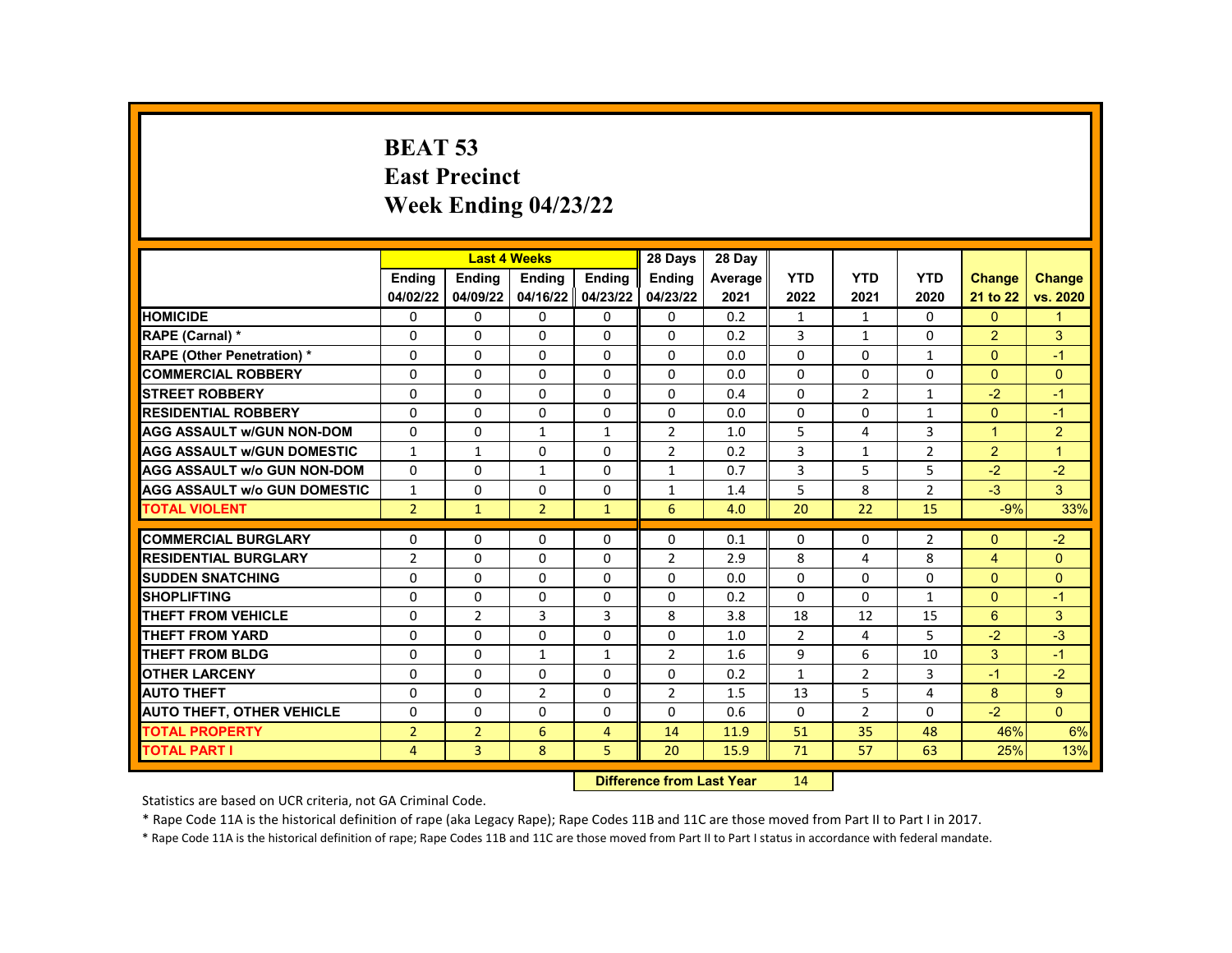## **BEAT 54 East Precinct Week Ending 04/23/22**

|                                     |                | <b>Last 4 Weeks</b> |                |                | 28 Days                  | 28 Day  |                |                |                |                |                      |
|-------------------------------------|----------------|---------------------|----------------|----------------|--------------------------|---------|----------------|----------------|----------------|----------------|----------------------|
|                                     | <b>Ending</b>  | <b>Ending</b>       | <b>Ending</b>  | <b>Ending</b>  | Ending                   | Average | <b>YTD</b>     | <b>YTD</b>     | <b>YTD</b>     | <b>Change</b>  | <b>Change</b>        |
|                                     | 04/02/22       | 04/09/22            | 04/16/22       | 04/23/22       | 04/23/22                 | 2021    | 2022           | 2021           | 2020           | 21 to 22       | vs. 2020             |
| <b>HOMICIDE</b>                     | 0              | 0                   | 0              | $\mathbf{0}$   | 0                        | 0.0     | $\mathbf{0}$   | $\mathbf{0}$   | 0              | $\Omega$       | $\Omega$             |
| RAPE (Carnal) *                     | $\overline{2}$ | 0                   | 0              | 0              | $\overline{2}$           | 0.2     | 3              | $\mathbf{1}$   | $\Omega$       | 2              | 3                    |
| <b>RAPE (Other Penetration) *</b>   | $\Omega$       | $\Omega$            | $\Omega$       | $\Omega$       | $\Omega$                 | 0.0     | $\Omega$       | $\Omega$       | $\Omega$       | $\Omega$       | $\Omega$             |
| <b>COMMERCIAL ROBBERY</b>           | 0              | 0                   | $\Omega$       | 0              | 0                        | 0.3     | 3              | $\overline{2}$ | 4              | $\mathbf{1}$   | $-1$                 |
| <b>STREET ROBBERY</b>               | 3              | $\Omega$            | 0              | $\Omega$       | 3                        | 0.5     | $\overline{4}$ | $\mathbf{1}$   | $\mathbf{1}$   | 3              | 3                    |
| <b>RESIDENTIAL ROBBERY</b>          | $\Omega$       | $\Omega$            | $\Omega$       | $\Omega$       | $\Omega$                 | 0.2     | $\Omega$       | $\mathbf{1}$   | $\Omega$       | $-1$           | $\overline{0}$       |
| <b>AGG ASSAULT w/GUN NON-DOM</b>    | $\mathbf{1}$   | $\mathbf{1}$        | 0              | $\Omega$       | $\overline{2}$           | 1.1     | 6              | 12             | $\overline{2}$ | $-6$           | $\overline{4}$       |
| <b>AGG ASSAULT w/GUN DOMESTIC</b>   | $\Omega$       | $\Omega$            | 0              | $\Omega$       | $\Omega$                 | 0.0     | $\Omega$       | $\Omega$       | $\mathbf{1}$   | $\Omega$       | $-1$                 |
| <b>AGG ASSAULT w/o GUN NON-DOM</b>  | $\Omega$       | $\Omega$            | $\Omega$       | $\Omega$       | $\Omega$                 | 0.5     | $\overline{2}$ | 5              | $\mathbf{1}$   | $-3$           | $\mathbf{1}$         |
| <b>AGG ASSAULT w/o GUN DOMESTIC</b> | 0              | 0                   | 0              | 0              | 0                        | 1.1     | 1              | 5              | 3              | $-4$           | $-2$                 |
| <b>TOTAL VIOLENT</b>                | 6              | $\mathbf{1}$        | $\Omega$       | $\Omega$       | $\overline{7}$           | 3.8     | 19             | 27             | 12             | $-30%$         | 58%                  |
| <b>COMMERCIAL BURGLARY</b>          | 0              | 0                   | 0              | 0              | 0                        | 0.2     | 3              | $\Omega$       | 0              | 3              | 3                    |
| <b>RESIDENTIAL BURGLARY</b>         |                |                     |                |                | 3                        | 1.3     | 12             | 5              | 9              | $\overline{7}$ | 3                    |
| <b>SUDDEN SNATCHING</b>             | 0              | $\mathbf{1}$        | $\overline{2}$ | 0              |                          |         |                |                |                |                |                      |
|                                     | $\Omega$       | $\Omega$            | $\Omega$       | $\Omega$       | $\Omega$                 | 0.3     | $\Omega$       | $\Omega$       | $\Omega$       | $\Omega$       | $\overline{0}$       |
| <b>SHOPLIFTING</b>                  | 1              | $\overline{2}$      | $\mathbf{1}$   | 1              | 5                        | 4.2     | 13             | 11             | 18             | $\overline{2}$ | $-5$                 |
| <b>THEFT FROM VEHICLE</b>           | 3              | $\mathbf{1}$        | 4              | $\mathbf{1}$   | 9                        | 2.2     | 22             | 5              | 18             | 17             | 4                    |
| THEFT FROM YARD                     | $\mathbf{1}$   | $\mathbf{1}$        | $\Omega$       | $\mathbf{1}$   | 3                        | 1.8     | 5              | $\overline{7}$ | 5              | $-2$           | $\Omega$             |
| <b>THEFT FROM BLDG</b>              | $\Omega$       | $\Omega$            | 0              | $\Omega$       | $\Omega$                 | 1.4     | 5              | 4              | 9              | $\mathbf{1}$   | $-4$                 |
| <b>OTHER LARCENY</b>                | $\Omega$       | $\Omega$            | $\mathbf{1}$   | $\mathbf{1}$   | $\overline{2}$           | 1.0     | 6              | 3              | 3              | 3              | 3                    |
| <b>AUTO THEFT</b>                   | $\mathbf{1}$   | $\Omega$            | 0              | $\mathbf{1}$   | $\overline{2}$           | 1.7     | $\overline{2}$ | 5              | 4              | $-3$           | $-2$                 |
| <b>AUTO THEFT, OTHER VEHICLE</b>    | $\Omega$       | $\Omega$            | 0              | $\Omega$       | $\Omega$                 | 0.8     | $\overline{2}$ | $\overline{2}$ | $\mathbf{1}$   | $\Omega$       | $\blacktriangleleft$ |
| <b>TOTAL PROPERTY</b>               | 6              | 5                   | 8              | 5              | 24                       | 14.9    | 70             | 42             | 67             | 67%            | 4%                   |
| <b>TOTAL PART I</b>                 | 12             | 6                   | 8              | 5              | 31                       | 18.7    | 89             | 69             | 79             | 29%            | 13%                  |
|                                     |                |                     |                | <b>INSECUL</b> | a a dheanna 1 anns Manan |         | $\mathbf{a}$   |                |                |                |                      |

**Difference from Last Year** 20

Statistics are based on UCR criteria, not GA Criminal Code.

\* Rape Code 11A is the historical definition of rape (aka Legacy Rape); Rape Codes 11B and 11C are those moved from Part II to Part I in 2017.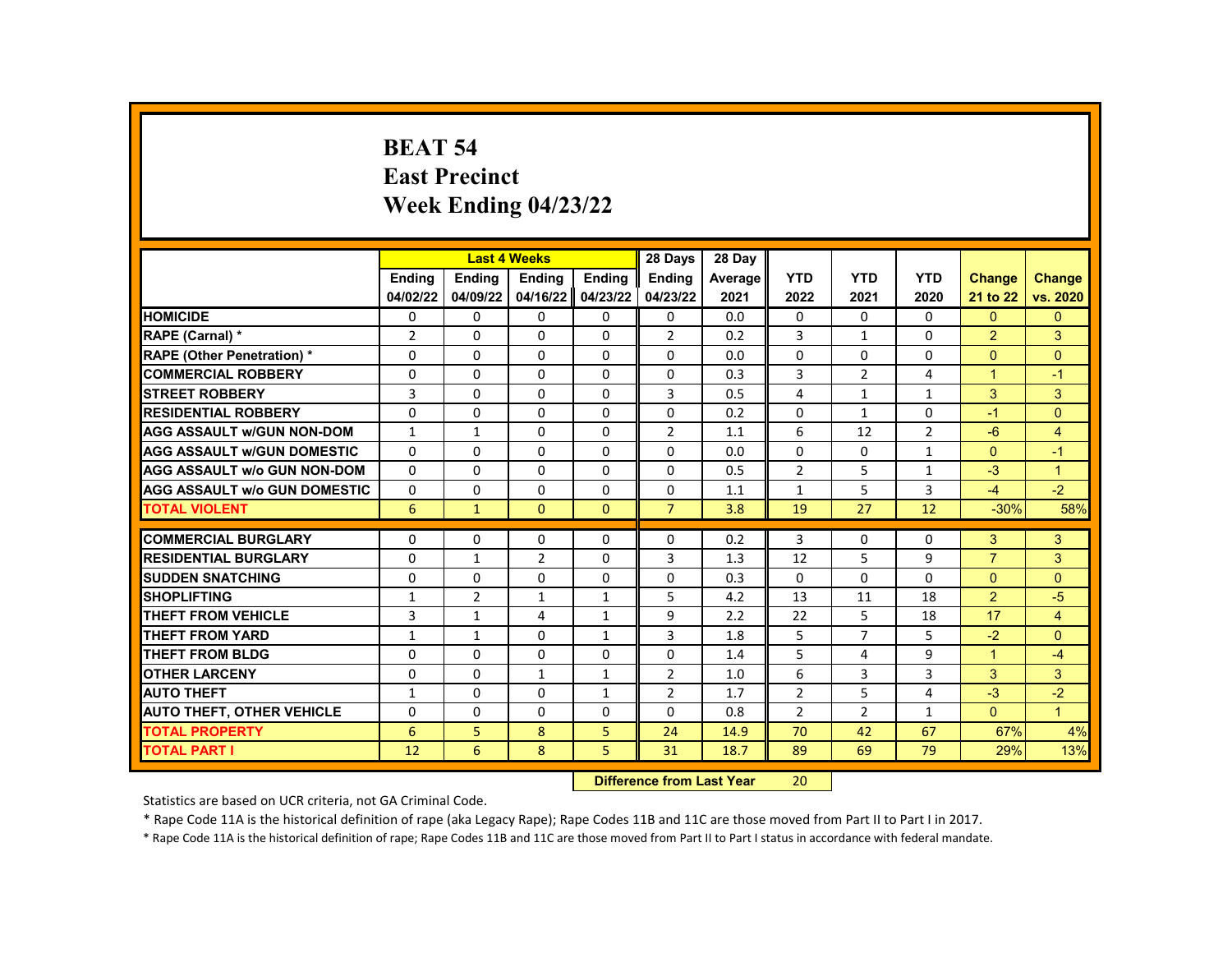# **BEAT 55 East Precinct Week Ending 04/23/22**

|                                     |                                        | <b>Last 4 Weeks</b> |                |                | 28 Days        | 28 Day  |                |                |                |                      |                      |
|-------------------------------------|----------------------------------------|---------------------|----------------|----------------|----------------|---------|----------------|----------------|----------------|----------------------|----------------------|
|                                     | <b>Endina</b>                          | Ending              | Ending         | Ending         | <b>Ending</b>  | Average | <b>YTD</b>     | <b>YTD</b>     | <b>YTD</b>     | <b>Change</b>        | <b>Change</b>        |
|                                     | 04/02/22                               | 04/09/22            | 04/16/22       | 04/23/22       | 04/23/22       | 2021    | 2022           | 2021           | 2020           | 21 to 22             | vs. 2020             |
| <b>HOMICIDE</b>                     | $\mathbf{1}$                           | 0                   | 0              | 0              | $\mathbf{1}$   | 0.1     | $\overline{2}$ | $\Omega$       | $\mathbf{0}$   | $\overline{2}$       | $\overline{2}$       |
| RAPE (Carnal) *                     | 0                                      | $\Omega$            | $\Omega$       | $\Omega$       | $\Omega$       | 0.0     | $\mathbf{1}$   | $\Omega$       | $\Omega$       | $\overline{1}$       | $\overline{1}$       |
| <b>RAPE (Other Penetration) *</b>   | 0                                      | $\Omega$            | $\Omega$       | $\Omega$       | $\Omega$       | 0.0     | $\Omega$       | $\Omega$       | $\mathbf{1}$   | $\Omega$             | $-1$                 |
| <b>COMMERCIAL ROBBERY</b>           | 0                                      | $\Omega$            | 0              | 0              | 0              | 0.3     | $\overline{2}$ | $\Omega$       | $\Omega$       | 2 <sup>1</sup>       | $\overline{2}$       |
| <b>STREET ROBBERY</b>               | $\mathbf{1}$                           | $\Omega$            | $\Omega$       | $\Omega$       | $\mathbf{1}$   | 0.0     | $\overline{2}$ | $\Omega$       | 2              | 2                    | $\Omega$             |
| <b>RESIDENTIAL ROBBERY</b>          | 0                                      | $\Omega$            | $\Omega$       | 0              | 0              | 0.2     | $\Omega$       | $\Omega$       | $\Omega$       | $\Omega$             | $\overline{0}$       |
| <b>AGG ASSAULT w/GUN NON- DOM</b>   | 0                                      | 0                   | $\overline{2}$ | $\mathbf{1}$   | 3              | 0.4     | 7              | 1              | $\Omega$       | 6                    | $\overline{7}$       |
| <b>AGG ASSAULT W/GUN DOMESTIC</b>   | 0                                      | $\Omega$            | $\Omega$       | $\Omega$       | $\Omega$       | 0.0     | $\mathbf{0}$   | $\Omega$       | $\Omega$       | $\Omega$             | $\Omega$             |
| <b>AGG ASSAULT w/o GUN NON-DOM</b>  | 0                                      | $\Omega$            | $\Omega$       | $\mathbf{1}$   | $\mathbf{1}$   | 0.3     | $\mathbf{1}$   | $\overline{2}$ | $\mathbf{0}$   | $-1$                 | $\blacktriangleleft$ |
| <b>AGG ASSAULT w/o GUN DOMESTIC</b> | 0                                      | $\Omega$            | $\Omega$       | $\mathbf{1}$   | $\mathbf{1}$   | 0.5     | 3              | 1              | $\overline{2}$ | 2                    | $\overline{1}$       |
| <b>TOTAL VIOLENT</b>                | $\overline{2}$                         | $\Omega$            | $\overline{2}$ | $\overline{3}$ | $\overline{7}$ | 1.8     | 18             | 4              | 5              | 350%                 | 260%                 |
| <b>COMMERCIAL BURGLARY</b>          | $\mathbf{1}$                           | $\Omega$            | $\Omega$       | $\mathbf{1}$   | $\overline{2}$ | 0.5     | 5              | $\overline{2}$ | $\mathbf{1}$   | 3                    | $\overline{4}$       |
| <b>RESIDENTIAL BURGLARY</b>         | 0                                      | $\mathbf{1}$        | $\mathbf{1}$   | 0              | $\overline{2}$ | 1.2     | 8              | 6              | 6              | $\overline{2}$       | $\overline{2}$       |
| <b>SUDDEN SNATCHING</b>             | 0                                      | $\Omega$            | $\Omega$       | $\Omega$       | $\Omega$       | 0.1     | $\mathbf{1}$   | $\mathbf{0}$   | $\Omega$       | $\blacktriangleleft$ | $\overline{1}$       |
| <b>SHOPLIFTING</b>                  | $\mathbf{1}$                           | 10                  | 4              | 4              | 19             | 18.3    | 56             | 70             | 68             | $-14$                | $-12$                |
| <b>THEFT FROM VEHICLE</b>           | $\mathbf{1}$                           | 3                   | $\mathbf{1}$   | $\overline{2}$ | $\overline{7}$ | 5.1     | 19             | 10             | 12             | 9                    | $\overline{7}$       |
| <b>THEFT FROM YARD</b>              | 1                                      | $\Omega$            | $\Omega$       | 3              | 4              | 1.2     | 11             | 5              | 4              | 6                    | $\overline{7}$       |
| <b>THEFT FROM BLDG</b>              | $\Omega$                               | $\Omega$            | $\Omega$       | $\Omega$       | $\Omega$       | 0.7     | 3              | 4              | 6              | $-1$                 | $-3$                 |
| <b>OTHER LARCENY</b>                | 0                                      | $\Omega$            | $\Omega$       | $\Omega$       | $\Omega$       | 0.5     | $\Omega$       | $\mathbf{1}$   | 3              | $-1$                 | $-3$                 |
| <b>AUTO THEFT</b>                   | $\mathbf{1}$                           | $\Omega$            | $\mathbf{1}$   | $\overline{2}$ | 4              | 1.4     | 6              | 6              | 3              | $\Omega$             | 3                    |
| <b>AUTO THEFT, OTHER VEHICLE</b>    | 1                                      | $\Omega$            | $\mathbf{1}$   | 0              | $\overline{2}$ | 0.8     | 6              | 6              | $\Omega$       | $\mathbf{0}$         | $6^{\circ}$          |
| <b>TOTAL PROPERTY</b>               | 6                                      | 14                  | 8              | 12             | 40             | 29.7    | 115            | 110            | 103            | 5%                   | 12%                  |
| <b>TOTAL PART I</b>                 | 8                                      | 14                  | 10             | 15             | 47             | 31.5    | 133            | 114            | 108            | 17%                  | 23%                  |
|                                     | <b>Difference from Last Year</b><br>19 |                     |                |                |                |         |                |                |                |                      |                      |

Statistics are based on UCR criteria, not GA Criminal Code.

\* Rape Code 11A is the historical definition of rape (aka Legacy Rape); Rape Codes 11B and 11C are those moved from Part II to Part I in 2017.